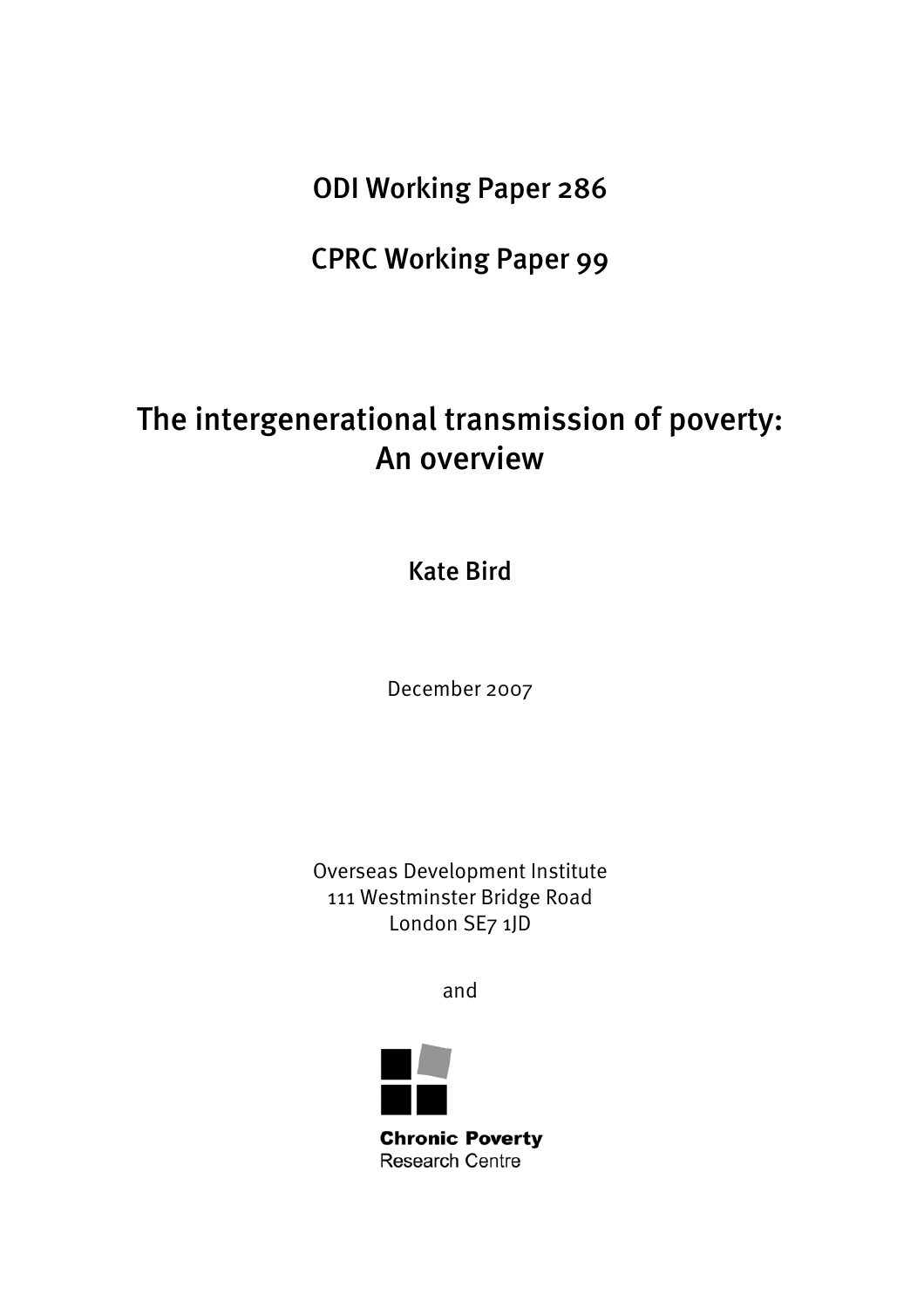ISBN 978 0 85003 861 3

© Overseas Development Institute 2007

All rights reserved. No part of this publication may be reproduced, stored in a retrieval system, or transmitted in any form or by any means, electronic, mechanical, photocopying, recording or otherwise, without the prior written permission of the publishers.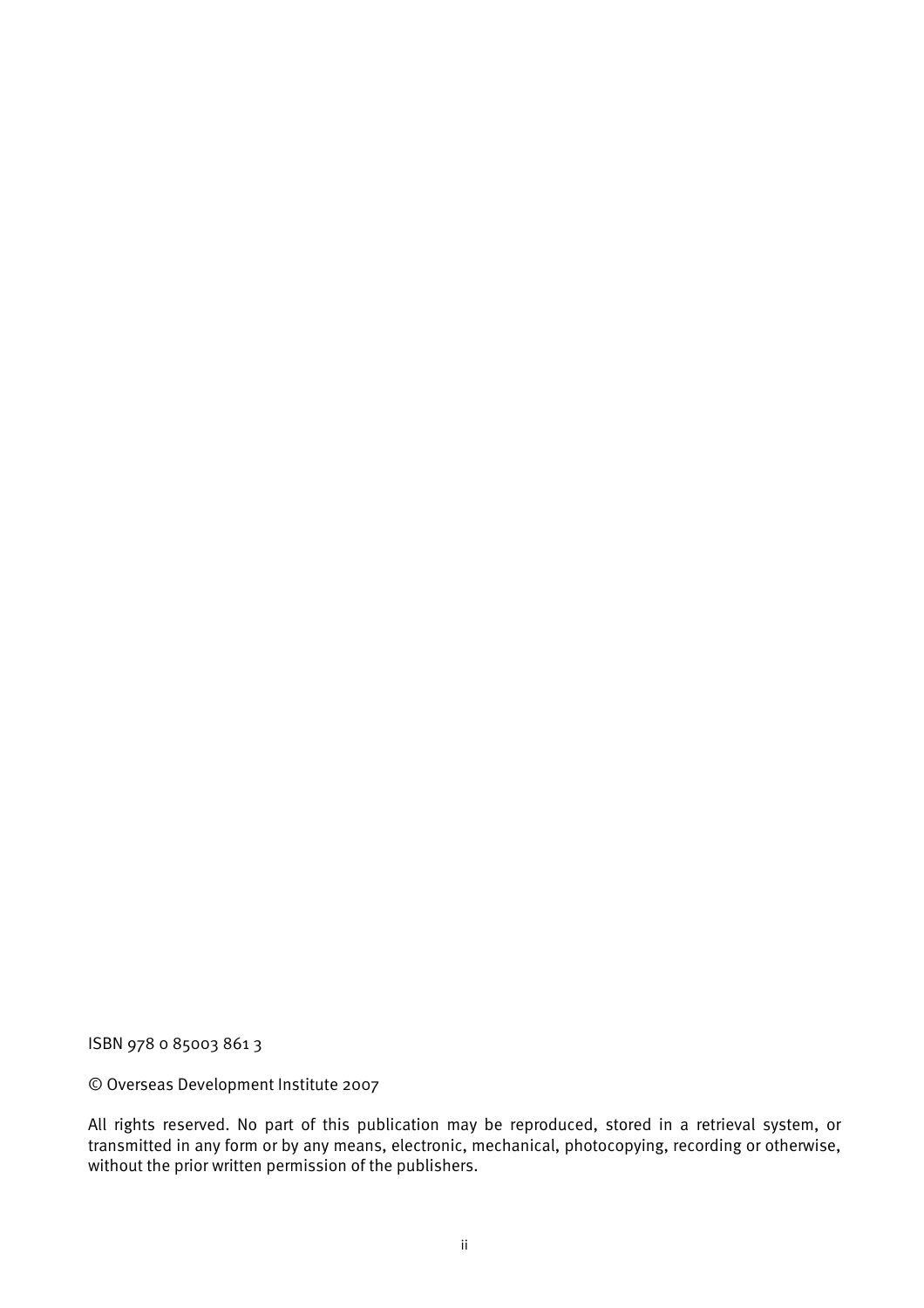# **Contents**

| Abstract<br>Acknowledgments<br>Executive summary |                                                                                                                                                                                                                                                                                                                                                                                                             | iv<br>iv<br>V                                                 |
|--------------------------------------------------|-------------------------------------------------------------------------------------------------------------------------------------------------------------------------------------------------------------------------------------------------------------------------------------------------------------------------------------------------------------------------------------------------------------|---------------------------------------------------------------|
| 1.                                               | Introduction                                                                                                                                                                                                                                                                                                                                                                                                | 1                                                             |
| 2.                                               | <b>Evidence from the United States</b>                                                                                                                                                                                                                                                                                                                                                                      | 4                                                             |
| 3.                                               | <b>Household level factors</b><br>3.1 Household characteristics<br>3.2 Access to productive assets<br>3.3 Quality of parenting, nurturing and socialisation<br>3.4 Early exposure to violence<br>3.5 Fostering, adoption and orphanhood<br>3.6 Child-headed households<br>3.7 The role of older people in IGT poverty<br>3.8 Early childbearing<br>3.9 Education and skill acquisition<br>3.10 Child labour | 8<br>10<br>17<br>19<br>20<br>20<br>21<br>22<br>23<br>23<br>25 |
| 4.                                               | Extra-household influences on the IGT of poverty<br>4.1 Conflict<br>4.2 Cultural and psychosocial factors<br>4.3 Class and caste<br>4.4 Religion<br>4.5 Ethnicity                                                                                                                                                                                                                                           | 27<br>27<br>28<br>31<br>32<br>32                              |
| 5.                                               | Resilience or ability to cope                                                                                                                                                                                                                                                                                                                                                                               | 33                                                            |
| 6.                                               | <b>Conclusions and next steps</b><br>6.6 Next steps: The research agenda                                                                                                                                                                                                                                                                                                                                    | 35<br>37                                                      |
|                                                  | References                                                                                                                                                                                                                                                                                                                                                                                                  | 42                                                            |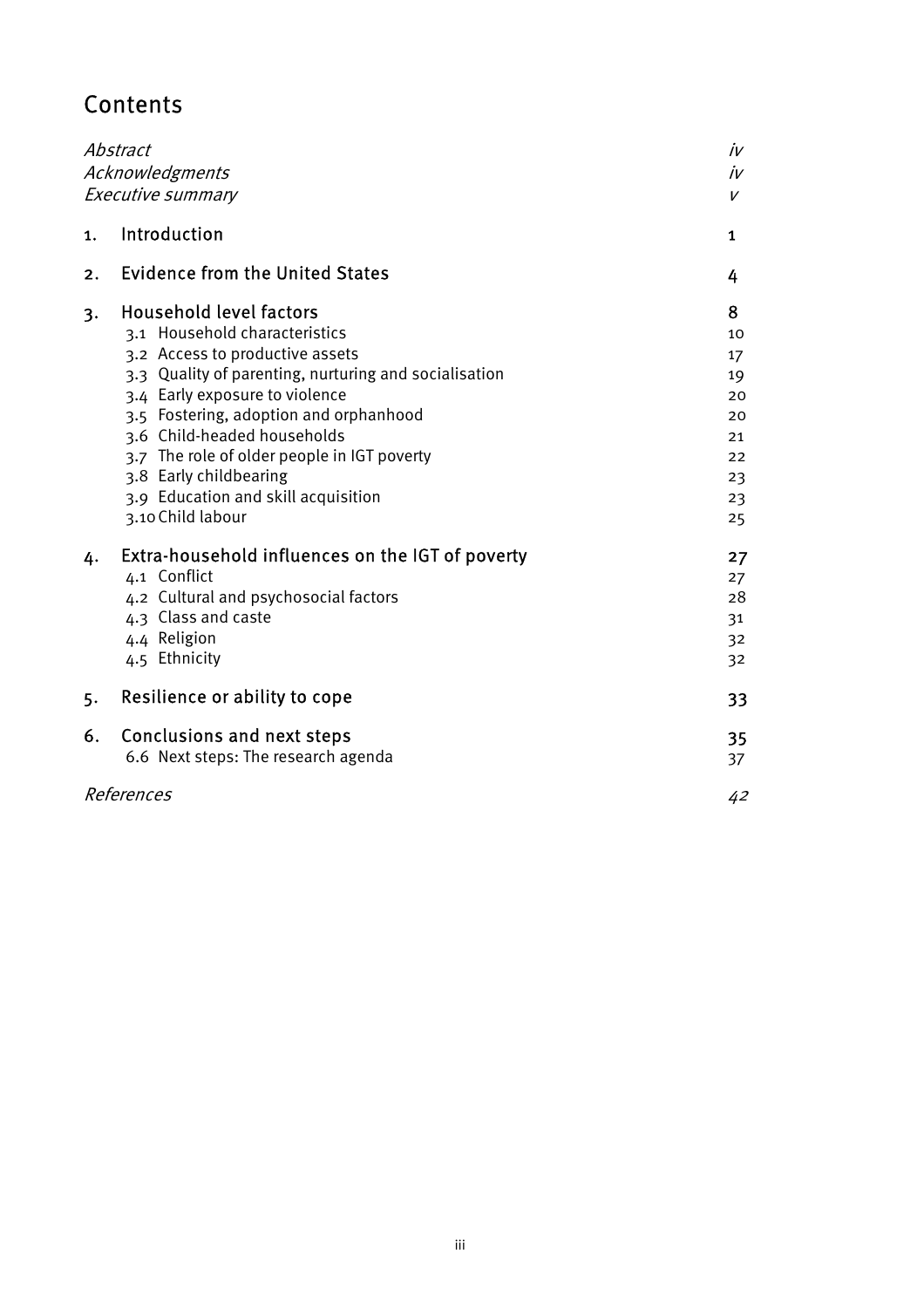# <span id="page-3-0"></span>Abstract

This paper reviews the international literature on the intergenerational transmission (IGT) of poverty and seeks to identify gaps in knowledge and to suggest a research agenda for work on the IGT poverty within the Chronic Poverty Research Centre. It aims to identify the factors and processes that, within the context of the broader economic and socio-political context, determine the poverty status of individuals and their households, the likelihood that poverty is passed from one generation to another, and the potential 'poverty trajectories' for those growing up in poor households.

After a general introduction to what we mean by IGT poverty, the paper presents a brief review of the literature on IGT poverty in the United States. We then go on to discuss some of the most influential household level and extra-household factors influencing the intergenerational transmission of poverty, before discussing the role of resilience.

Keywords: intergenerational transmission of poverty, household-level analysis, resilience, child labour, nurturing, health and nutrition, developing countries, United States

# Acknowledgments

This paper has been drafted as a contribution to the Chronic Poverty Research Centre and is available as CPRC Working Paper No. 99 [\(http://www.chronicpoverty.org/resources/cp99.htm](http://www.chronicpoverty.org/resources/cp99.htm)). It has drawn from an annotated bibliography produced in December 2005 by Briony Smith (with Karen Moore) 'Intergenerational Transmission of Poverty in Sub-Saharan Africa: A Select Annotated Bibliography with special reference to irreversibilities associated with poor nutrition, health and education'. I would also like to thank Armando Barrientos, Caroline Harper, Karen Moore, David Neves and Andrew Shepherd for their comments on an earlier version of this work.

Kate Bird is a Research Fellow in the Poverty and Public Policy Group of the Overseas Development Institute. She is a micro-economist with a particular interest in poverty and chronic poverty, rural livelihoods, coping strategies and diversification. Kate has considerable experience in evaluating the household and intra-household impacts of pro-poor projects, programmes and policies. Especially in sub-Saharan Africa and India, but also elsewhere in Asia and in transitional economies. She is Theme Coordinator of CPRC's Empirical Approaches to the Intergenerational Transmission of Poverty theme.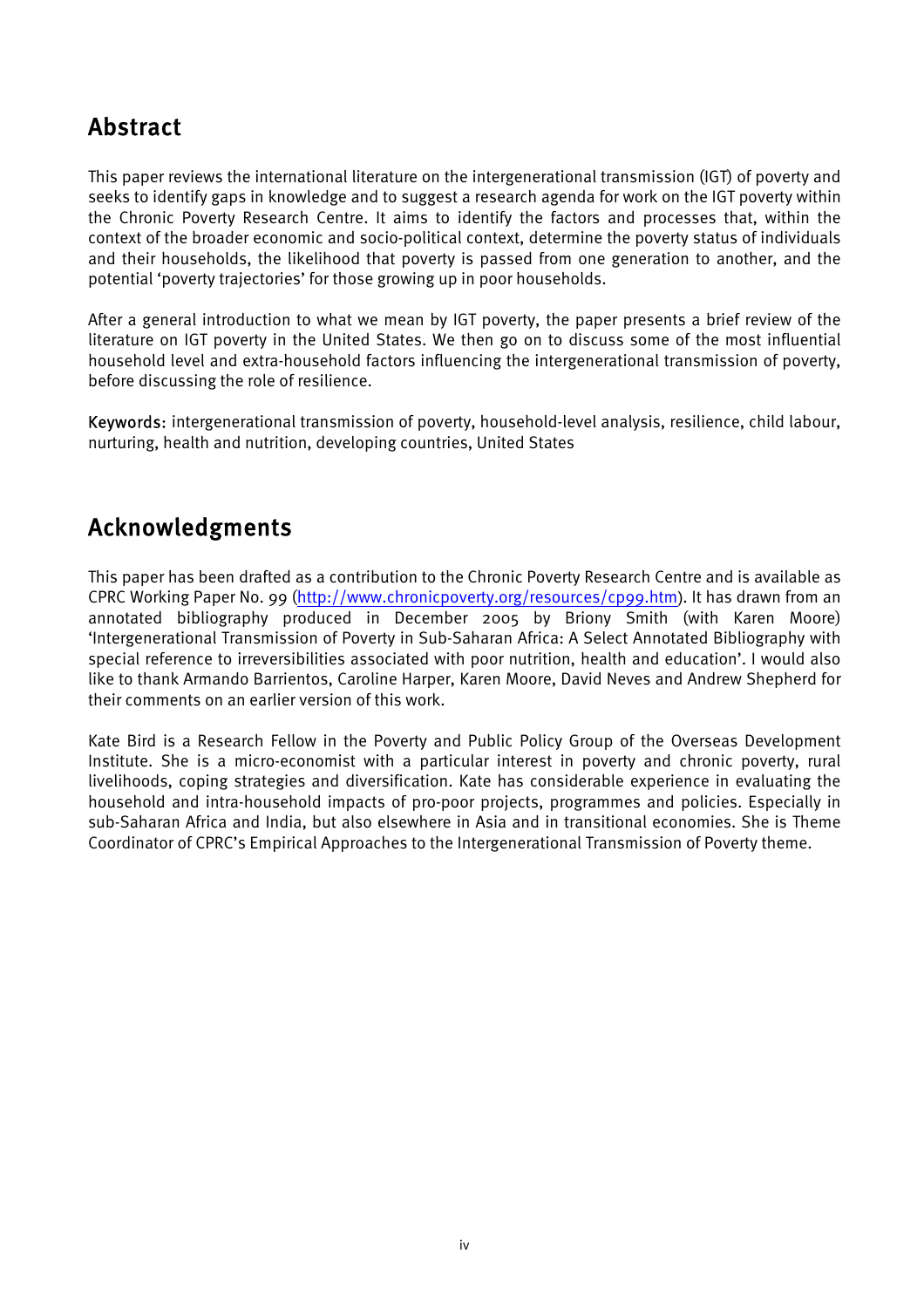# <span id="page-4-0"></span>Executive summary

This paper reviews the international literature on the intergenerational transmission (IGT) of poverty and seeks to identify gaps in knowledge and to suggest a research agenda for work on the IGT of poverty within the Chronic Poverty Research Centre. It aims to identify which factors increase the likelihood that poverty is passed from one generation to another.

Poverty is not transferred as a 'package', but as a complex set of positive and negative factors that affect an individual's chances of experiencing poverty, either in the present or at a future point in their life-course. The factors influencing an individual's likelihood of being poor include both the 'private' transmission (or lack of transmission) of capital and the 'public' transfer (or lack of transfer) of resources from one generation to the next. These can be positive or negative.

The livelihood framework is used to explore how the vulnerability and policy context influences individual and household level asset holdings and how capabilities, agency, perception of risk and levels of vulnerability and resilience combine with contextual and structural factors to influence individual and household responses to shocks and opportunities during the life course.

Being a poor child increases the chances of being a poor adult but this is not always the case, and other factors can operate independently to affect well-being over the life-course. Although highly context specific, household characteristics and initial endowments have been found to be important – an individual's asset bundle, their capabilities and characteristics, and their power to exercise agency. Agency, status and the social constructions determining roles can combine to result in differentiated access to and control of resources and the returns on those resources, unequal investments in the human capital formation of household members and unequal distributions of leisure and labour time. Other important factors include systematic inequalities within and between households; adolescent pregnancy; early child care and development practices; domestic violence; household income; household and individual assets; household decision-making; livelihood and survival strategies; service uptake; exposure and vulnerability to risk and resilience or ability to cope.

Despite focusing largely on parent to child transmissions, this paper suggests that the study of intergenerational transmission of poverty cannot simply focus on children and how their early life experience either builds a solid foundation for later life, or introduces a set of 'irreversabilities' which limits their opportunities and life chances. Such investigation must also explore the factors that impact on adults in such a way that the chronic poverty that they experience is likely to be transmitted intergenerationally either to their children, to their parents or to the cohorts above and below them.

# Reviewing US experience

The paper presents evidence from the United States where high quality and long-run panel data has enabled the tracing of IGT poverty. The vibrant domestic policy debate about the drivers of poverty and the limits of opportunity has been reflected in the questions posed by analysts. Much of this has become a polarised debate between 'liberals' and 'the right' but the debates in the American literature are inherently interesting and generate a number of questions that are discussed at some length. They provoke questions that may be applied to researching IGT poverty in low and middle income countries. Five models are proposed: the economic resources model; the family structure model; the correlated disadvantages model; the welfare culture model and the social isolation model. Contrasting evidence is presented, and it is recognised that unmeasured sociological or psychological factors may be important. Some suggest that:

- poor parents may struggle to educate their children
- poor parents can only afford housing in poor areas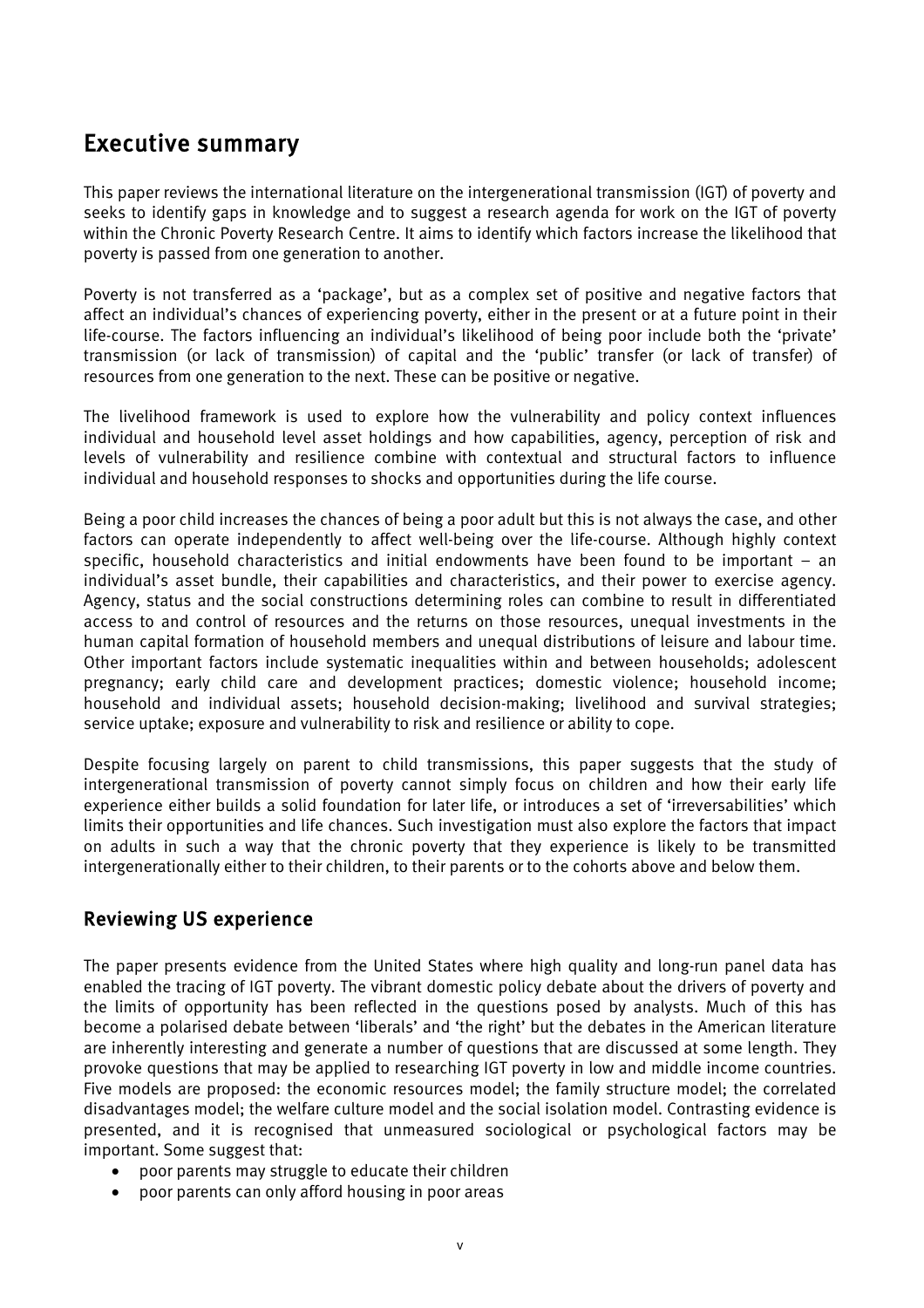- teenage and unmarried mothers are more likely to be poor and their children are more likely to grow up in poverty
- growing up in a 'non-intact' family leads to diminished adult outcomes
- neither parental income nor households characteristics can fully explain income variations
- non-economic parental resources are important
- welfare receipt traps people in poverty by generating perverse incentives
- the IGT of poverty is high in areas where an 'underclass' exists (i.e. where more than 40 percent of residents are poor, where male unemployment is high and there are few middle class residents or good schools).
- structural factors affect both parents and children, through the same adverse environment entrenching the IGT of poverty
- the majority of poor people in the US do not live in 'high poverty neighbourhoods'
- 'neighbourhood effects' have less power than household characteristics in determining poverty outcomes although local employment conditions strongly predict unemployment and teenage fertility, particularly amongst African-Americans *and* 'bad' neighbourhood effects can be important
- racial discrimination and barriers to joining the workforce contribute to long-term welfare receipt (and poverty)

Discussion then moves on to an analysis of the international evidence on the intergenerational transmission of poverty. This paper focuses primarily on the household and intra-household level but it is recognised that the household is not the only nor, in many cases, even the main domain of IGT processes. The paper touches on a number of extra-household factors which either increase the likelihood of the IGT of poverty or mitigate against it. Although there are a range of governance, policy and delivery failures which can increase the likelihood of poverty being both chronic and intergenerationally transmitted, this paper focuses on micro-level structures (e.g. culture, class, caste, religion, ethnicity) and events (e.g. community and state level conflict), as well as psychosocial factors operating at the level of individual, household and beyond.

This the household is assumed by many to be a unit in which income is pooled and decisions are made for the benefit of all members. This definition is identified as being flawed, as households actually consist of separate, gendered spheres of economic responsibility, which intersect through a 'conjugal contract' which is fundamental in defining the terms of cooperation. We identify the conjugal contract and the intergenerational contract as important institutions which help to determine differential outcomes.

# Household level factors

Parents' access to material and social resources and their ability to deploy them in ways that promote child well-being is probably more important than household composition. However, household composition can affect the material resources available to individual children and the extent to which adults are able, or wish, to invest time in child care.

# Household composition

Household composition can influence fertility rates, dependency ratios, access to productive assets, investment capital and public fora. These factors can in turn influence income; investment, savings and consumption; nutrition, health and education, and through these factors the likelihood that an individual will be chronically poor.

Nuclear families have, on average, been found to have higher per capita incomes than non-nuclear households. Belonging to a polygamous household is not necessarily negative, but such households are more vulnerable to internal conflict and income shocks, children may perform poorly educationally and unfavoured wives and their children may be negatively affected by the systematically uneven distribution of work and consumption.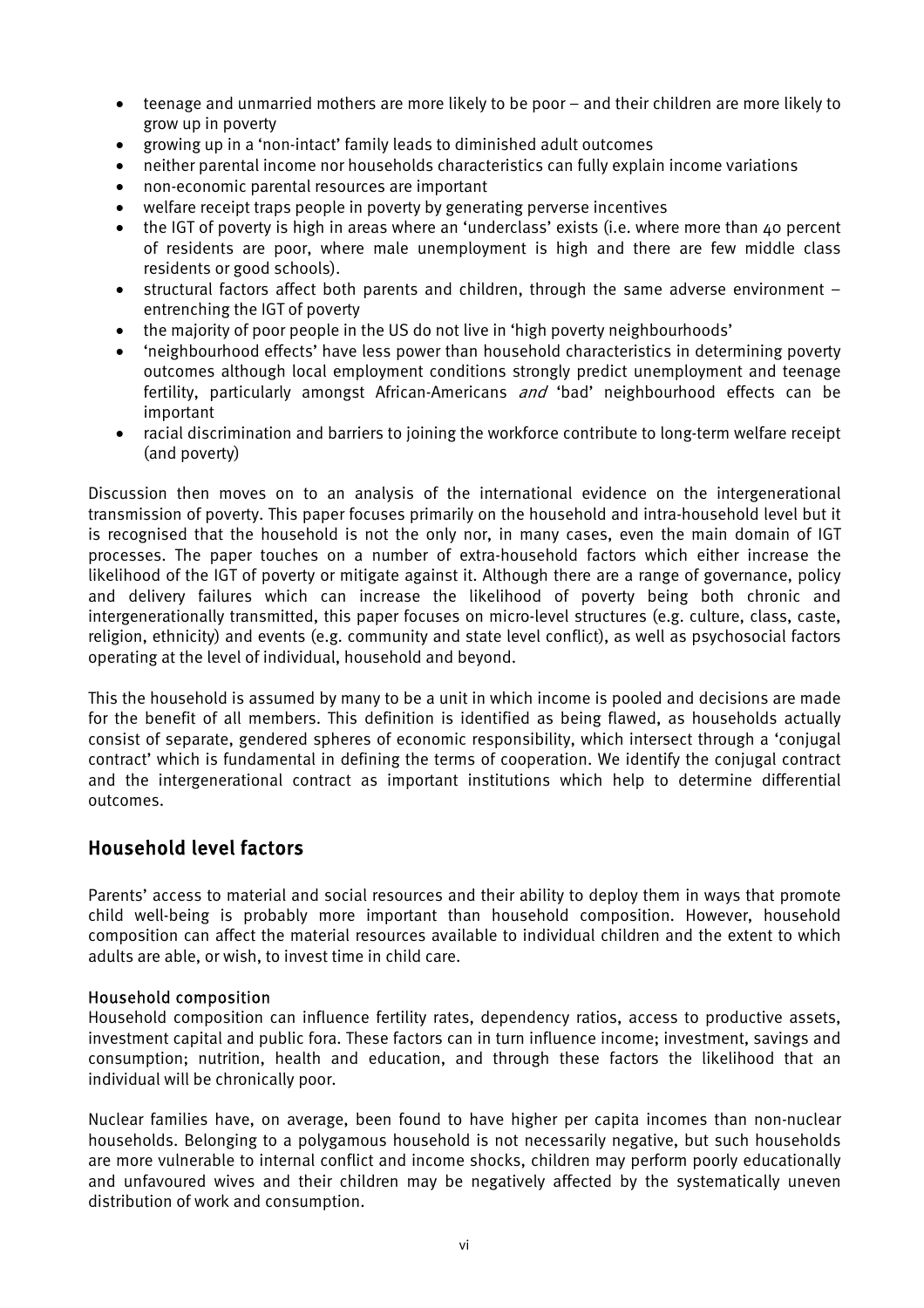In many developing countries women do not have independent property rights, instead they access productive assets through their fathers, husbands or adult sons. As a result women who are orphaned, unmarried, separated, divorced or infertile are therefore at a significant disadvantage. Even women who are able to access land and other resources through other people are disadvantaged by not having their own independent rights. The children of divorce, separated or widowed mothers may grow up in poverty as well as losing inheritance rights – increasing their chances of becoming poor adults.

# Dependency ratios

High dependency ratios can contribute to the intergenerational transmission of poverty by limiting children's human development and socialisation and their subsequent earnings. The costs of education, health care and food may be enough to ensure persistent severe poverty in high dependency ratio households and children with many siblings are also likely to be less well nourished. In large families resources may be directed to the youngest children or to older children and children are less likely to be well fed and to complete secondary school.

# Health and nutrition

Good health is a key asset and ill-health is the single most widespread hazard affecting poor households. Health shocks have been identified as a key driver of downward mobility due to the lost labour of the individual and their carer, which alters household dependency ratios, and the costs of seeking treatment. Illnesses which are both severe and chronic can be particularly damaging to household consumption and well-being. Chronic and terminal illnesses impose considerable distress on families which often disintegrate as social and economic units.

Child and maternal nutrition and health status are often cited alongside the timing of shocks and interventions as the critical factors in determining the irreversibility of poverty transfers. Maternal malnutrition contributes to higher rates of maternal, infant and under five mortality. Poor in utero nutrition also leads to low birthweight babies with higher risk of the children being stunted, and experiencing a permanent limit to their physical and cognitive development affecting schooling performance and completion. These problems affect a very large number of children: over 200 million children are stunted worldwide; more than 150 million of pre-school children are underweight. Stunting and wasting have long term repercussions which can influence a child's likelihood of becoming a poor adult. Undernutrition (low weight-for-age) contributes greatly to child mortality as it increases the risk of death from common illnesses. Malnourished children are also at greater risk of developing certain chronic illnesses in adulthood. Stunting is also linked to mental impairment and at current rates of improvement by 2020 about 1 billion stunted children will be growing up with impaired physical and mental development.

# Productive assets

Access to and control of productive assets is a clear determinant of individual or household income and consumption levels. Asset holdings are also vital contributors to the initial conditions of a household and can cause 'poverty traps', influencing risk aversion, vulnerability and ability to cope with shocks and contingencies. They influence individual and household livelihood and investment options and therefore influence both short and long-run well-being. Better endowed households are likely to be more able to maintain their children's food security and invest in their health and education.

Asset ownership and accumulation is not equally straightforward for all individuals. In many agrarian situations what you own as an adult will be determined to a very significant extent by inheritance. Accumulation of assets may be possible but will depend on returns to existing assets, freedom from shocks (or insurance against them) and the ability to save. This indicates that inheritance patterns are important, as are factors determining returns to assets, the ability to invest and save, risk and vulnerability and the impact of coping strategies on current and future asset holdings.

# Parenting Quality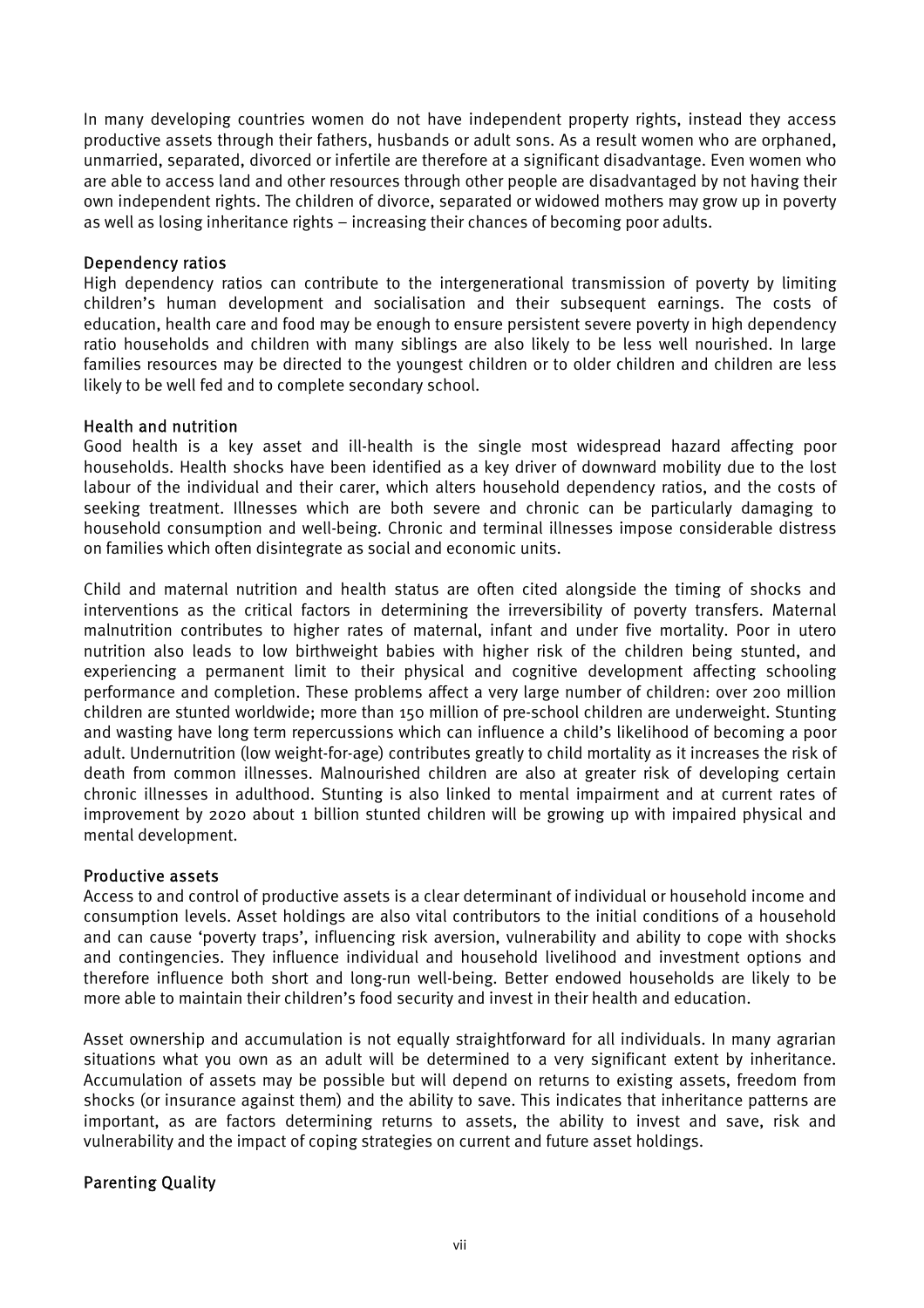The quality and type of parenting and nurturing by care-givers has an important impact on the life chances of children. Early childcare and nurturing, intellectual stimulation, and affection shape a child's behaviour, the intellectual and social development and the educational performance, influencing their later economic performance. Care-givers need sufficient education, time and support from their family and community if they are to provide children with both positive aspirations and long-term emotional stability. Care-givers also need to be healthy and well-nourished, self-confident, autonomous and have control over resources and their allocation within the household

#### Fostering, adoption and orphanhood

Fostering children outside their natal family is common in many parts of the developing world and is becoming more common as a result of HIV/AIDS and labour migration. Its impact on child well-being depends on the resources available to the fostered children, the bond between the fostered children and their carers and the reason for fostering – whether it was requested by an older person or a childless family or forced by death or migration.

The death of a parent has a differential effect on child well-being, dependent on which parent dies, living arrangements and whether children were in school at the time. One study found that maternal death resulted in stunting and lower educational attainment, while paternal death had an impact on educational attainment, but only for particular groups.

#### IGT and older people

Elder-led households tend to have higher than average dependency ratios and lower levels of per capita income. Due to these pressures, children in these households are more likely to either fail to enrol in school or to drop out early and are more likely to grow up to become poor adults.

Older people can have an important role in the intergenerational transmission of poverty, and in mitigating its transmission, through their ownership of assets, transmission of technical and other skills to younger generations, their role in setting community and family norms, by contributing income to the extended family and by altering dependency ratios and as carers.

Although most analysis of the intergenerational transmission of poverty focuses on transmission from parents to their children, transmission from the younger to the older generation can be important. This transmission may be from children to adults and from younger adults to older adults within or outside the extended family. Transfers made from one generation to another are made in response to an implicit contract. These contracts are shaped by norms in society and link children, to adult parents to aging (grand)parents.

# Education

In many countries schooling correlates strongly with adult income and other markers of socio-economic status. Female education is important in interrupting the intergenerational transmission of poverty, partly because educated mothers are more likely to send their own children to school, but also because of 'externalities' including reduced fertility and infant mortality and improved family health. Educated parents are less likely to be poor, are more likely to educate their children, are more able to help their children with their homework and have higher aspirations for their children. Children who complete secondary education are likely to be protected from being poor in later life.

Other investments might be necessary after leaving school, before education can be translated into higher income. These might include migration or drawing in favours from the household's social network. Both may be more difficult for poorer households.

# Child labour

Children from poor households are widely assumed to be more likely to work. However, the empirical evidence is contradictory. Children are more likely be child labourers if their parents have limited education and worked as children. It is also related to the child's age and gender, school characteristics (cost, quality, distance), the size and structure of the household, household composition (ratio of boys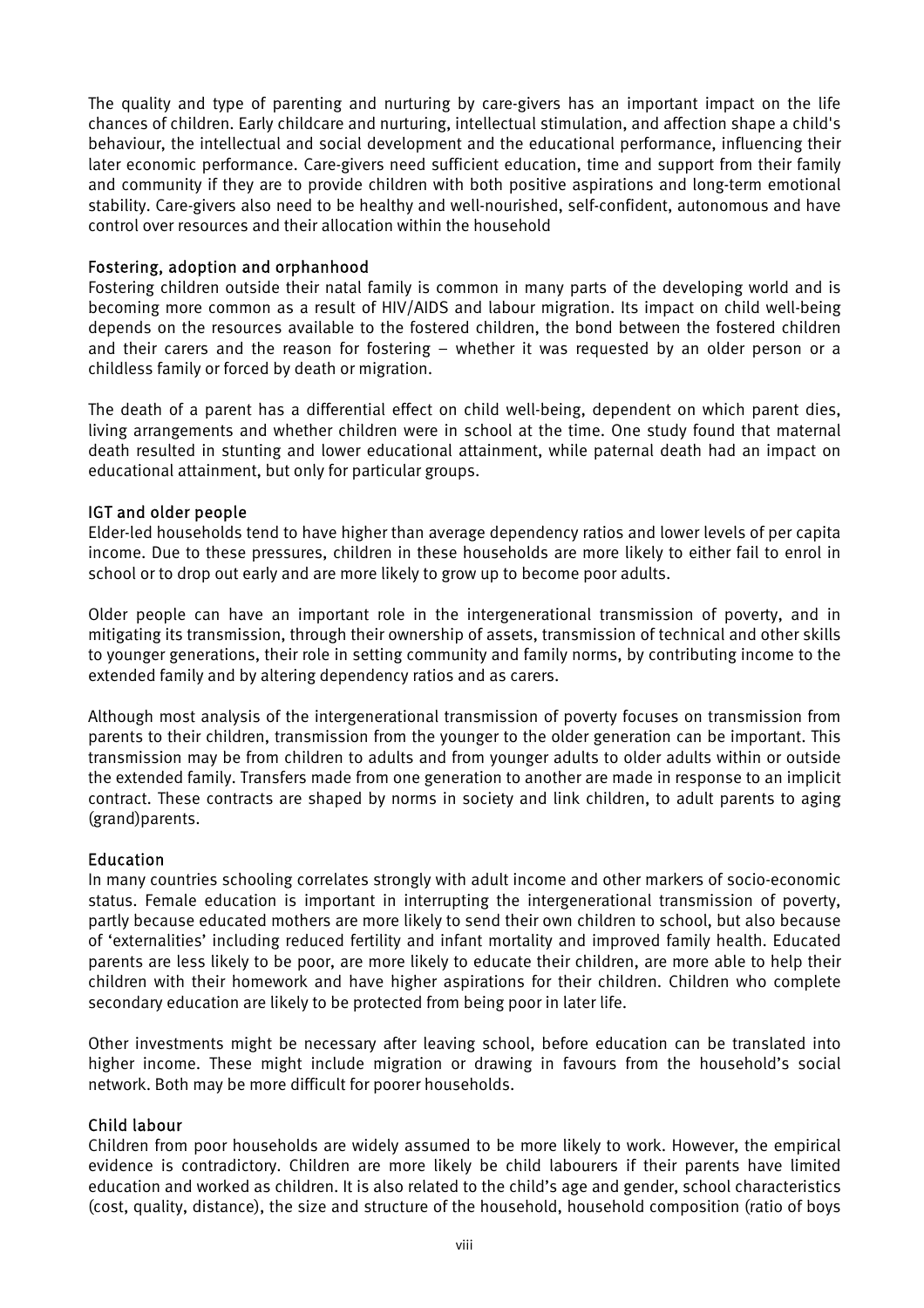to girls in the household), social and cultural norms and religious beliefs household landholdings, parental education and social expenditure by the state including on education. In some countries there is also a link to ethnicity, where this contributes to household poverty.

Other than the most hazardous forms of child labour, the extent to which work during childhood has long-term negative effects on children remains hotly debated. Most agree that where actual alternatives for households to earn sufficient incomes and for children to study exist, full-time work in childhood should be delayed as long as possible. Working as a child leads to lower education outcomes, particularly if the child works regularly and tends to lead to children taking on adult roles prematurely. The earlier an individual enters the labour market the lower his or her earnings are as an adult. This can be mitigated if the work develops skills the child can continue to use as an adult and work in middle childhood (6-12) can support a child's cognitive development, support their socialisation and the development of vocational and leadership skills

# Extra-household factors

# Conflict

Conflict can intensify the likelihood of poverty being transmitted intergenerationally either directly through its effect on children or indirectly through its impact on their care-givers, their household and their future livelihood options. The violence of war and terrorism can result in composite negative life events including the loss of loved ones, displacement, lack of educational structure, and drastic changes in daily routine and community values. Trauma from exposure to violence, sexual violence, loss and dislocation can have long-run impacts on both parents and children. The fragmentation of social networks and the abrupt change to cultural norms can have a profound impact on the degree to which people feel themselves to be located within a protective and known environment. The disruption to income generating activities and the loss of productive and household assets can have short-run impacts on consumption and food security and longer run impacts on livelihood options, well-being and inheritance.

# Cultural and psychosocial issues

The paper summarises debates around a range of cultural and psychosocial issues. This is a controversial area, which can seemingly blame the poor for their poverty. As a result, liberal researchers have tended to avoid such issues, leaving the terrain open to the right wing. In this section of the paper we discuss discrimination, cultures of poverty, the underclass and aspirations.

Cultures of poverty: These suggest that the poor have a different culture to the rest of society which is characterised by deviant attitudes, values and behaviours. Poverty is perpetuated through low levels of education, a lack of participation in mainstream society and the inherent socio-psychological, political and economic traits of the poor themselves. In other words much if not most poverty is based upon the 'innate' characteristics of the poor, sometimes called the 'underclass'. This can be linked to concepts of the 'deserving' and 'undeserving' poor. The opposing view suggests that poverty emerges and persists solely because of socio-economic structures external to the value systems and behaviours of the poor, for example racial discrimination and a lack of opportunities that affect individuals in each new generation. In between lie those who believe that 'cultures of poverty' have emerged over generations to enable poor people to cope with their situation. Their values, beliefs and behaviours were once an appropriate response to the social, economic and political barriers that they faced but have become ossified and now limit the current generation's ability to respond to opportunities

Aspirations: Aspirations are influenced by early life experiences and they have been found to play strong role in the extent to which that individual is able to extract maximum benefit from new opportunities. Low aspirations probably contribute to reduced income and asset formation and may influence parenting patterns and investment decisions (including in children's human capital formation) thus contributing to IGT poverty.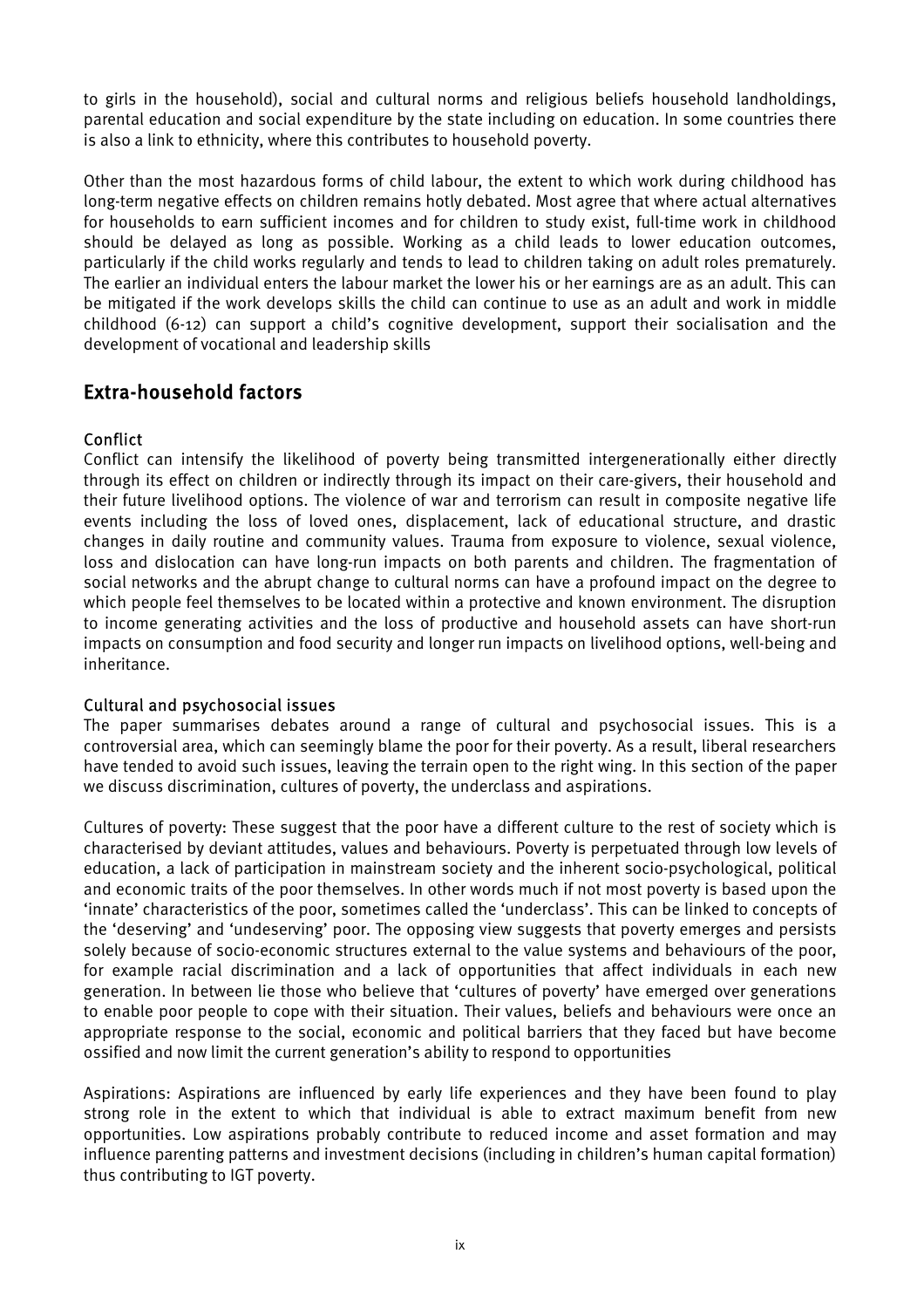Individual aspirations are an important ingredient in individual mobility, however, their effectiveness is strongly influenced by the degree of meritocracy or distortion in a society's labour markets. Discrimination and stigma contribute strongly to economic outcomes as individuals internalise their statistical chances of success or failure and transform them into aspirations and expectations. Despite children's inventiveness in coping with poverty, poor children experience a gradual narrowing of their economic and social horizons which limit their expectations of life.

Discrimination: The paper shows that discrimination limits the beneficial impact of pro-poor policy interventions on individuals with particular characteristics. People who are discriminated against will be poor.

# Caste, class, ethnicity and religion

The intergenerational transmission of poverty in OECD nations commonly accompanies the replication of socio-economic class. The increased economic competition of market economies might be expected to encourage employers to recruit on an increasingly meritocratic basis. This would end socially ascribed bias in appointments based on class, sex or ethnicity and increase opportunities for both upward and downward social mobility. However, this assumes effective meritocracy in a free market and ignores historical, cultural, political and institutional factors and ingrained patterns of social mobility.

Caste: In India, being low caste or from a tribal or non-caste group is strongly associated with poverty. People are born into a particular caste, and so the IGT of poverty is likely to be powerful.

Ethnicity: Ethnicity has been shown to be a powerful driver of the IGT of poverty in the US. It is also important in Latin America.

Religion: Religion is another important element of social identity and can be strongly correlated with wealth, as it can help to determine levels of inclusion and access to opportunities.

# Resilience

The livelihoods literature shows that households respond to covariate and idiosyncratic shocks by drawing down sequentially on their assets to develop coping strategies. Their ability to cope is therefore largely dependent on their access to and control of assets, including social networks and their own capabilities but is also influenced by the political, economic and social context and policy environment. Households may face sequenced and composite shocks where, for example, harvest failure is followed by the illness of a family member, reduced off-farm income employment and increases in the children's school fees. Resilience is a household's ability to 'bounce back' from a single shock, measured by bringing income and consumption back to pre-shock levels in a given time period. The idea can similarly be applied to a household's ability to respond to composite and sequenced shocks without seriously compromising well-being or moving into non-preferred or adverse forms of coping.

Even a relatively short period in poverty can have a critical impact on a child's development by creating 'irreversabilities'. However, difficult beginnings do not necessarily determine outcomes. People from disadvantaged backgrounds succeed in life and children resist and bounce back from harmful experiences, indicating 'resilience' in their functionings. The extent to which children experience longterm physiological and socio-economic damage from parental poverty depends on when the child experienced poverty and how resilient the individual child is to the effects of poverty, how resilient the child's environment is and the extent to which the damage is functionally reversible. Different forms of damage are more or less functionally reversible. Resilience is limited and children are most vulnerable to the non-reversible effects of poverty in utero and in early infancy, although youth is also important. Resilience is also influenced by environment, a child's social interactions, their personality and their self esteem.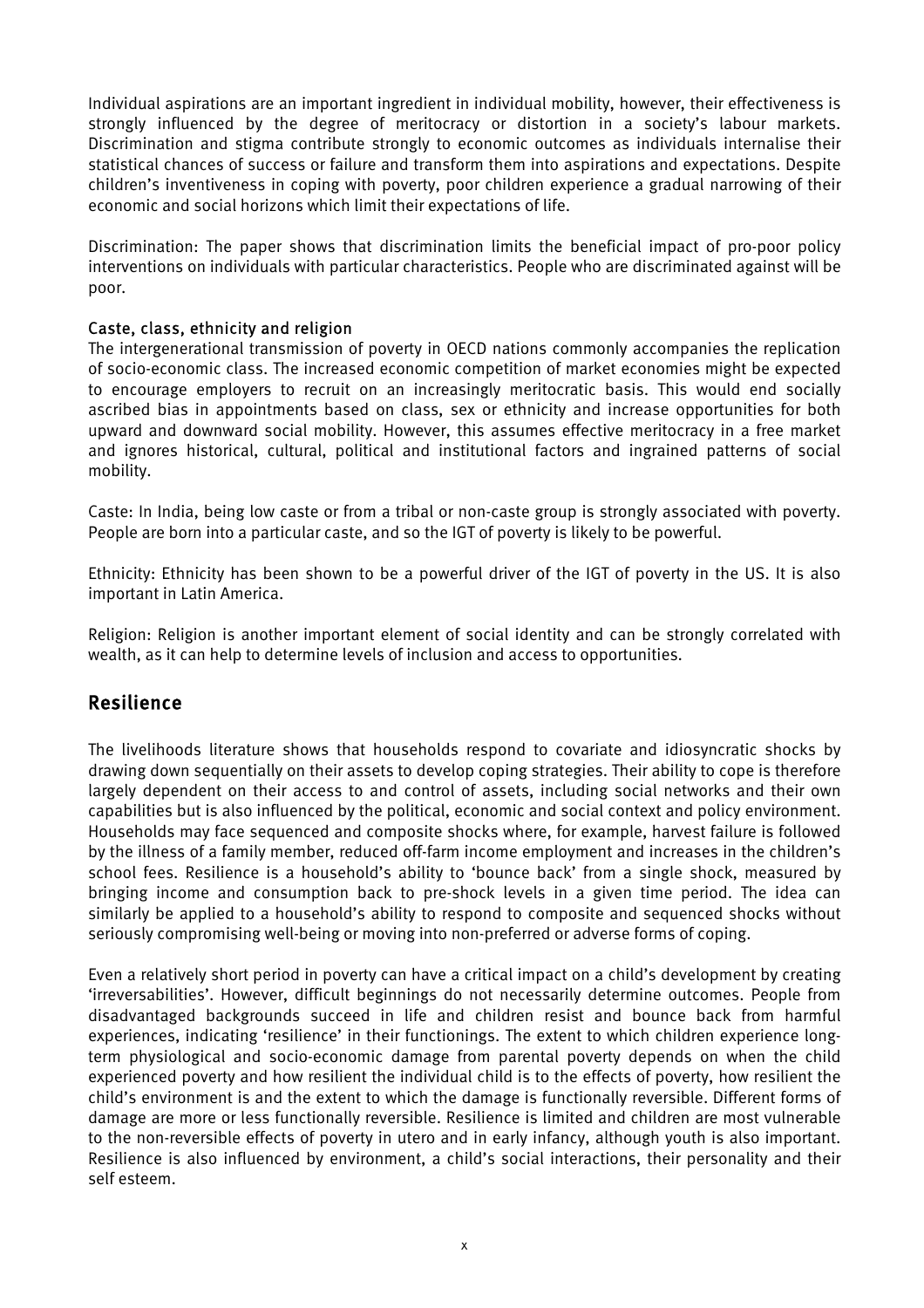# <span id="page-10-0"></span>1. Introduction

The purpose of this overview paper is to review the international literature on the intergenerational transmission (IGT) of poverty, to identify gaps in knowledge and to suggest a research agenda for work on the IGT poverty within the Chronic Poverty Research Centre ([www.chronicpoverty.org](http://www.chronicpoverty.org/)).

This paper aims to identify which factors increase the likelihood that poverty is passed from one generation to another. Such poverty is not transferred as a 'package', but as a complex set of positive and negative factors that affect an individual's chances of experiencing poverty, either in the present or at a future point in their life-course (Moore, 2005:[1](#page-10-1)2).<sup>1</sup> While evidence around the world suggests that poverty in childhood increases the chances of poverty in adulthood, this is not always the case, and other factors including family structure, neighbourhood effects, welfare dependence and social isolation, while often related to economic disadvantage, can operate independently to affect well-being over the life-course (for the US, see Boggess et al., 2005). The factors influencing an individual's likelihood of being poor include both the 'private' transmission (or lack of transmission) of capital and the 'public' transfer (or lack of transfer) of resources from one generation to the next (e.g. through taxing the income of older generations to pay for the primary education system). These can be positive (e.g. cash, assets, positive aspirations) or negative (bonded labour, poor nutrition, gender discrimination) (Moore, 2005:12).

In this paper we continue the process of disentangling the factors and processes that, within the context of the broader economic and socio-political context, determine the poverty status of individuals and their households, and the potential 'poverty trajectories' for those growing up in poor households.

Although highly context specific, initial endowments have been found to be important – an individual's asset bundle, their capabilities and characteristics, and their power to exercise agency.<sup>[2](#page-10-2)</sup> Agency, status and the social constructions determining roles can combine to result in differentiated access to and control of resources and the returns on those resources, unequal investments in the human capital formation of household members and unequal distributions of leisure and labour time.

Systematic inequalities have been found to be at the root of many 'negative trajectories', and while many factors – lower investment in the education and nutrition of girls, for example – clearly have negative long-term poverty implications, other factors may have far more complex long-term effects on children's lives and livelihoods and need further investigation.

Household well-being and differentiation within the household may partly result from hard choices in negotiating the trade-offs between present and future, personal and family well-being. In this paper we attempt to identify the types of pivotal decisions which combine with the impacts of key structural and idiosyncratic events to generate 'irreversibilities', support resilience or otherwise fundamentally mould the life-course of the individual (and their household).

This paper focuses primarily on the household and intra-household level but it is recognised that the household is not the only nor, in many cases, even the main domain of IGT processes. The paper touches on a number of extra-household factors which either increase the likelihood of the IGT of poverty or mitigate against it. Although there are a range of governance, policy and delivery failures which can increase the likelihood of poverty being both chronic and intergenerationally transmitted,

<span id="page-10-1"></span>1 In this paper I use 'parents' to refer to the older generation responsible for the care of children. These people may, in fact, be grandparents, siblings or other relatives.

<span id="page-10-2"></span> <sup>&#</sup>x27;Initial endowments' are generally taken to be the assets and capabilities that individuals and households have when a household is formed. However, many 'initial endowments' are based on intergenerational processes – from race and appearance to the effects of maternal malnutrition on in utero development. This may make us question when the 'initial endowments' were laid down, at conception, at birth or when a young person breaks off and begins their own household (which some might never do) (Karen Moore, pers comm.).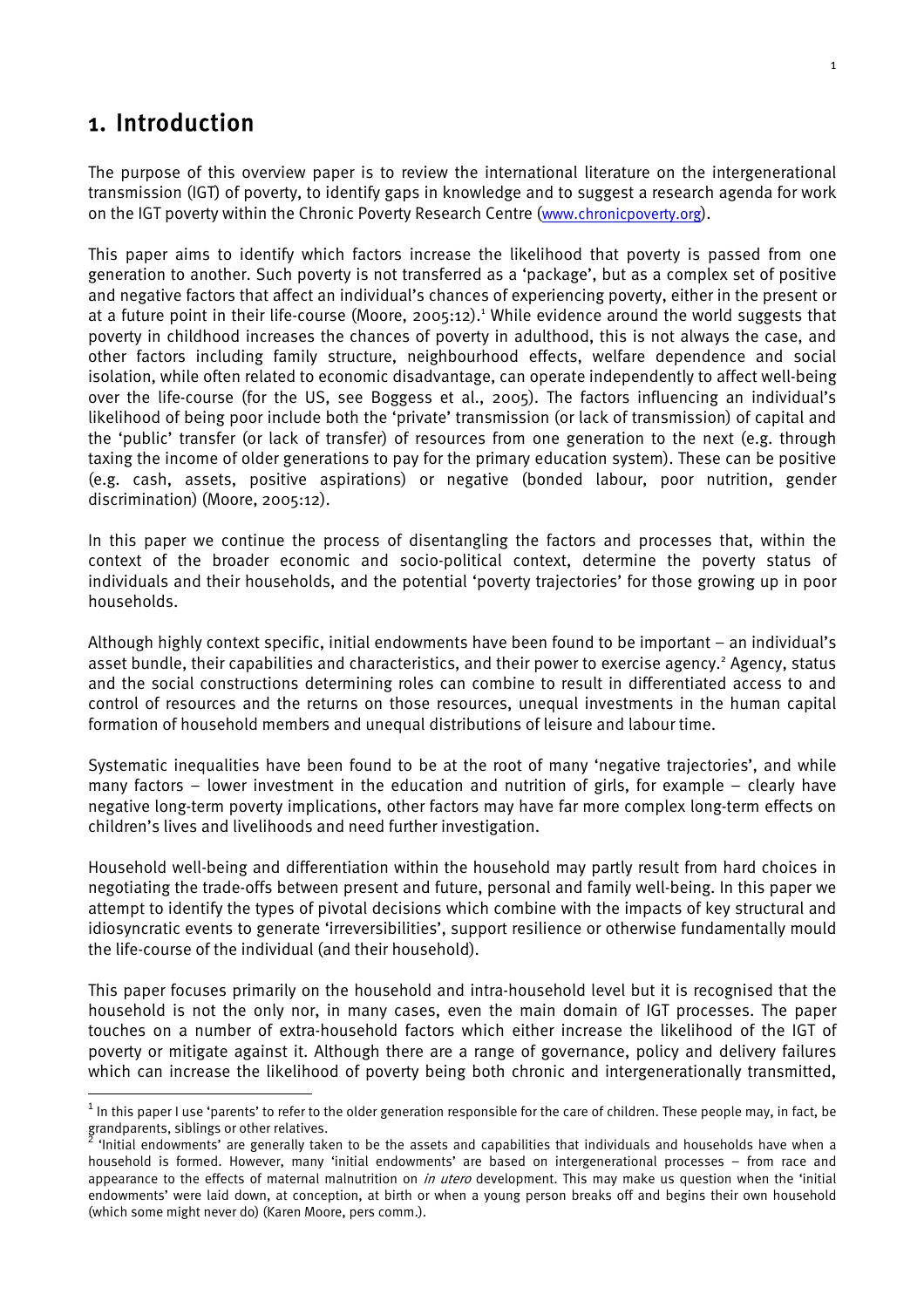this paper focuses on micro-level structures (e.g. culture, class, caste, religion, ethnicity) and events (e.g. community and state level conflict), as well as psychosocial factors operating at the level of individual, household and beyond.

In this paper we largely assume that the intergenerational transmission of poverty is from poor parents (or grandparents) to poor children. It is anticipated that each working age generation will invest in their children and support their parents as a result of both altruism and strategic self interest (Collard, 2000:257). Transfers will depend on the implicit contract between generations, the 'generational bargain'. However, a cohort may choose to do well for itself at the expense of other generations by saving too little and using up too much environmental capital (Collard, 2000:455). There may be too little left over for investments in the human capital of the younger generation, for pensions or support to the elderly or for investments which will build assets and savings for bequests. Alternatively, conflict or livelihood collapse may undermine opportunities for positive bequests.

The intergenerational persistence of wealth is not explained simply by bequests, but also reflects parent-offspring similarities in traits influencing wealth accumulation, such as orientation towards the future, sense of personal efficacy, work ethic, schooling attainment, and risk-taking. Some of these traits covary with the level of wealth: less well off people are more likely to be risk averse, to discount the future and have a low sense of efficacy, for example. (Bowles and Gintis, 2001, in Moore, 2001)

Despite focusing largely on parent to child transmissions, this paper suggests that the study of intergenerational transmission of poverty cannot simply focus on children and how their early life experience either builds a solid foundation for later life, or introduces a set of 'irreversabilities' which limits their opportunities and life chances. Such investigation must also explore the factors that impact on adults in such a way that the chronic poverty that they experience is likely to be transmitted intergenerationally either to their children, to their parents or to the cohorts above and below them.

The table below identifies some key factors in the intergenerational transmission of poverty, suggests how transmission occurs and identifies what affects transmission. In Section 2 we present a brief review of the literature of IGT poverty in the United States. We then go on to discuss some of the most influential household level (Section 3) and extra-household factors (Section 4) influencing the intergenerational transmission of poverty before discussing resilience (Section 5) and concluding.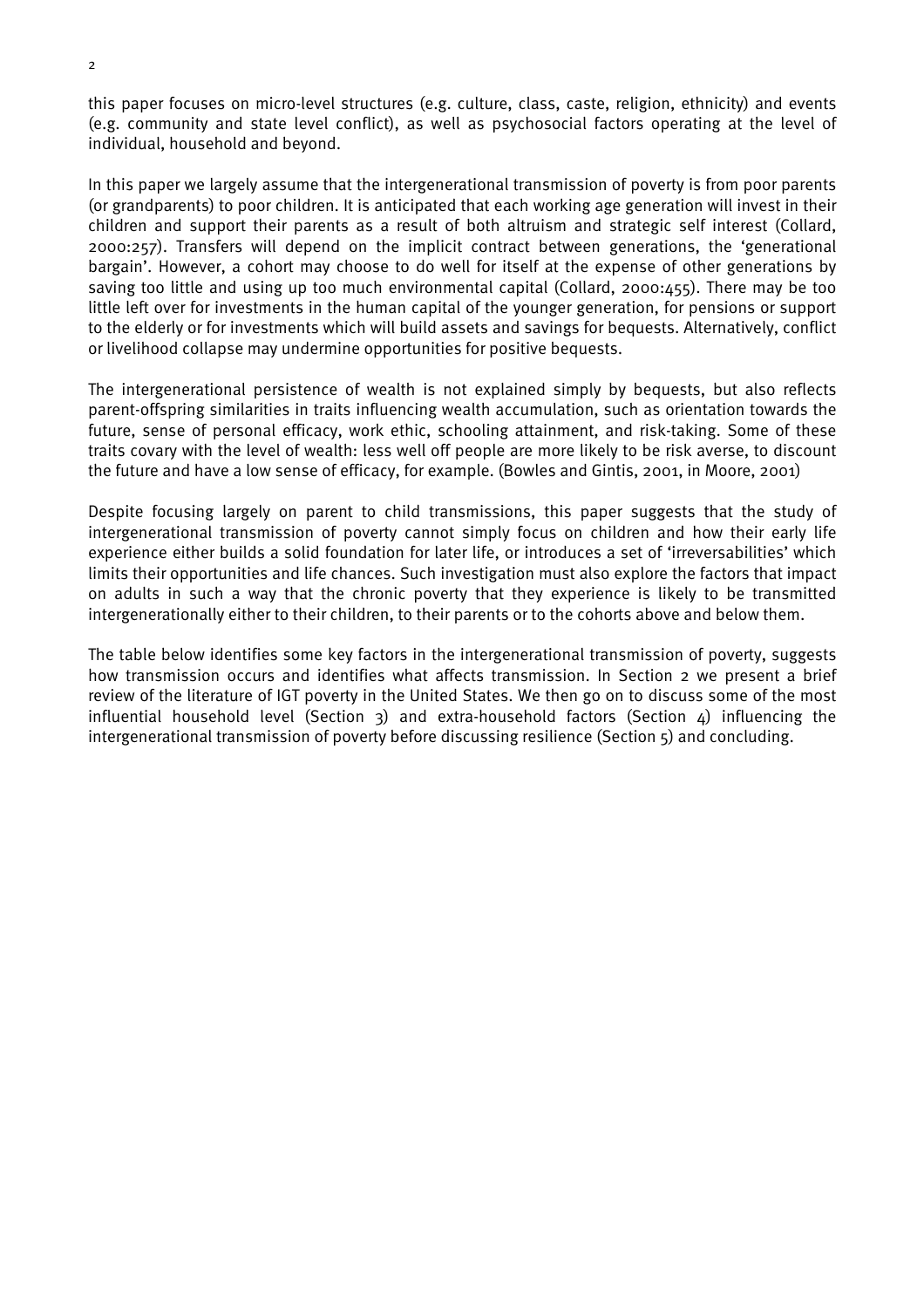# Table 1: Livelihoods approach to intergenerationally-transmitted poverty

| <b>WHAT is transmitted?</b>                                                                                                                                                                                                                                                                                                                                                    | <b>HOW is it transmitted?</b>                                                                                                                                                                                                                                                                  |  |  |  |
|--------------------------------------------------------------------------------------------------------------------------------------------------------------------------------------------------------------------------------------------------------------------------------------------------------------------------------------------------------------------------------|------------------------------------------------------------------------------------------------------------------------------------------------------------------------------------------------------------------------------------------------------------------------------------------------|--|--|--|
| FINANCIAL, MATERIAL, ENVIRONMENTAL CAPITAL                                                                                                                                                                                                                                                                                                                                     |                                                                                                                                                                                                                                                                                                |  |  |  |
| <sup>o</sup> Cash<br><sup>o</sup> Other productive/<br>non-productive<br><sup>o</sup> Land<br>physical assets<br><sup>o</sup> Livestock<br><sup>o</sup> Common property<br><sup>o</sup> Housing, buildings<br>resources<br><sup>o</sup> Debt                                                                                                                                   | <sup>o</sup> Insurance, pensions<br><sup>o</sup> Inheritance, bequests, dispossession<br><sup>o</sup> Inter vivos gifts and loans<br><sup>o</sup> Dowry, bridewealth<br><sup>o</sup> Environmental conservation/degradation<br><sup>o</sup> Labour bondage                                     |  |  |  |
| <b>HUMAN CAPITAL</b>                                                                                                                                                                                                                                                                                                                                                           |                                                                                                                                                                                                                                                                                                |  |  |  |
| Educational<br><sup>o</sup> Good mental/<br>qualifications,<br>physical health<br>knowledge,<br>skills,<br><sup>o</sup> Disease,<br>coping/<br>survival<br>impairment<br>strategies<br><sup>o</sup> Intelligence?                                                                                                                                                              | <sup>o</sup> Socialisation<br><sup>o</sup> Investment of time/capital in care;<br>education/training; health/nutrition<br><sup>o</sup> Contagion, mother-to-child transmission<br><sup>o</sup> Genetic inheritance                                                                             |  |  |  |
| SOCIAL, CULTURAL, POLITICAL CAPITAL                                                                                                                                                                                                                                                                                                                                            |                                                                                                                                                                                                                                                                                                |  |  |  |
| • Traditions,<br>• Access to key<br>institutions, norms<br>decision-makers,<br>of entitlement,<br>patrons,<br>organisations<br>value systems<br>• Position in<br><sup>o</sup> 'Cultures of<br>community<br>poverty'?                                                                                                                                                           | • Socialisation and education<br>• Kinship<br>• Locality<br>· Genetic inheritance<br>· Attitudes, prejudice (e.g. gender<br>discrimination), cultural knowledge,<br>traditions, value systems<br>• Status<br>• Norms of entitlement                                                            |  |  |  |
| Which factors AFFECT transmission?                                                                                                                                                                                                                                                                                                                                             |                                                                                                                                                                                                                                                                                                |  |  |  |
| <sup>o</sup> Norms of entitlement determining access to<br>capital<br><sup>o</sup> Economic trends and shocks<br><sup>o</sup> Access to and nature of markets<br><sup>o</sup> Presence, quality and accessibility of public,<br>private and community-based social services<br>and safety nets<br><sup>o</sup> HIV/AIDS pandemic; other diseases<br>regionally endemic; stigma | <sup>o</sup> Structure of household and family<br><sup>o</sup> Child fostering practices<br><sup>o</sup> Education and skill level of parent<br><sup>o</sup> Intent/attitude of parent and child<br>• Nature of living space<br>• Coping/ survival strategies<br><sup>o</sup> Political access |  |  |  |

Source: Adapted from Moore (2005).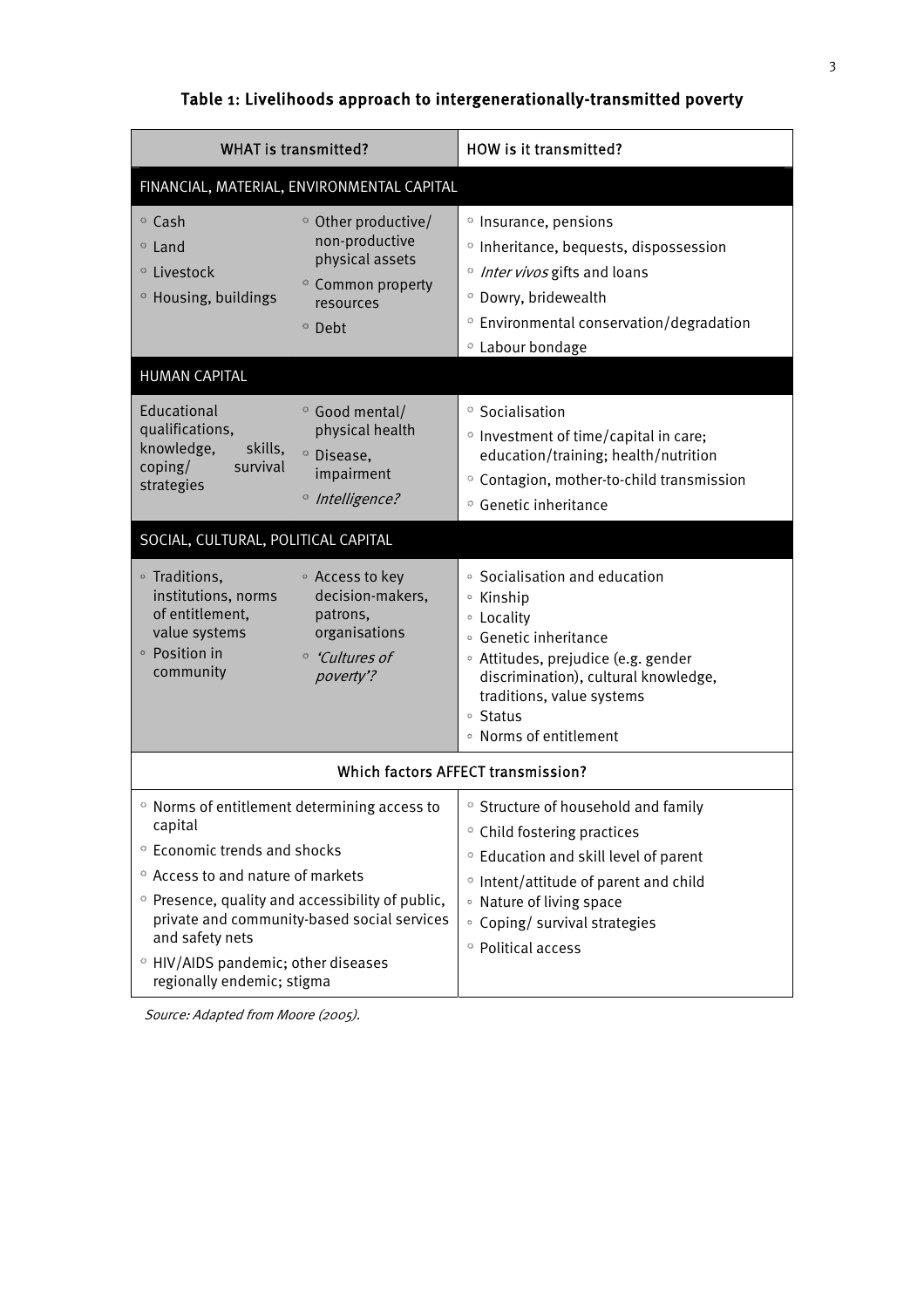# <span id="page-13-0"></span>2. Evidence from the United States

The United States has very high quality and long-run panel data which has enabled the tracing of IGT poverty. The vibrant domestic policy debate about the drivers of poverty and the limits of opportunity has been reflected in the questions posed by analysts. Much of this has become a polarised debate between 'liberals' and 'the right' but the debates in the American literature are inherently interesting and generate a number of questions that are discussed here at some length. They provoke questions that may be applied to researching IGT poverty in low and middle income countries.

Studies in the US have shown that children's economic futures are substantially affected by family and neighbourhood disadvantage (Boggess and Corcoran, 1999:3). Children in the US commonly move in and out of poverty during childhood. This experience of childhood poverty does not necessarily lead to adult poverty (Boggess et al., 2005). A study traced 1,000 American children aged 1-4 in 1968 for 15 years. It found that over the period, while one in three children spent at least one year in poverty, 5 percent of the entire sample and 15 percent of children who were poor at any time during childhood, were in poverty for ten years or more. These chronically poor children were either poor for the whole of their childhoods or moved in and out of poverty but with only short periods above the poverty line (Corcoran and Chaudry, 1997:46).

Chronic poverty was found to be higher amongst African Americans, high school drop outs, individuals with health problems and individuals living in single mother households (Boggess and Corcoran, 1999:8). Chronically poor children were found to be more likely to become chronically poor adults than children who had been transitorily poor (Corcoran and Chaudry, 1997:50). However around half of the African-Americans who were chronically poor children and three quarters of the white adults who were chronically poor as children were *never* poor as young adults (Corcoran and Chaudry, 1997:50).

Analysis of the data has shown the key determinants of intergenerational poverty to be parental poverty, family structure, parental welfare use, neighbourhood disadvantages, social isolation and labour market conditions (Boggess and Corcoran, 1999:3; Boggess et al, 2005). The least well-off families do not have the same chances as children from less poor households of becoming economically secure (Bowles et al., 2005). Children from poor families have less access to material resources (food, shelter, health care) and also less access to community resources (good schools, safe neighbourhoods, adequate governmental services) than children in families with adequate economic resources (Corcoran and Chaudry, 1997:41).

The key events associated with children's transitions into and out of poverty include changes in the employment and wages of adults in the family and changes in family structure (e.g. separation/ divorce, death of parent) (Boggess and Corcoran, 1999:13). Of children living in chronic poverty, 26 percent were poor from birth, 12 percent became poor on the loss of a parent and 42 percent became poor following the reduction of an adult household member's earnings (ibid.)

# 2.1 Models to explain the IGT of poverty in the US

Five theories have been developed to attempt to explain the intergenerational transmission of poverty in the US. These are the

- 1. economic resources model
- 2. family structure model
- 3. correlated disadvantages model
- 4. welfare culture model
- 5. social isolation model

(Corcoran, 1995, Boggess and Corcoran, 1999:3).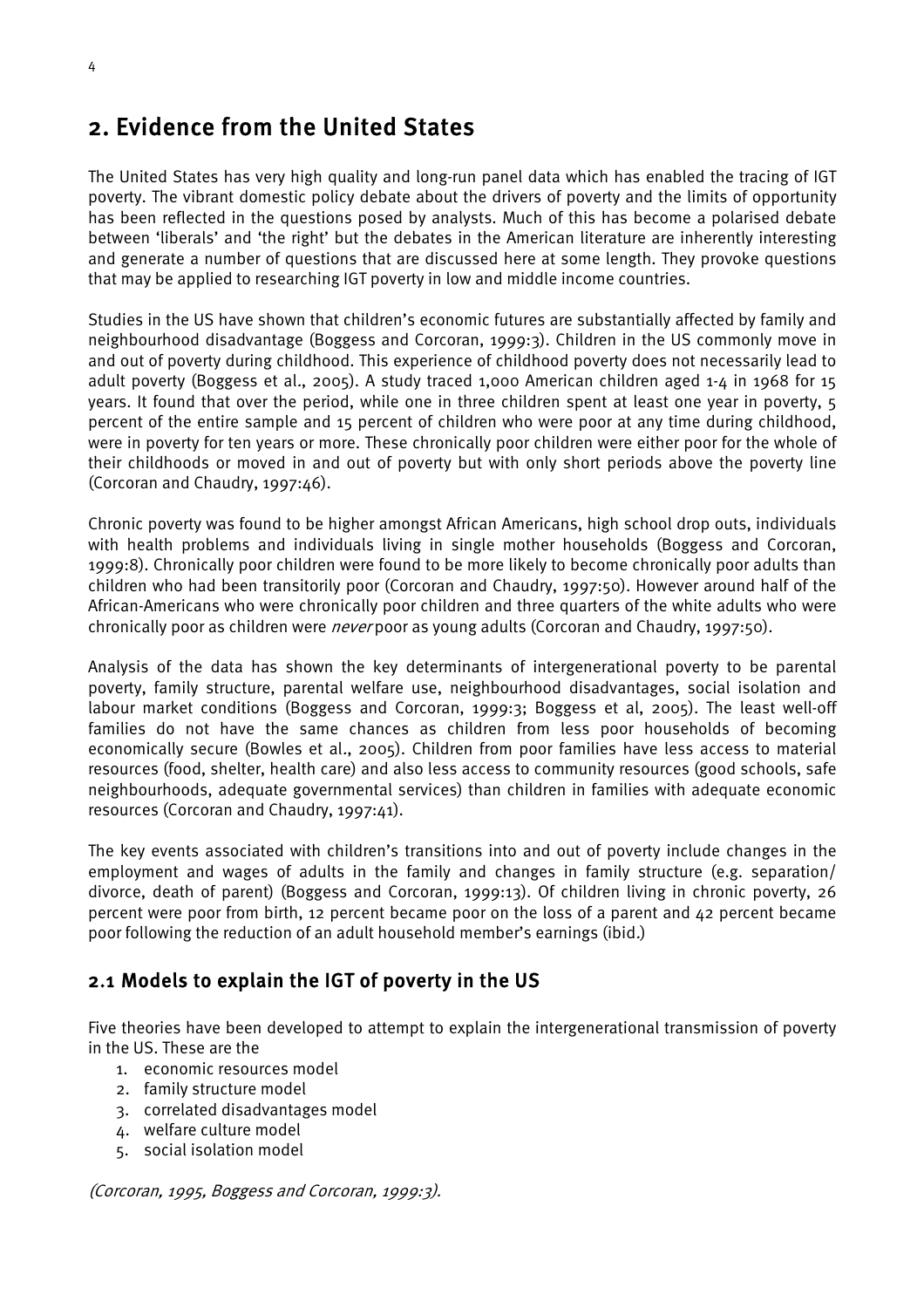The welfare culture model and the social isolation model contain some of the same ideas as those expressed in the culture of poverty debates. This is presented separately in Section 4.2.1, below.

#### The economic resources model

Becker (1993) highlights that parents must allocate limited resources between current consumption and investment in children's schooling (Becker, 1993 in Boggess and Corcoran, 1999:33). Poor parents are in a constant state of economic crisis and must therefore concentrate on survival. They have little time, money or energy left to help develop their children's human capital or earnings potential and they are poorly connected, so that when in comes to helping their children find a job they are unlikely to be able to help them to get a well paid one (ibid.). Although the US research does not identify the transmission mechanisms with any certainty, there is some evidence that long-run low parental income has a negative impact on the cognitive ability of children at age 5, as well as on stunting and wasting. Furthermore, poor parents can only afford housing in a poor neighbourhood. In the US these tend to have low quality schools, few good role models, less 'social control', fewer job networks and a greater likelihood of teenage gangs.

There is evidence to show that this model is borne out by reality. Analysis of long-run income in the United States has shown that the correlation between the incomes of fathers and sons is at least twice as large as was previously thought, indicating lower levels of economic mobility (Behrman et al. 2001:7). Similar intergenerational correlations of earnings have been found Canada, Finland, Germany and Sweden (ibid.).

#### The family structure model

In the US there are high rates of poverty amongst teen mothers, unwed mothers and single mothers (Boggess and Corcoran, 1999:34). Murray (1995) suggests a causal relationship (Murray, 1995 in Boggess and Corcoran, 1999:33), and others identify that women who give birth as teenagers are less likely to graduate from high school, have lower future earnings, have more children, are likely to spend longer as a single mother, are more likely to be poor and are more likely to receive welfare than women who wait until they are 20 to start a family (Boggess and Corcoran, 1999:57).

Children living in mother-only families<sup>3</sup> were more than five times more likely to be poor than were those living in two-parent families: 38 percent compared with 7 percent (Corcoran and Chaudry, 1997:40). And some commentators have suggested that 'children raised by single mothers will grow up to be idle,<sup>[4](#page-14-1)</sup>unproductive and poor adults' (Rector, 1995 in Boggess and Corcoran, 1999:33),<sup>5</sup> with double the risk of having an a teenage-out-of-wedlock birth or dropping out of high school, and a 40 percent greater chance of being 'idle' in their young-adult years (Boggess and Corcoran, 1999:34, 55).

Ithas been suggested that growing up in a 'non-intact' family<sup>6</sup> leads to diminished adult outcomes because 'as children they had less access to parental economic resources, parental non-economic resources (involvement, supervision…), and community resources' (Corcoran, 1995:253) However, the effects are seen even after resources are controlled for suggesting that unmeasured sociological or psychological factors may be important (Corcoran, 1995:253). Sibling studies in the US confirm the importance of family background but they also show that neither parental income nor family or household characteristics fully explain income variation (Boggess and Corcoran, 1999: 25)

# The correlated disadvantages model

<span id="page-14-0"></span><sup>&</sup>lt;u>and the pro</u><br><sup>3</sup> Different authors in the American literature refer to single-parent families, female-headed households and mother-only families. They appear to assume that these describe the same phenomena, but do not make this explicit. <sup>4</sup>

<span id="page-14-1"></span>This phrase is not explained by the author. It could mean unemployed, not searching for employment or something else.

<span id="page-14-2"></span><sup>&</sup>lt;sup>5</sup> Rector publishes his work through The Heritage Foundation, which is well known in the US for the conservative flavour of its research. [http://www.heritage.org](http://www.heritage.org/) <sup>6</sup>

<span id="page-14-3"></span>This term is not defined by the author, but is assumed to mean anything deviating from a 'norm' of a family with two resident parents.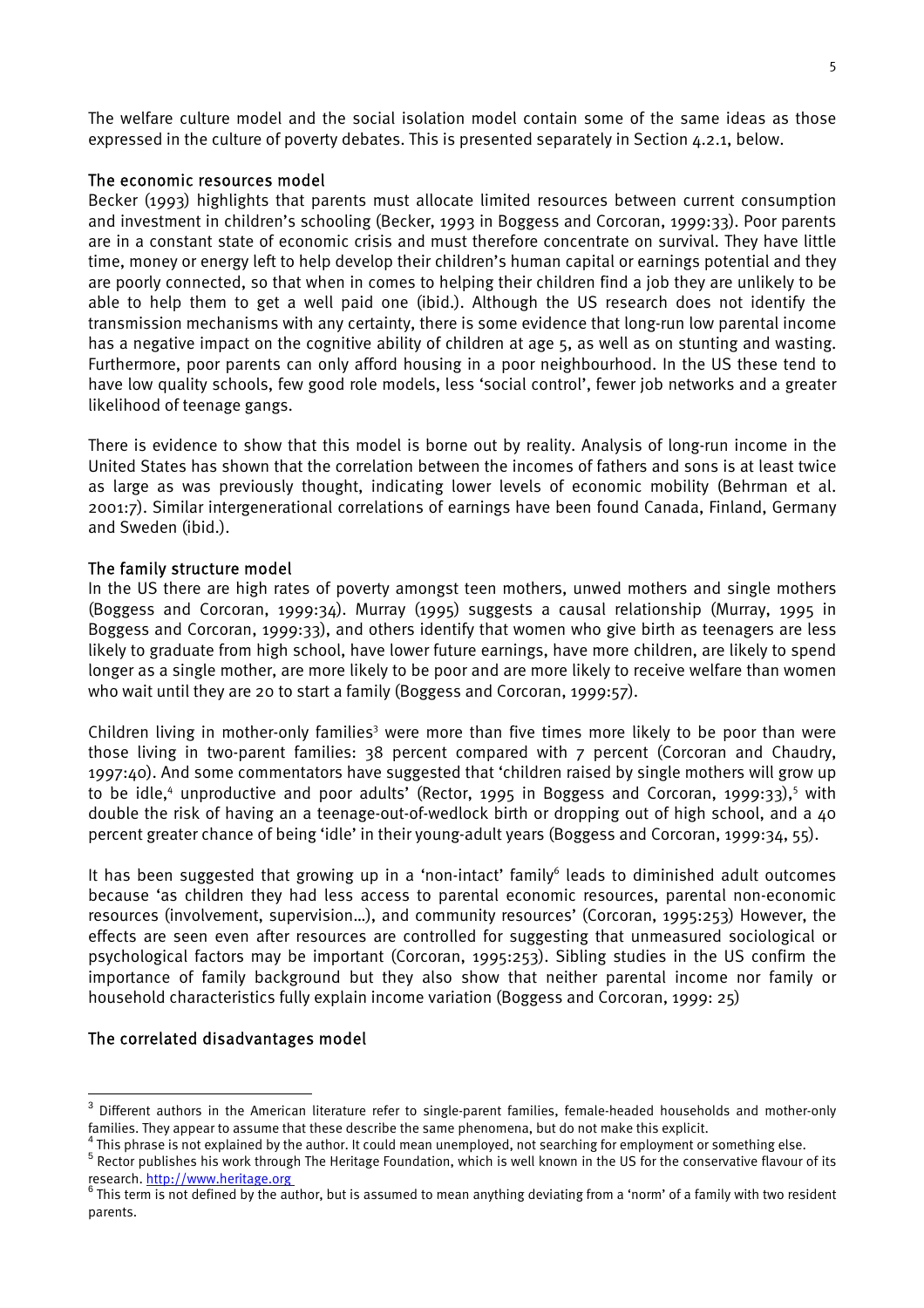This model suggests that parental income is not the only factor linked to the socio-economic outcomes of children growing up in poor households. Non-economic parental resources are also important and poor parents tend to have lower levels of education and are therefore less good at developing their children's human capital (Haveman and Wolfe, 1994 in Boggess and Corcoran, 1999 and Mayer, 1997 in Boggess and Corcoran, 1999).

#### The welfare culture model

This model focuses on the idea that welfare receipt traps people in poverty through generating perverse incentives which act as disincentives to work and marriage (Gottschalk et al., 1994).<sup>[7](#page-15-0)</sup> Welfare dependency is seen by some as contributing to the development and replication of an underclass because where both parents and neighbours rely on welfare the stigma disappears, increasing the likelihood that the children will grow up to live on welfare themselves. Here the welfare system is seen as the source of the problem, and responsible for fuelling 'deviant values, attitudes and behaviours (Mead, 1986 and 1992 in Boggess and Corcoran, 1999). Such arguments highlight that girls raised in welfare-dependent homes and communities are more likely to drop out of high school, have illegitimate children and receive welfare (Boggess and Corcoran, 1999:37). Boys are more likely to father illegitimate children, drop out of high school, get involved in crime and avoid working regularly.

It is actually very difficult to say whether dropping out of high-school, fertility, employment or welfare receipt is driven by parental welfare receipt or the structural factors which affect both parents and children through the same adverse environment. There is little evidence to support the idea that people's attitudes change when they go on welfare or that it results in perverse incentives (Boggess and Corcoran, 1999:65). In fact, it is likely that parental poverty is more important (Boggess and Corcoran, 1999:64), and welfare is a *response* to that poverty.

A counter view highlights the heterogeneous nature of welfare recipients, with a large minority of the US population accessing welfare at some point during their life (Boggess and Corcoran, 1999:24). It also emphasises that as many as two thirds of the individuals who were poor as children and whose parents received welfare, manage to escape poverty (Gottschalk et al., 1994). However, racial discrimination and barriers to joining the workforce are likely to contribute to long-term welfare receipt, with long-term welfare recipients disproportionately African-American and likely to be part of a femaleheaded household (Boggess and Corcoran, 1999:24).

# The social isolation model

 $\overline{a}$ 

The social isolation model presents the idea of an underclass. It has been proposed that an underclass exists in 'underclass neighbourhoods' where more than 40 percent of residents are poor, where there are high rates of male unemployment, few middle class residents and poor schools (Corcoran and Chaudry, 1997:47).

Wilson presented the development of these neighbourhoods as being driven by an interaction between structural and cultural factors, with labour market and demographic changes in American cities leading to the social isolation of poor inner city African-Americans and to changes in the structure and organisation of family and community life (Wilson 1987, 1996 in Boggess and Corcoran, 1999:39). This allowed an underclass to develop who were poorly connected to the mainstream economy or society and had little incentive to engage.

Evidence does not support the existence of an underclass. The majority of poor people in the US do not live in poor neighbourhoods. Only 12 percent of poor people and 25 percent of poor African Americans lived in 'high poverty neighbourhoods' in 1999 (Boggess and Corcoran, 1999:7). So, almost threequarters of long-term poor African-American children were not living in 'high poverty neighbourhoods', suggesting that the idea of an underclass cannot be used to explain much of the long-term poverty

<span id="page-15-0"></span> $^7$  The appears to assume that marriage is inherently desirable as well as being both a route to economic security and positively linked to good quality childrearing – but does not provide evidence to support these assumptions (Caroline Harper, pers comm.).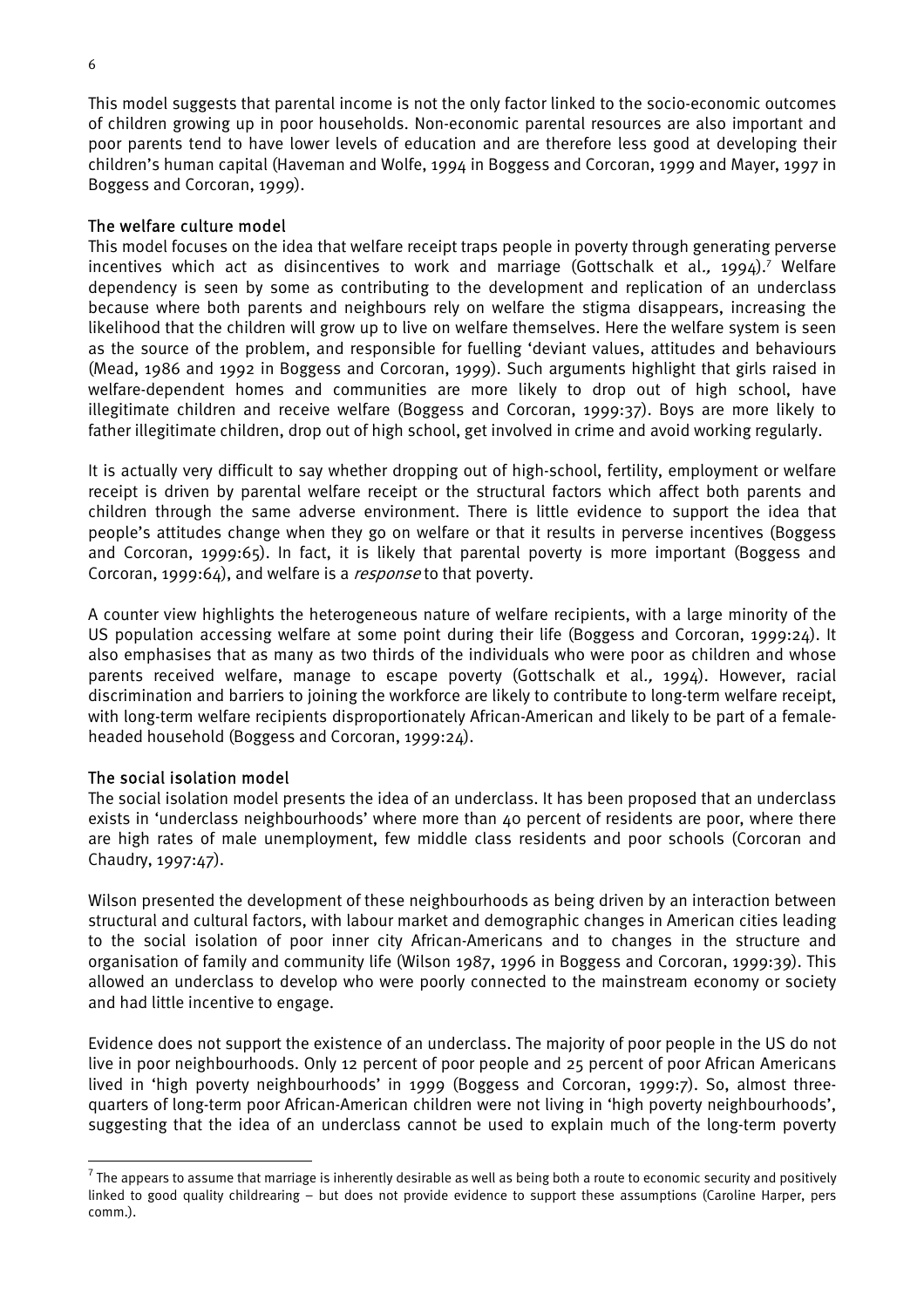among African-American children (Corcoran and Chaudry, 1997:47). Also, studies usually find that the neighbourhood effect has less impact than family characteristics (for example, one study found that only 10 percent of educational outcomes could be explained by neighbourhood effects) (Boggess and Corcoran, 1999:70). However, it is possible that neighbourhoods would matter more if they were very bad: local employment conditions have been found to strongly predict unemployment and teenage fertility, particularly amongst African-Americans (Boggess and Corcoran, 1999:73).

Some research suggests that growing up in 'bad' neighbourhoods *does* have a negative effect on children and their adult lives. But it is not clear what it is about bad neighbourhoods that matters. Important factors include school resources, community norms, social isolation, social control and peer group pressure. It could be that there are high concentrations of poverty and welfare use and single parent families combine with the absence of role models to limit children's aspirations, it could be that an inadequate tax base contributes to poor public services or it could be due to a range of other factors (Corcoran, 1995: 258). Unfortunately the data available are rarely able to investigate these factors adequately and need to be complemented by in-depth anthropological research and the collection of family and life histories.

In the rest of the paper we refer largely to research in the South. However, the lack of panel data means it is difficult to undertake the kind of in-depth quantitative analysis presented above. We have therefore had to piece together evidence. We do this under two major headings – the household and extra-household factors.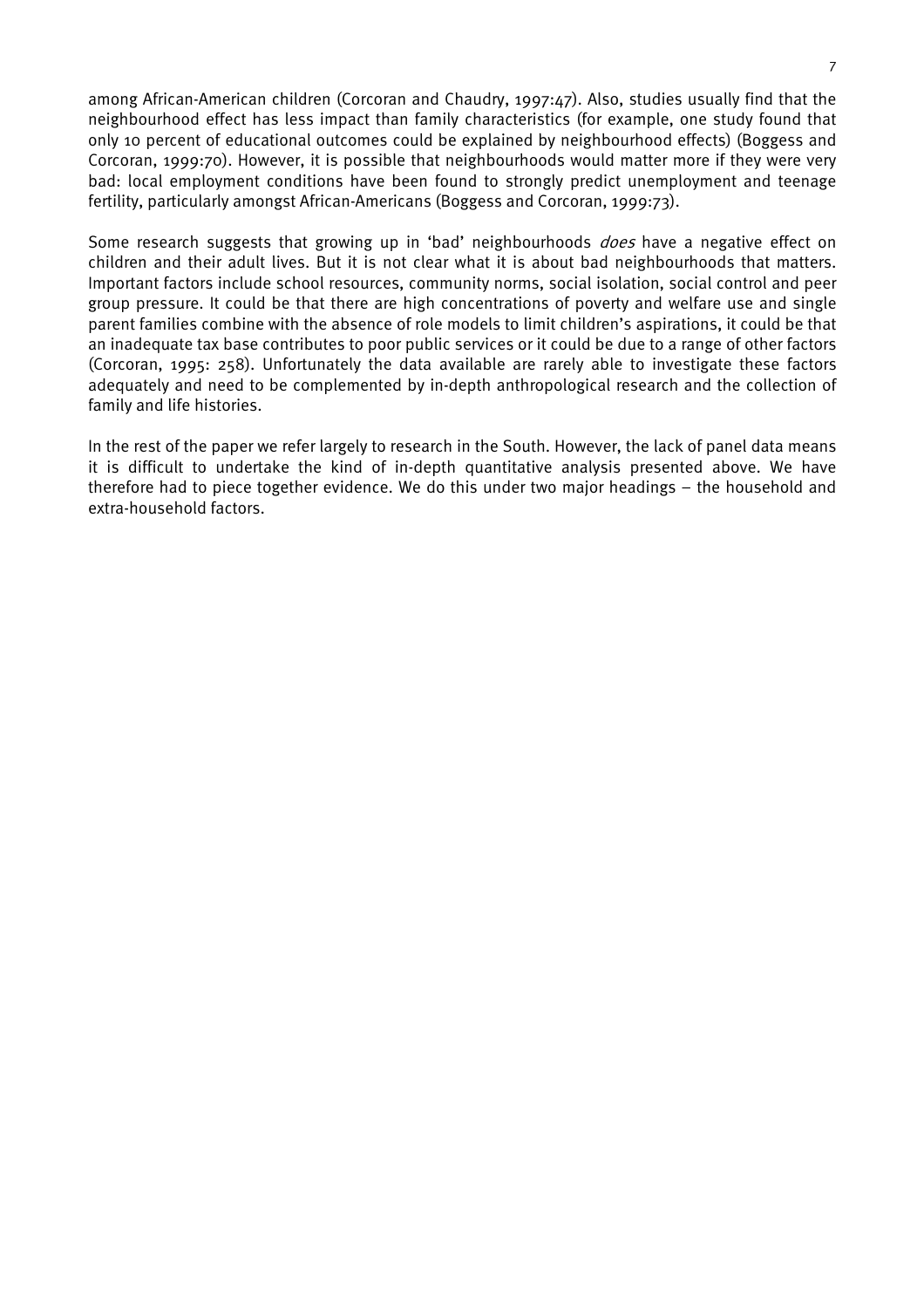# <span id="page-17-0"></span>3. Household level factors

Evidence from the US has shown that certain household level factors can either increase or decrease the risk of chronic and intergenerationally transmitted poverty. In this section we examine the international evidence. Firstly it is important to highlight that the household is assumed by many to be a unit in which income is pooled and decisions are made for the benefit of all members. However households actually consist of separate, gendered spheres of economic responsibility. These intersect through a 'conjugal contract' which is fundamental in defining the terms of cooperation (Pfeiffer, 2003). (See Box 1, below, for more on defining the household).

# Box 1: Defining the household

The household, an important but complex unit of analysis, can be defined in numerous ways. For example, the (nuclear) family or kinship unit; those who share a common residence; or those who share a joint function such as consumption, production, investment or ownership (functions that do not necessarily coincide) (Chen and Dunn, 1996). This potential variety of definitions is reflected in the literature. Chayanov (1966) identified the household as a place of exchange, while Becker (1965) saw the household as a place where commodities are produced and utility is generated, according to one set of preferences, by combining time, goods purchased in the market, and goods produced at home. However, neither of these defines the household, they simply tell us what it does. Evans (1991) observed that households are often shifting, flexible structures whose boundaries are difficult to discern, made up of a collection of individuals usually assumed to have a kin relationship with each other. The United Nations, however, supports a more pragmatic definition that 'a household is a group of people who live and eat together'. A variation of this definition is that the household is where members share a common source of major income and food, and they sleep under the same roof or in the same compound. When analysing the household, researchers must be much more definite about their use of the household, stating clearly the assumptions that underpin the research.

Source: Bolt and Bird, 2003.

Factors that influence poverty being transmitted intergenerationally appear to include household characteristics; adolescent pregnancy; early child care and development practices; domestic violence; household income; household and individual assets; household decision-making; livelihood and survival strategies; service uptake; exposure and vulnerability to risk and resilience or ability to cope (see Figure 1, below).

Also important are the systematic inequalities which can result in people within the same household having different choices, access to services and levels of well-being – with profound and long-term implications for them and their children. This inequality can be associated with a wide range of processes including non-cooperative household decision-making processes, household conflict and disintegration; preferences within polygamous and joint-households; and differentiation based on social status (e.g. gender, age, mental or physical impairment, relationship to household head, birth order etc.). These influence a number of the household level factors discussed below.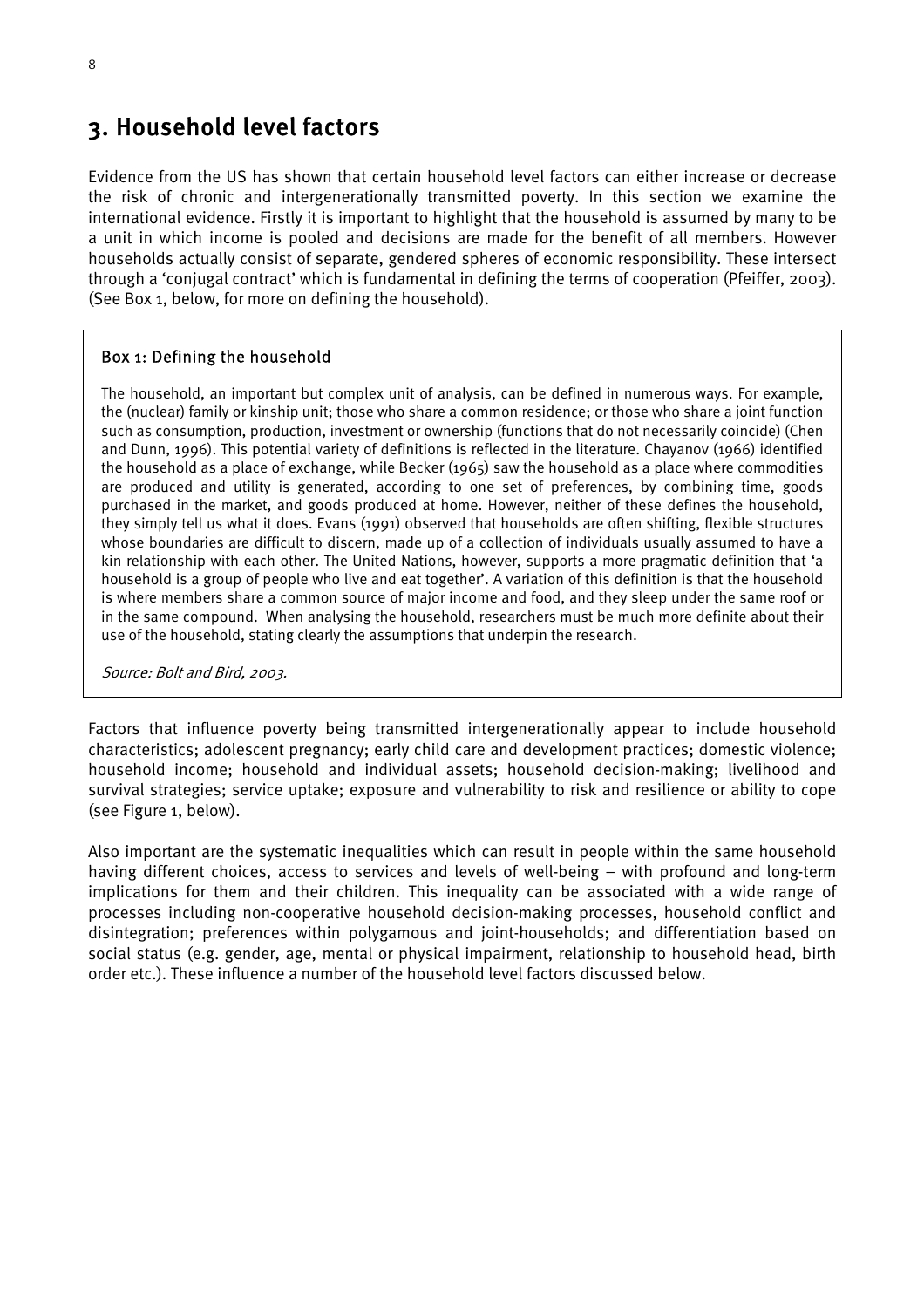

Figure 1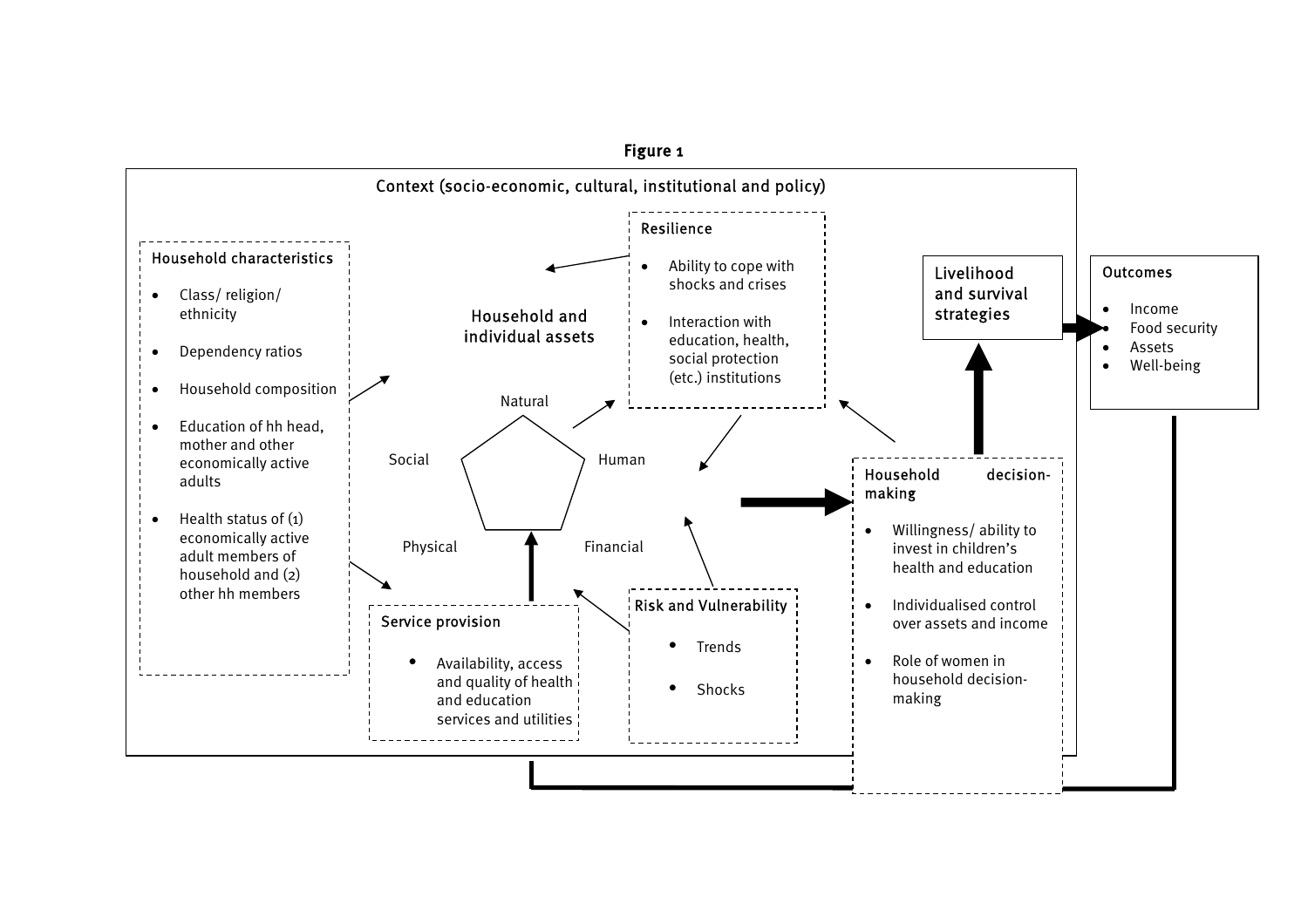# <span id="page-19-0"></span>3.1 Household characteristics

Numerous studies worldwide have found household characteristics to be important drivers of persistent poverty (Aldaz-Carroll and Moran, 2001; Deininger and Okidi, 2001; Boggess and Corcoran, 1999; Behrman et al., 2001). In this section we examine what impact key household characteristics may have on the intergenerational transmission of poverty. We look at the educational attainment, health and nutritional status of key household members, and we explore the likely impact of household composition and of high dependency ratios. $^8$  $^8$  (In Sections 4.3-4.5 below we examine the likely impact of class and caste, of religion and of ethnicity.)

# 3.1.1 Household composition

Parents' access to material and social resources and their ability to deploy them in ways that promote child well-being is probably more important than household composition. However, household composition can affect the material resources available to individual children and the extent to which adults are able, or wish, to invest time in child care (Harper et al., 2003:539). In this section we explore the routes by which household composition may influence the intergenerational transmission of poverty.

Different household forms are likely to co-exist in an area and a single household is likely to change its shape and form during the lifecourse of key members (Beall, and Kanji, 1999). So, a household could start as multi-generational, become nuclear and then later polygamous before again becoming multigenerational and eventually perhaps nuclear. Households in developing countries can also have a high degree of permeability. However, it is important to make some generalisations as household composition can influence fertility rates, dependency ratios, access to productive assets, investment capital and public fora. These factors can in turn influence income; investment, savings and consumption; nutrition, health and education, and through these factors the likelihood that an individual will be chronically poor.

Nuclear families in Uganda have been found to have, on average, higher per capita incomes than nonnuclear households (Bird and Shinyekwa, 2005:71); partially due to their higher dependency ratios. However it is not clear that coming from a nuclear family will always reduce the likelihood of IGT poverty. Important household level factors are likely to include the coping strategies adopted to maintain consumption, dependency ratios and the degree of cooperation between spouses rather than whether a household is nuclear, polygamous, or multi-generational.

Polygamous households are seen as 'rich in people' in Uganda, giving men considerable social standing in rural communities. Sometimes membership of a polygamous household also has advantages for wives and their children (if the children were from the current husband, and the wives lived on one compound) with some of the children of polygamous marriages enjoying having a number of 'stepmothers' to turn to, and lots of children of their own age to play with (Bird and Shinyekwa, 2005:71). However, dependency ratios tend to be higher in polygamous than nuclear households with short term impacts on nurturing quality and consumption and longer-term impacts through land fragmentation and limited inherited resources. Research from West Africa suggests that where women are responsible for providing for their children, the children are not necessarily disadvantaged by living in a polygamous household but where it is a male responsibility, inadequate resources or their uneven distribution can result in women and children living in poverty (Harper et al., 2003:540).

In Zimbabwe, polygamous households are amongst the most vulnerable to income shocks (Mutangadura, 2001) and in Uganda polygamy was identified by Lawson et al. (2003) as a widespread

<span id="page-19-1"></span>eral only a household's dependency ratio is the ratio of healthy adults between 15 and 65 and the number of children under 15, adults and  $^8$  A household's dependency ratio is the ratio of healthy adults between 15 and 65 over 65 and adults with severe chronic illnesses or severe physical or mental impairments. (We acknowledge that each household member may contribute directly or indirectly to household income and consumption.)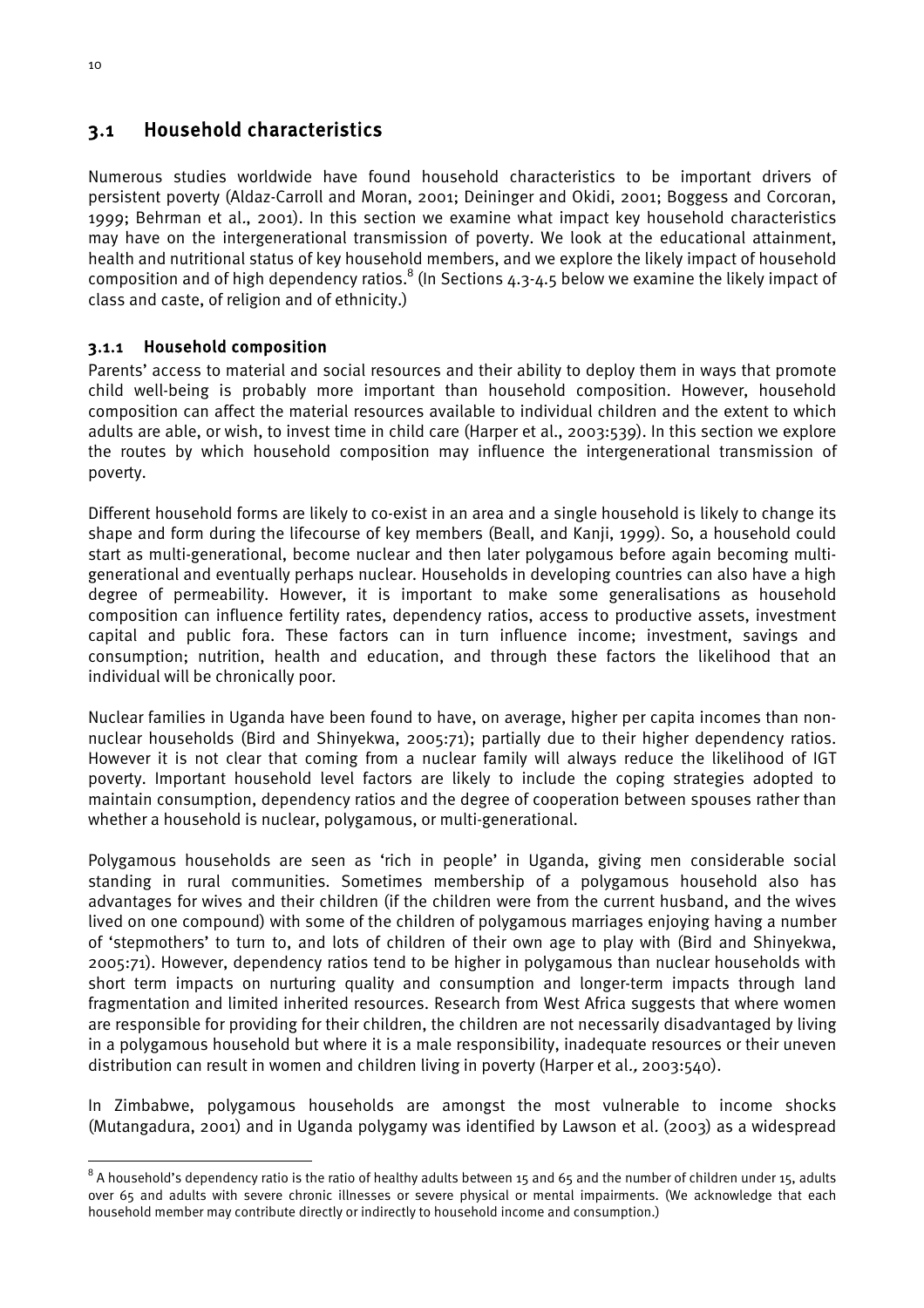driver of poverty. Many men now see polygamy as a key cause of impoverishment, and associate polygamous households with having too many mouths to feed, family disputes and land fragmentation (Bird and Shinyekwa, 2005). Women identify polygamy as a serious source of conflict in some households, contributing to increased domestic violence and eventual family break-up (Bird and Shinyekwa, 2005:71; Elbedour et al., 2002:258-259).

Research findings on the impact of growing up in a polygamous household on mental well-being are inconsistent. Some studies find a serious negative impact while others do not. In Nigeria adolescent boys raised in monogamous households were found to have significantly better psychological adjustment than boys raised in polygamous households. Xhosa-speaking South African children from polygamous families were found to have much lower levels of academic attainment and Bedouin Arab children in Israel were found to have poorer performance over a range of 29 behavioural, emotional and academic outcomes. However, other studies on Bedouin Arab communities found no significant difference between the outcomes for children from polygamous and monogamous households (Elbedour et al., 2002:263).[9](#page-20-0)

Where men leave their senior wives to live with their later wives and their children, the father's absence is associated with poor academic performance and teenage pregnancy (Elbedour et al., 2002:258-259). Unfavoured wives can be affected by the systematically uneven distribution of resources within the household, including heavier domestic workloads, fewer clothes, poorer nutrition and inadequate access to health care and education (Bird and Shinyekwa, 2005). These problems can permanently affect the life chances of some children.

Multi-generational households are common in many parts of the world. In economies with imperfect asset and insurance markets, the extended family provides scope for consumption smoothing and risksharing (Quisumbing, 1997), insuring against illness, adverse production shocks, bereavement etc (Collard, 2000:457). Families may be functionally extended even if they are residentially nuclear. Parents and children may live in separate households in close proximity and may see and help each other frequently (ibid.).

In India, joint-households, comprised of parents, their sons and sons' families are widespread. There does not seem to be a strong trend towards nuclear families and in urban areas brothers commonly own property jointly, even if they do not live together. Unlike some parts of sub-Saharan Africa, land and assets are only distributed amongst sons on the death of their father rather than on marriage, so the remaining part of their parent's household gives sons access to productive resources. Joint households in rural areas help to ensure the availability of agricultural labour and make it easier to provide older people with social and economic support (Datta and Nugent, 1984). Stereotypically, there is a hierarchy amongst the women in the household with the mother-in-law making key decisions. Where this is the case, it is possible that the children of women at the bottom of the hierarchy will have lower levels of well-being than more senior women. This was found to be the case in Jordan and Mali where the autonomy of women within households has been found to strongly influence the nutritional status of their children. The most malnourished children in a Malian sample were found to be the children of low status women in *high-income* households (Engle, et al., 1999:1318). Where women work but have no control over their earnings their children's nutritional status can be negatively affected (ibid.). However, countering this, in some contexts children benefit from being part of a joint-household as they have easy access to a large number of adults.

# Women-headed households

A study which analysed the National Longitudinal Survey of Youth 1979 cohort in the US found that household structure during childhood shapes well-being and attainment during childhood and into adulthood (Keister, 2004). In the American context this refers to the impact of growing up in a single

<span id="page-20-0"></span>9 Causality is not clearly assigned. In South Africa polygamous unions are more common in rural areas. Children from such unions would be more likely to be resident in rural areas and have access to poorer quality schooling (David Neves, pers comm.).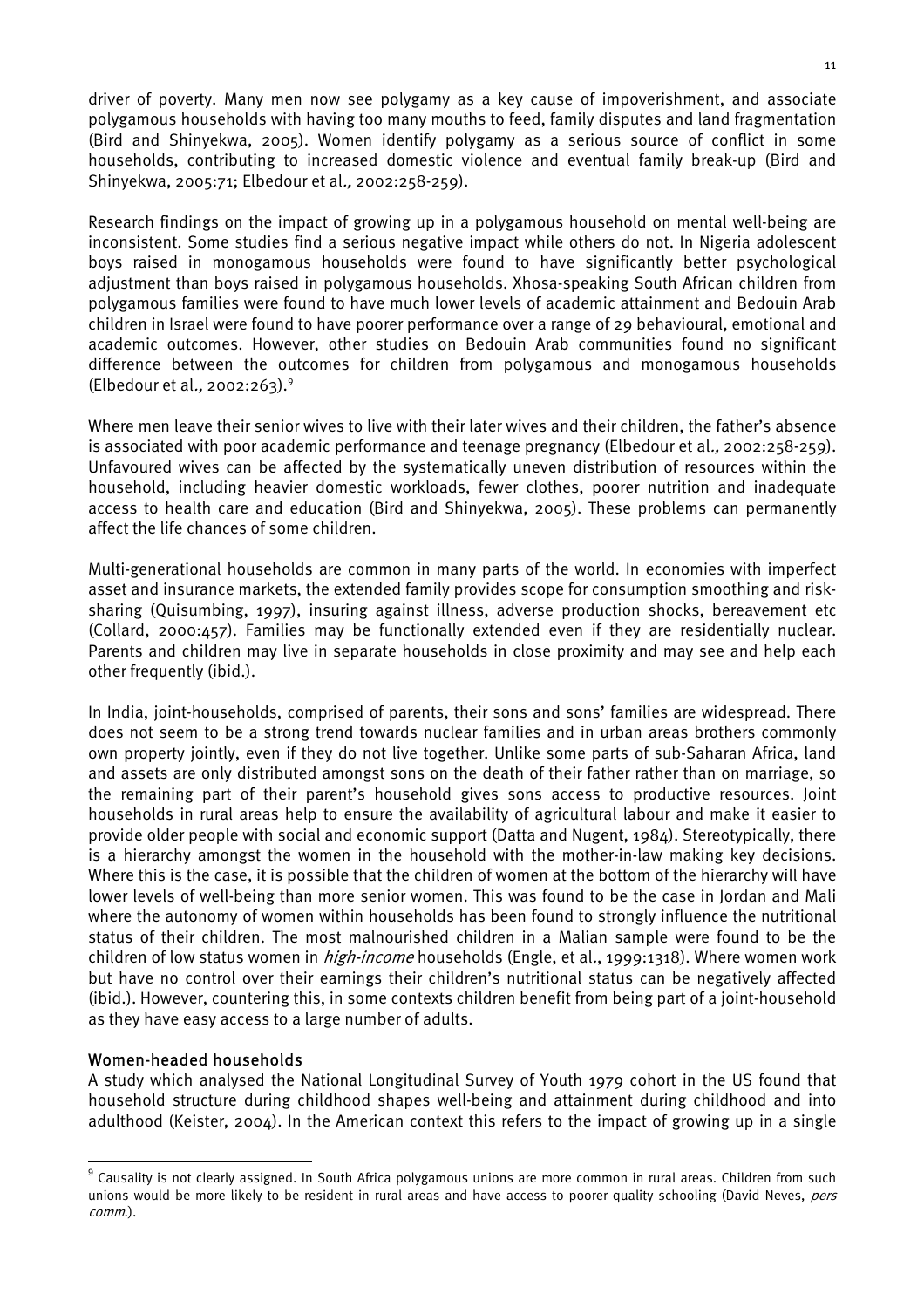parent family, which are generally woman-headed. As we showed in Section 2 above, such households tend to have low incomes and children growing up in them were more likely to have low educational attainment.

In the US, family disruption during childhood due to separation, divorce or frequent home moves decreases adult wealth (Keister, 2004). In developing countries, separation and divorce can have a profound and long-run impact on household members, particularly on women and children, not necessarily because of the social dislocation of moving, but because separation and divorce results in the abrupt loss of access to productive resources. In many countries, women do not have independent property rights, instead they access productive assets through their fathers, husbands or adult sons. Women who are orphaned, unmarried, separated, divorced or infertile are therefore at a significant disadvantage. Even women who are able to access land and other resources through other people are disadvantaged by not having their own independent rights (Bird et al., 2004: 26).

Women who separate from their husbands, divorce or are widowed, commonly lose access to their homes and to productive resources, including land, livestock and tools. Separated and divorced women may have no rights to jointly acquired assets, and widows may lose assets traditionally held by them in trust for their children through 'property grabbing' by relatives. This can have a profound impact on women's livelihood options and on household income and food security. In Botswana, evidence shows that most women and their children experienced economic hardship following divorce (Maundeni, 2000). In Bangladesh, where women's autonomy as economic actors continues to be highly constrained, separation, divorce, abandonment and widowhood have a profound impact on well-being. Divorce, for example, has been shown to increase infant and child mortality (Bhuiya and Chowdhury, 1997).

The inability of impoverished women to feed their children may result in the children remaining in the marital home when their mother leaves. Children who are left behind may be inadequately cared for by their step-mother(s) and may be withdrawn from school, experience poorer nurturing and decreased nutrition and health care (Bird and Shinyekwa, 2005). However, children who leave with their mother may lose inheritance rights (ibid.) and become poor adults.

Women headed households may also have higher dependency ratios (discussed in Section 3.1.2, Dependency Ratios). Where the socially determined division of labour is strong, where women do not have access to financial services in their own right and where women are not accepted as equals in decision-making fora, a range of factors may increase the risk of women heads of household being confined to low return and drudgery intensive livelihood options. This situation has long-term implications for their children's education, nutrition, health and inheritance, all of which can contribute to long-run and intergenerationally transmitted poverty. However, studies of orphans (see Section 3.5, Fostering, Adoption and Orphanhood) have shown that the loss of a father is, in some contexts, less likely to impact on educational and nutritional outcomes than the death of a mother. The difficulties faced by single mothers can sometimes be ameliorated by support from the extended family and mothers' determination to give their children a good future (Harper et al., 2003:539) (See also Section 3.2 on Access to Productive Assets).

In conclusion to this section on household composition it is important to highlight the range of different experiences in different contexts and to emphasise the importance of avoiding the assumption that the patriarchal nuclear family is the best environment for child welfare and to avoid poverty transmissions (Harper et al., 2003:540)

# 3.1.2 Dependency ratios

High dependency ratios are associated with income poverty and compromised human development. The costs of education, health care and food may be enough to ensure persistent severe poverty in high dependency ratio households, and this is particularly likely to be the case where livelihood options are limited, and in a rural setting where land is no longer abundant (Bird and Shepherd, 2003).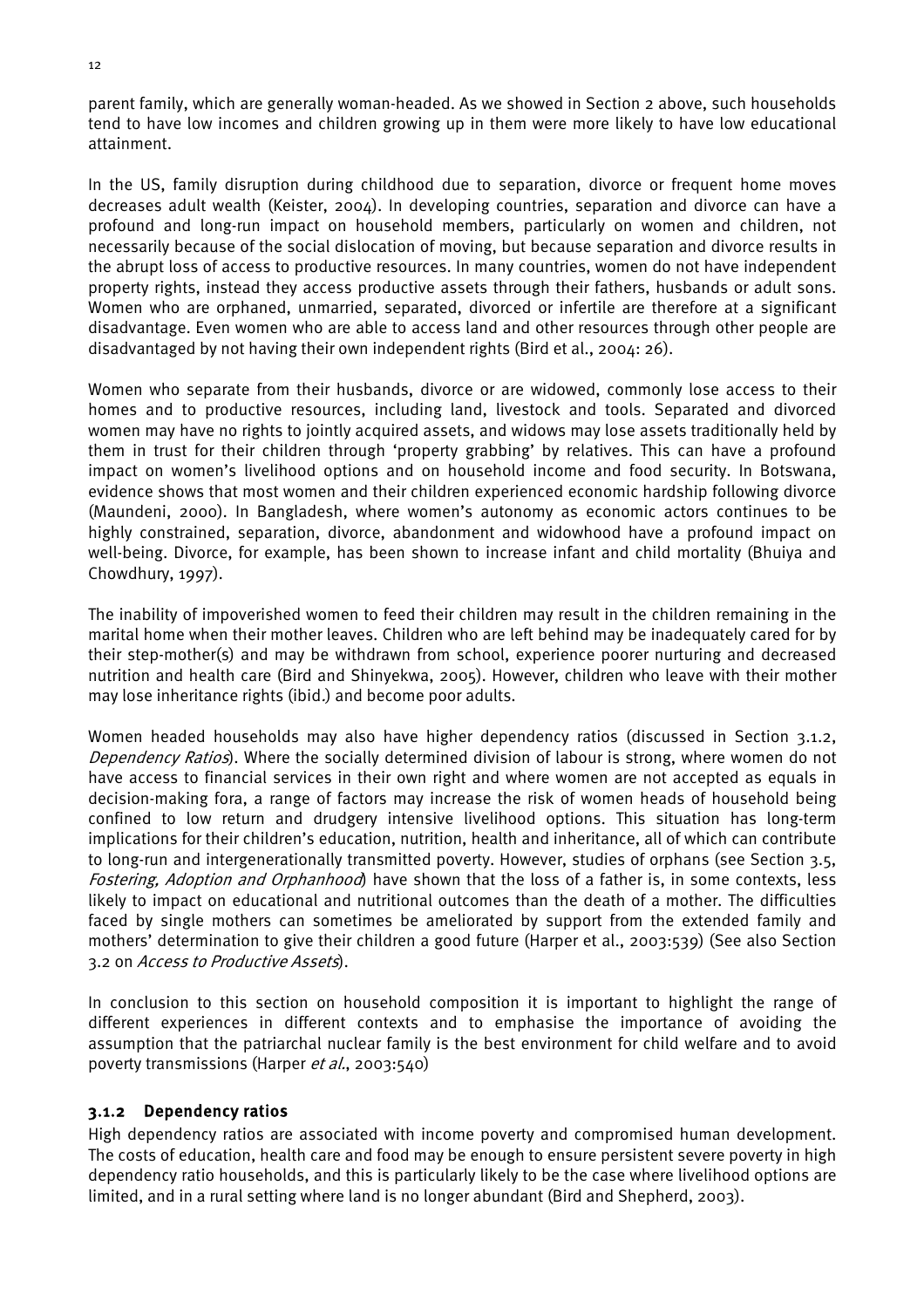In Uganda and Asia large household size and high dependency ratios have been found to be correlated with low per capita incomes (Deininger and Okidi, 2001; de Haan and Lipton, 1998); in the Kyrgyz Republic there is a correlation between large numbers of children and childhood poverty (Falkingham and Ibragimova, 2005); in Rajasthan, India, high dependency ratios have been found to contribute to indebtedness, ill-health and an inability to afford education (Bhargava et al., 2005); and in the US large family size has been found to be associated with lower levels of well-being and attainment during childhood and into adulthood (Keister, 2004). Children with many siblings are also likely to be less well nourished (Engle, et al., 1999:1315), and in large families resources may be directed to the youngest children (Anderson, 2000 in Harper et al., 2003:540) or to older children (Leslie, 1987 in Harper et al., 2003:540)

The more siblings a child has, the less likely they are to complete secondary school. (Aldaz-Carroll and Moran, 2001). In Latin American having up to 3 siblings makes little difference, but having 4 or more has a bigger impact. A study found that around a third of children with less than 4 siblings complete secondary, compared with around a fifth of those with 4 or more siblings (Aldaz-Carroll and Moran, 2001). Having a large number of siblings also affects nutrition, which in turn affects educational outcomes. A review of 18 country studies concluded that children with fewer siblings are more likely to be wanted children, to access public resources, to be treated more equitably relative to their siblings, to receive more parental time, and to have lower fertility aspirations when they grow up (Aldaz-Carroll and Moran, 2001). The sibling effect is stronger in poor households (Aldaz-Carroll and Moran, 2001).

These findings suggest that high dependency ratios can contribute to the intergenerational transmission of poverty by limiting children's human development and socialisation and their subsequent earnings.

# 3.1.3 Parental education

Female education is important in interrupting the intergenerational transmission of poverty, partly because educated mothers are more likely to send their own children to school, but also because of 'externalities' including reduced fertility and infant mortality and improved family health (Christiaensen and Alderman, 2004; Rose and Dyer, 2006). Having uneducated parents is strongly associated with household poverty and increased risk of malnourishment and disease from poor sanitation and health practices (Aldaz-Carroll and Moran, 2001; Handa et al., 2004; Emerson and Souza, 2005; Falkingham and Ibragimova, 2005). Educated adults tend to be healthier and have fewer and healthier children with lower levels of infant mortality and morbidity. They make better health choices and live longer (Hannum and Buchmann, 2005, Rose and Dyer, 2006), but in South Asia the relationship between women's education and fertility has been found to be variable and context specific (Rose and Dyer, 2006).

In Rajasthan it was found that less educated parents do not prioritise education, particularly for girls (Bhargava et al., 2005) and in Mozambique children with educated mothers are more likely to go to school and stay in school longer (Handa et al., 2004).

A study of poverty drivers in 16 Latin American countries found that children born in low-income households and to parents who have received little or no schooling generally face significant disadvantages in achieving their human potential compared to children born in households with higher income and schooling. Roughly a third of children born poor completed secondary education, compared to two thirds of children born in non-poor households (Aldaz-Carroll and Moran, 2001). Children from higher-income households may also benefit from having access to higher-quality (or more accessible) schooling (Behrman and Knowles, 1999:219). Behrman and Knowles have reviewed 42 studies, covering 21 countries, which explore the associations between household income and schooling, and found an association in about three-fifths of the studies (Behrman and Knowles, 1997 in Behrman and Knowles, 1999). However setting aside pure income effects, the children of educated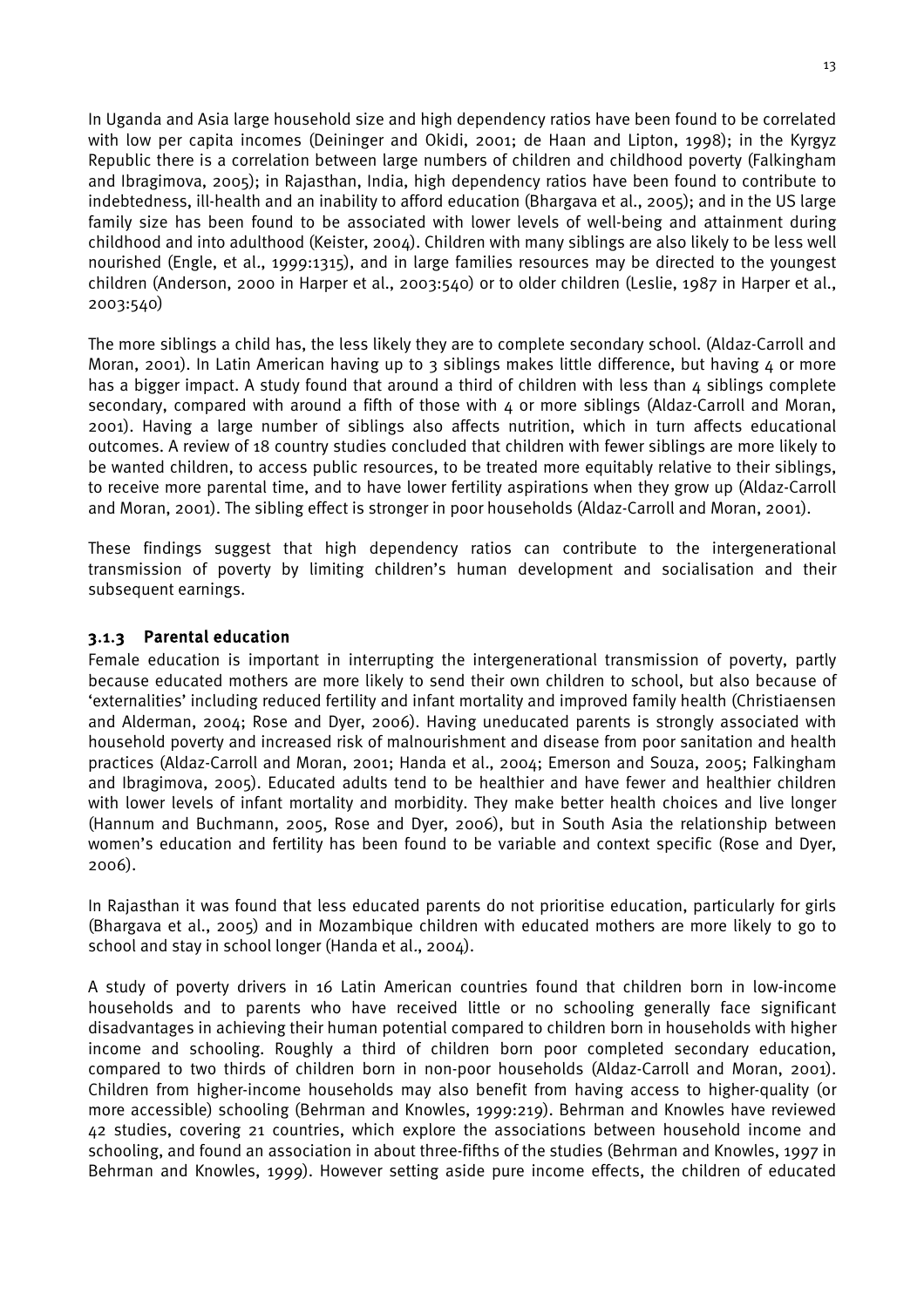parents also gain because their parents are more able to help them with their homework and usually have greater aspirations for them (Aldaz-Carroll and Moran, 2001).

Children who complete secondary education are likely to be protected from being poor in later life. A study in Latin America appeared to confirm the reproduction of class across generations. It found that children who complete secondary education, and are therefore more likely to break the IGT poverty cycle, are those with fewer siblings and more highly educated parents. They live in higher income households and are more likely to be urban (Castaneda and Aldaz-Carroll, 1999 and Aldaz-Carroll and Moran, 2001). Children who were born to poor adolescent single mothers, or who did not attend a preschool programme, or were undernourished, were found to be less likely to complete secondary education than other children from poor households (Aldaz-Carroll and Moran, 2001). The study also found that domestic violence and ethnicity affected educational outcomes (ibid.). Another study found that the number of siblings a child has increases their 'schooling gap', unless the sibling is an older sister in which case resources are commonly diverted from her to her younger siblings (Anderson, 2001, in Moore, 2005:15).

# 3.1.4 Parental health

Good health is a key asset and ill-health is the single most widespread hazard affecting poor households (Harper, 2004a). Health shocks have been identified as a key driver of downward mobility due to the lost labour of the individual and their carer, which alters household dependency ratios, and the costs of seeking treatment. Illnesses which are both severe and chronic can be particularly damaging to household consumption and well-being. Despite this, formal insurance against ill-health is largely unavailable in low income developing countries (Harper, 2004a).

Ill-health is so common in high prevalence societies that it becomes an anticipatable stress and without insurance vulnerable people's perceptions of risk is transformed, affecting their behaviour (Harper, 2004a). For example, adults in countries with a high HIV prevalence rate may have shorter investment time horizons. They may no longer anticipate being supported in old age by their children, and instead of investing in their children's education may look for quick return investments, leaving their children to become low income adults (Cohen, 2005).

Chronic and terminal illnesses impose considerable distress on families which often disintegrate as social and economic units. Both the illness and the household break-up can have profound psychosocial impacts on children (Cohen, 2005). Adult deaths in the economically active age-group can also contribute to reduced food security, withdrawal of children from school and early marriage of girls. Communities or extended families experiencing high levels of chronic morbidity and early mortality, e.g. due to HIV/AIDS, may experience particular pressures due to the intensity of the demands for nursing care, informal transfers to cover health costs and the need to foster large numbers of orphans.

The stigma and social exclusion associated with coming from an AIDS affected household can damage children's psycho-social development, reduce livelihood options and remove a sense of belonging (Cohen, 1998). Where this combines with severe and chronic poverty, children are more likely to adopt behaviours which lead to HIV infection, and become the next generation of those infected with HIV (Cohen, 1998).

The HIV/AIDS crisis in sub-Saharan Africa will have a profound impact on the education of the current school-age generation (Case and Ardington, 2006). This is partially through children being withdrawn from school and partially a result of the profound impact the epidemic has on institutional capacity, as morbidity and mortality remove large numbers of trained personnel (e.g. teachers, nurses and civil servants) (Cohen, 2005). This will affect the quality of service delivery, with potentially serious consequences for the human capital formation of the current generation.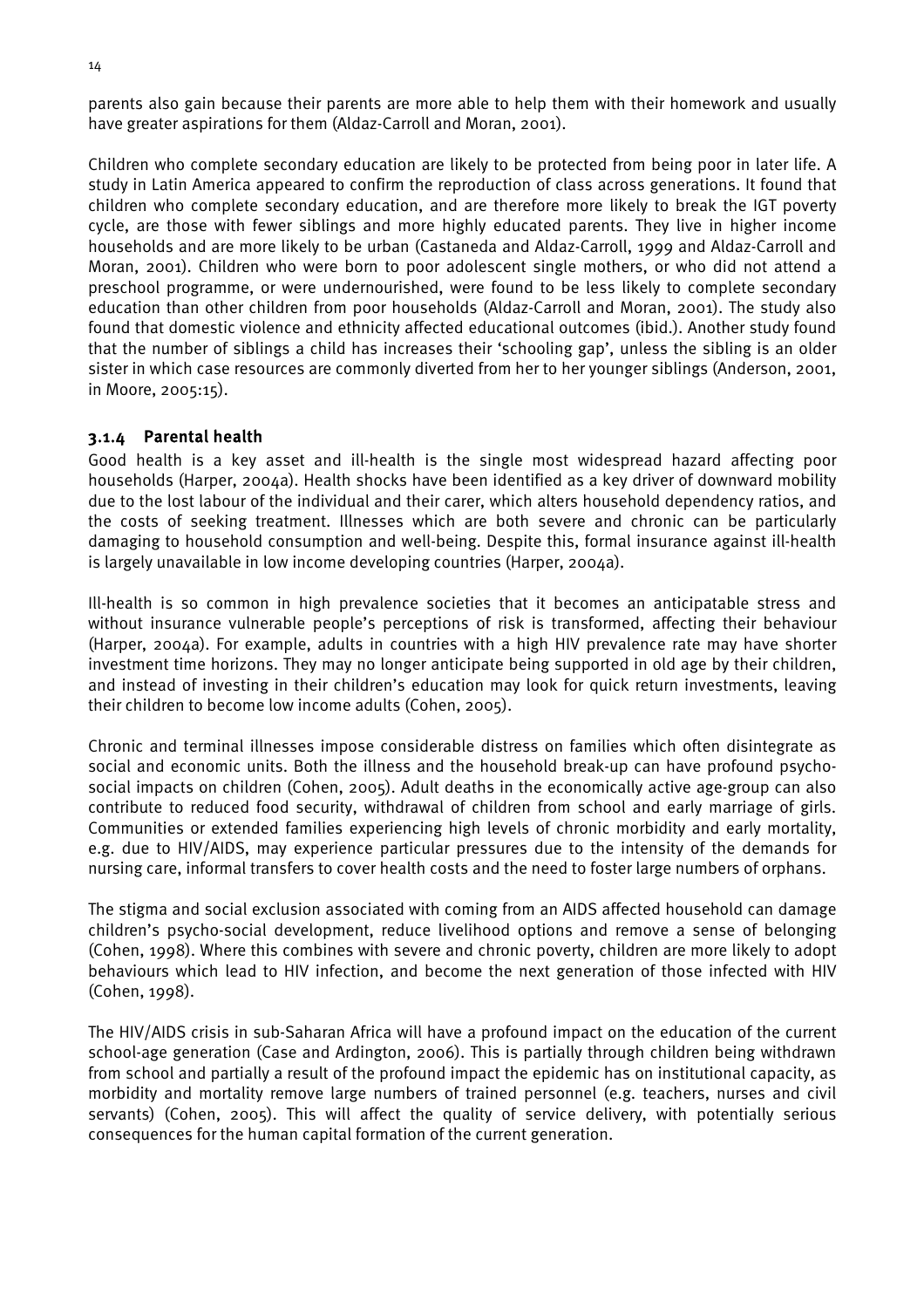#### 3.1.5 Nutrition

Child and maternal nutrition and health status are often cited alongside the timing of shocks and interventions as *the* critical factors in determining the irreversibility of poverty transfers. Maternal and child malnutrition is particularly widespread in South Asia, with higher rates of child stunting and wasting than other regions. Half of South Asian women are underweight before starting pregnancy, over three-quarters are anaemic during pregnancy and most gain too little weight, contributing to very high maternal mortality rates (UNU, 2000:23). Maternal malnutrition contributes to higher rates of maternal, infant and under five mortality (Larrea et al. 2004; UNU, 2000). Poor in utero nutrition also leads to low birthweight babies (those below 2.5kg) with higher risk of the children being stunted and experiencing a permanent limit to their physical and cognitive development, affecting schooling performance and completion. For many, the risks are reinforced by malnutrition in infanthood and early childhood (see Figure 2).



#### Figure 2: The short-term and long-term effects of early nutrition

#### Source: UNU, 2000:29

Children who experienced malnutrition *in utero* and in infancy are more likely to have cognitive impairments and poorly developed immune systems. They suffer frequent childhood illnesses, further slowing growth and potentially trapping a child in cycle of malnutrition and illness. Cognitive impairment caused by poor nutrition before the age of two is likely to be irreversible (ACC/SCN, 2000 in Harper et al., 2003:542). Low birthweight is associated with high blood pressure in later life and blood pressure of children at 8 years was found to be inversely proportional to their mothers' weight gain in the last trimester of pregnancy. Iodine deficiency during pregnancy affects foetal brain development at a critical stage and can permanently impair cognitive performance. Maternal anaemia can also contribute to low birthweight (Freedman et al., 2005:55) and iron deficiency during infancy also results in impaired cognitive performance (Scrimshaw, 1997).

If girls born with low birth-weights grow up malnourished they are likely to go on to be malnourished mothers themselves, perpetuating the intergenerational transmission of malnourishment and stunting (Harper, 2004a; Freedman et al., 2005:55; UNU, 2000:23).

Undernutrition (low weight-for-age) contributes greatly to child mortality. Mildly underweight children under the age of five are twice as likely as their nourished peers to die; moderately underweight children are five times as likely to die, and severely undernourished children are eight times as likely to do so (Freedman et al., 2005:55) Overall, 53 percent of all post-neonatal childhood deaths are associated with undernutrition: 61 percent of diarrhoea deaths, 57 percent of malaria deaths, 52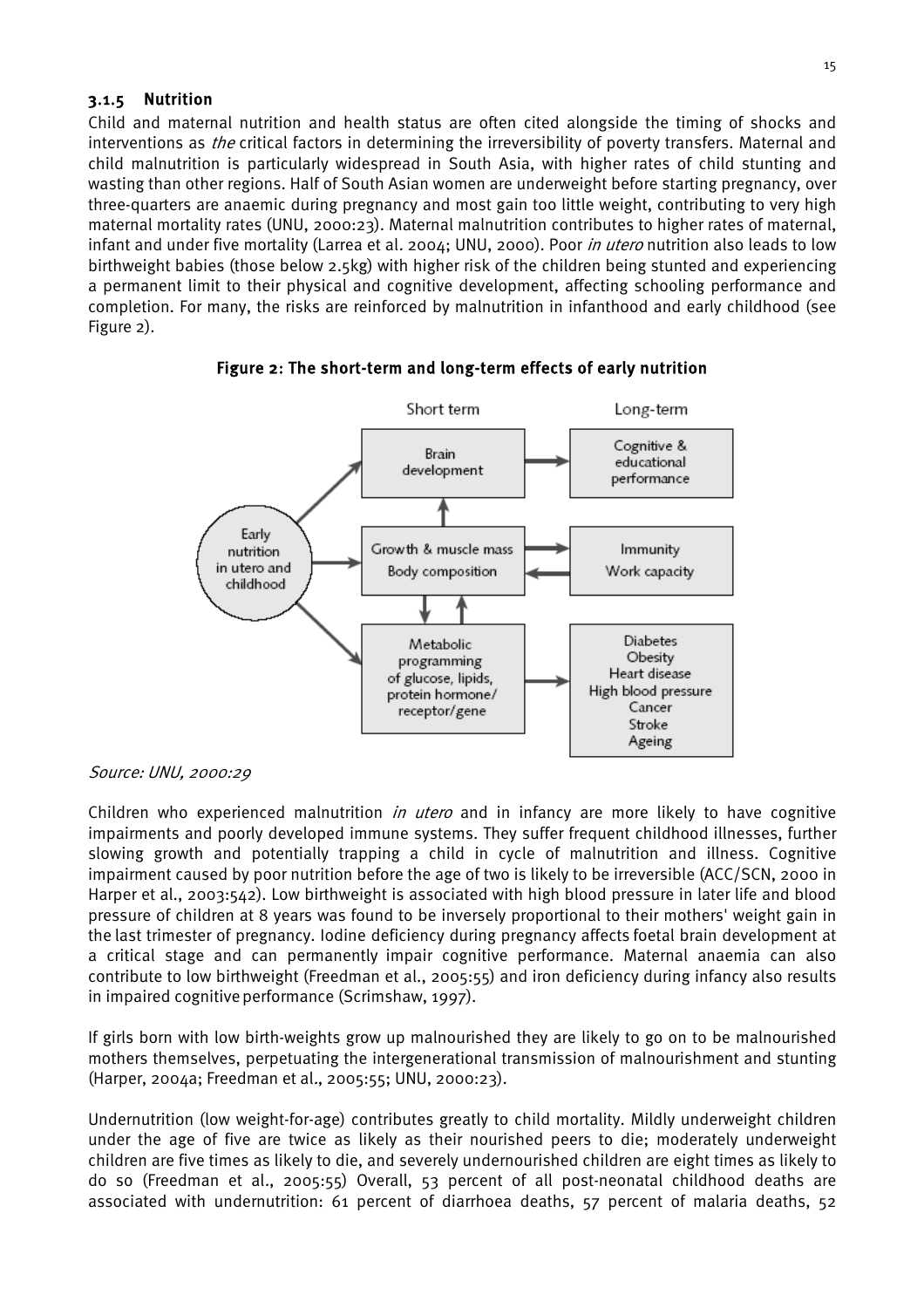percent of pneumonia deaths, and 45 percent of measles deaths. Ensuring the adequate nutrition of children under five could prevent more than 2.5 million deaths from these diseases (Freedman et al., 2005:55). Malnourished children are also at greater risk of developing certain chronic illnesses in adulthood, including hypertension, coronary heart disease, non-insulin dependent diabetes, and autoimmune thyroid disease (UNU, 2000).



#### Figure 3: Malnutrition during the life course

Source: UNU (2000) (http://www.unu.edu/unupress/food/fnb21-3s.pdf)

Stunting is also linked to mental impairment. At current rates of improvement, about 1 billion stunted children will be growing up by 2020 with impaired physical and mental development (UNU, 2000:19). In Zimbabwe young children who were stunted as a result of drought and conflict-induced malnutrition were shorter as adults and were found to have completed fewer years of schooling than the median (Alderman et al., 2004). This is likely to have a life-long impact on their earnings potential. Added to this, stunting has been found to have a direct, negative effect on labour productivity and individual earnings making it more likely that a stunted child will grow up to become a poor adult and to pass that poverty on to his or her children.

These problems affect a very large number of children. There are more than 150 million underweight pre-school children worldwide, and more than 200 million are stunted. Sub-optimal growth may affect many more (UNU, 2000:19). The prevalence of stunting is over 50 percent in several countries: Ethiopia 64 percent, Bhutan 56 percent, Bangladesh 55 percent, India 52 percent, Pakistan 50 percent (UNU, 2000).

Turning to specific forms of malnutrition; both iodine deficiency and iron deficiency (and anaemia) in young children can lead to permanent reductions in cognitive function; Vitamin A deficiency can lead to blindness (Harper, 2004b). In 2000, over 150 million preschool children were estimated to be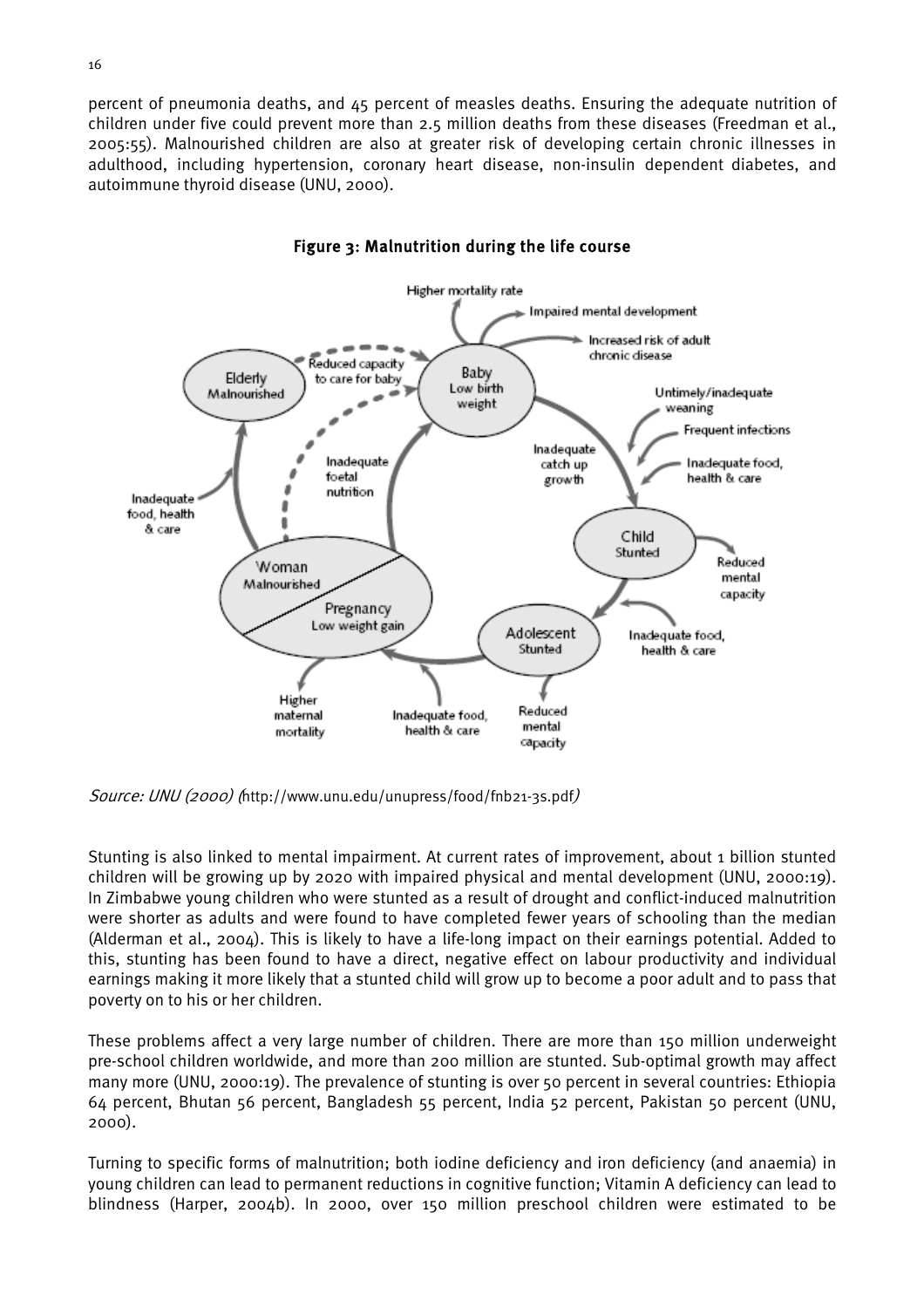<span id="page-26-0"></span>underweight and over 200 million children to be stunted. Harper suggests that at current rates of improvement by 2020 about one billion children will be growing up mentally impaired (Harper, 2004b).

Iron deficiency anaemia affects about 2 billion children and adults, particularly in Asia (UNU, 2000:26). Maternal anaemia is widespread, with over 80percent of expectant mothers anaemic in some countries and severe anaemia is associated with 20percent of maternal deaths in developing countries (UNU, 2000:19, 26). It is a major cause of lasting brain damage and death in children with low birthweight infant being particularly vulnerable (UNU, 2000:26). Anaemia is exacerbated by malaria, hookworm, other parasitic infections and by chronic diarrhoea linked to poor sanitation and hygiene (UNU, 2000:26).

The section above has highlighted the long-term health and cognitive impairments resulting from in utero and early childhood malnutrition. These children's problems are compounded by learning difficulties and their small stature and physical weakness (from stunting) can limit agricultural returns or wages from casual labour.

# 3.2 Access to productive assets

Access to and control of productive assets is a clear determinant of individual or household income and consumption levels. Asset holdings are also vital contributors to the initial conditions of a household and can cause 'poverty traps', influencing risk aversion, vulnerability and ability to cope with shocks and contingencies. They influence individual and household livelihood and investment options and therefore impact both short and long-run well-being. Better endowed households are likely to be more able to maintain their children's food security and invest in their health and education.

There tend to be high levels of inequality in asset holdings between households in the same village, and in some cases between regions. Research in Ethiopia, Kenya, Rwanda, Mozambique, and Zambia using nationally representative household surveys between 1990 and 2000 has found that land ownership was becoming concentrated and highly unequal, particularly within villages rather than between villages. Farm sizes were declining and around a quarter of agricultural households were virtually landless, controlling less than 0.10 hectares per capita, including rented land. However, there was a strong relationship between access to land and household income, as even the households with the least land got less than 40percent of household income from non-farm activities (Jayne, et al., 2003). In Uganda, land fragmentation is leading to impoverishment and rural unemployment.

What implications does this have for the intergenerational transmission of poverty? Where income is highly dependent on agricultural production and landholdings are becoming so small that they are no longer viable, it becomes increasingly likely that the children of people who are poor now will grow up to be even poorer, unless they can develop other sources of livelihood. This will depend on well developed human capital and well functioning labour and capital markets.

Asset ownership and accumulation is not equally straightforward for all individuals. In many agrarian situations what you own as an adult will be determined to a very significant extent by inheritance. Accumulation of assets may be possible, but will depend on returns to existing assets, freedom from shocks (or insurance against them) and the ability to save. This indicates that inheritance patterns are important, as are factors determining returns to assets, the ability to invest and save, risk and vulnerability and the impact of coping strategies on current and future asset holdings. We do not have space in this paper to do more than skim over the extensive literatures on these topics.

# Low levels of asset accumulation as 'poverty traps'

Barrett, et al. (2004) present the idea of 'poverty traps' and suggest that otherwise identical neighbours will have radically different experiences if one starts with sufficient land, livestock and human capital, while the other lacks the minimum initial stocks necessary to accumulate wealth over time (Barrett, et al., 2004:1). These asset holdings then evolve according to the household's saving behaviour and its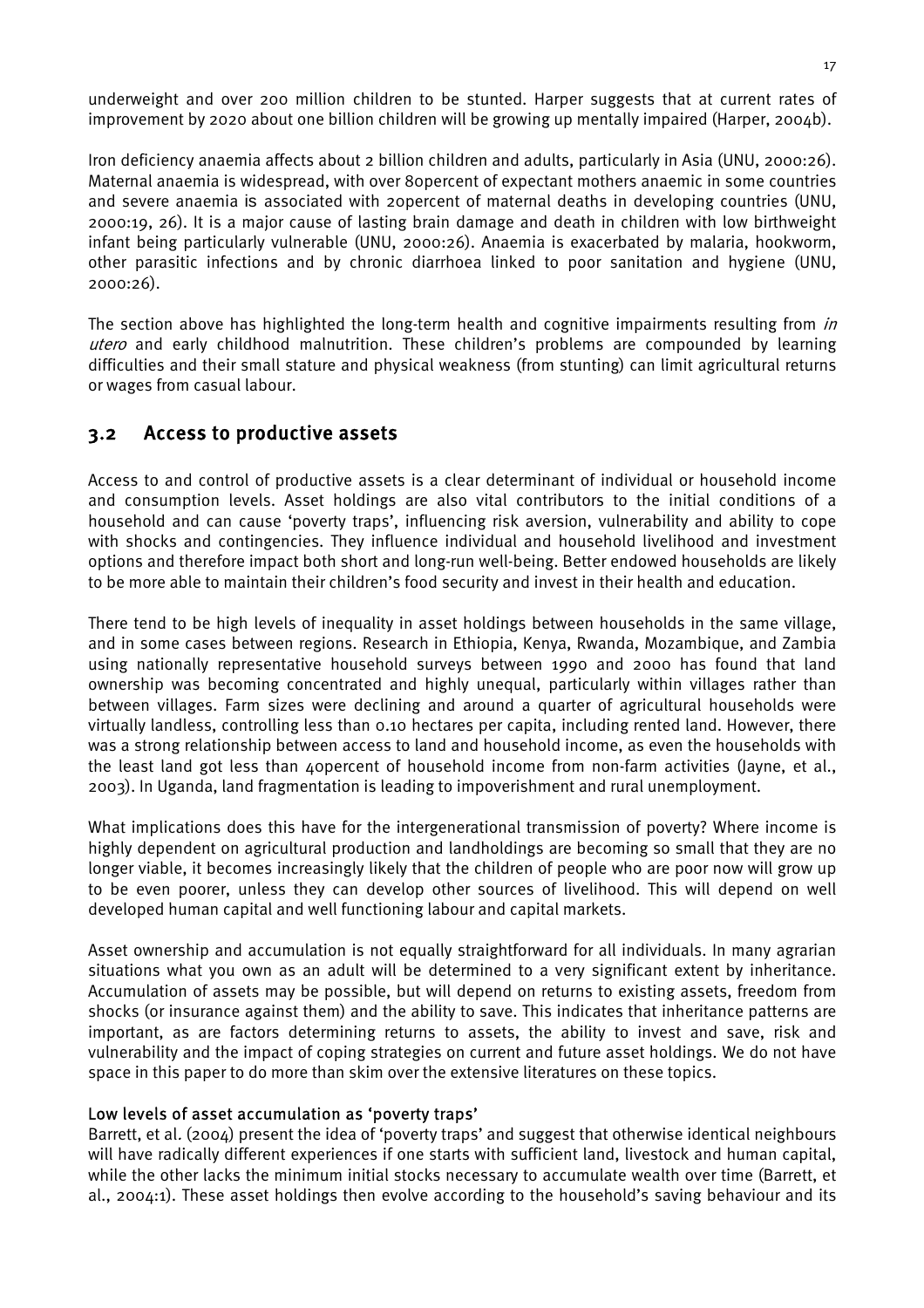ability to respond to shocks (ibid.:2). They identify that if asset holdings are below a particular threshold, the household is so vulnerable to shocks and so economically disadvantaged that it will be unable to accumulate sufficiently to move out of poverty, whereas households above that threshold are much more likely to have upward trajectories of asset accumulation and improving well-being.

Analysis of survey data from Kenya showed that chronically poor people had fewer assets than the never poor (Barrett, et al., 2004:3). Poor people emphasised the central role of assets in escaping from poverty and both their difficulty in accumulating assets and the role of asset losses in preventing their escape from poverty (Barrett, et al., 2004:2). Every poor household was found to trace their poverty back to an asset shock which increased risk aversion. Their lack of education and investment capital prevented their movement into activities which would achieve higher returns to their labour, land and livestock (ibid.). The poor households in Northern Kenya were found to systematically choose income stability over income growth because of risk aversion or the need to meet subsistence requirements (Barrett, et al., 2004:3). Without enhanced income, households need to reduce consumption if they are to save and invest. The households unable to reduce their consumption any further will see their asset holdings remaining low over a long period, contributing to the household remaining trapped in poverty (Barrett, et al., 2004:2).

Analysis of asset dynamics in South Africa also shows that large numbers of South Africans are trapped in poverty because of their low levels of asset holding (Adato, et al., 2006). It is likely that studies of asset-based poverty traps in other countries would show similar results, although the optimal mix and amount of assets would be likely to vary, based on local conditions.

What does this imply for the intergenerational transmission of poverty? Parents who are unable to accumulate assets are unlikely to be able to marry their children 'well' where dowry or bride price is paid and they will be unable to pass them land at marriage, or on their death. This limits the income and livelihood options of the new household. The need to protect assets as part of coping with shocks may have led to reduced nutrition at crucial periods in children's development, leading to stunting, long-term damage to health and impairments. Protecting productive assets may also have been at the expense of children's education and access to health care, with long term implications for their human capital and therefore life-long incomes.

# The role of assets in reducing vulnerability and in coping

Poor households will commonly reduce consumption in order to cope with shocks or contingencies rather than risk losing important productive assets, but consumption smoothing behaviour was found to increase above the median of the wealth distribution, meaning that less poor households were more willing to sell assets to maintain their level of consumption (Barrett, et al., 2004:3).

# Asset quality

Households may own large tracts of land, many heads of cattle or other productive assets, but if they are poor quality they may gain limited returns. Research in Rajasthan, India, has found that declines in asset quality through environmental degradation contributes to the intergenerational transmission of poverty (Bhargava et al., 2005). This finding is likely to be replicated by other studies examining this issue.

# Inheritance

In some societies children inherit their parent's assets when they marry. The inheritance of land can be affected by the wealth – or otherwise - of grandparents and transfers from grandparents can be particularly important if parents are credit constrained (Quisumbing, 1997). In agrarian societies these transfers provide the start up capital for a new production unit and strongly shape the future prosperity of newly formed households, and subsequently their children. Such transfers can also be important in determining bargaining power within the marriage (Fafchamps, and Quisumbing, 2004) and therefore the intrahousehold distribution of goods, services, leisure and labour.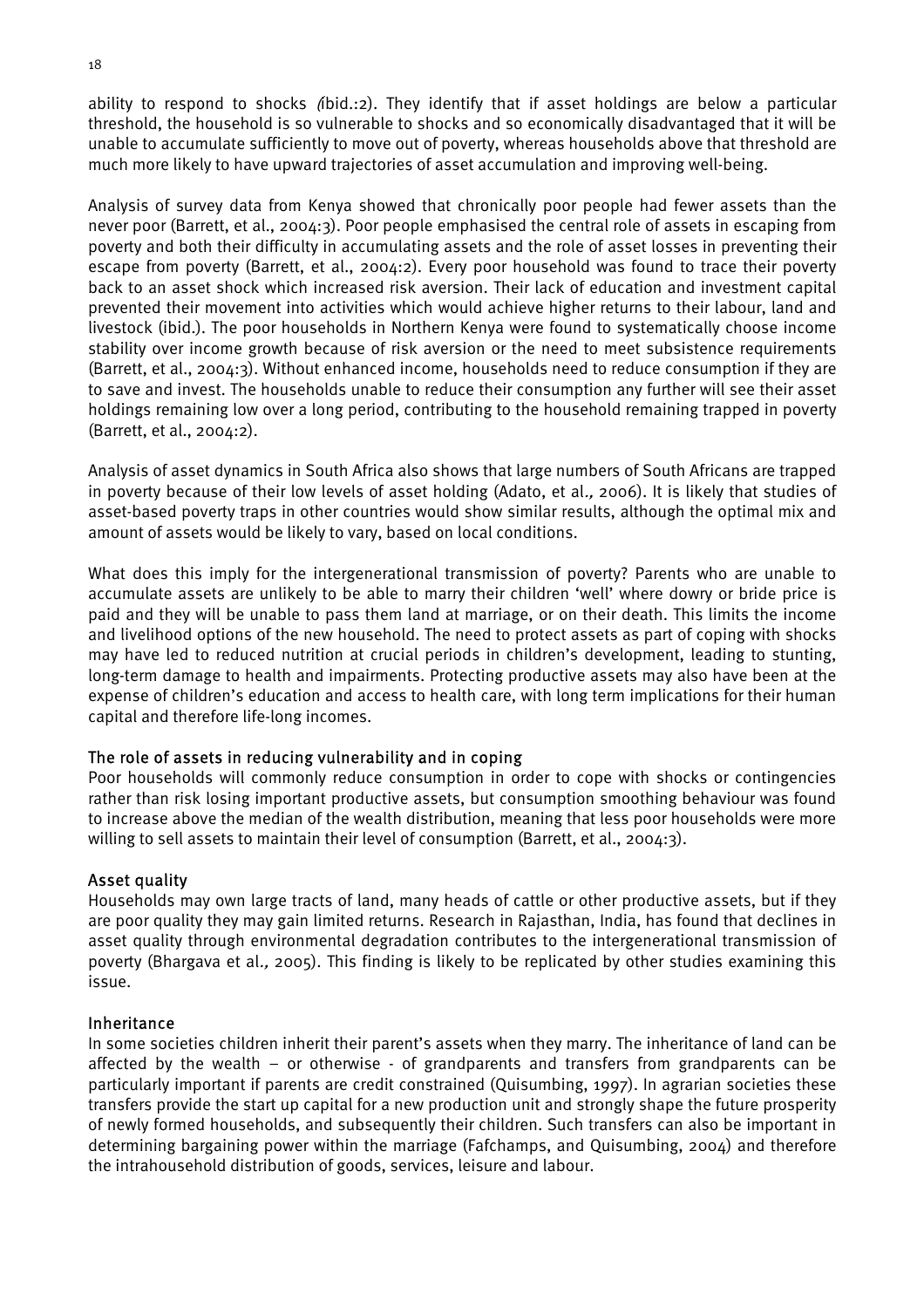#### <span id="page-28-0"></span>Control to returns on assets

The question of who controls the returns to assets owned by an individual or household can have important implications for the health and well-being of household members. Earlier in this paper we suggest that property grabbing from widows and the difficulty for women to own productive assets or accessing financial services in their own right, can contribute to the poverty of women headed households and the intergenerational transmission of that poverty. In addition, the formalisation of asset holding from previously informal, less codified systems of ownership has tended to disinherit women, as men tend to sign legal documents. )

# 3.3 Quality of parenting, nurturing and socialisation

The quality and type of parenting and nurturing by care givers has an important impact on the life chances of children. Early childcare and nurturing, intellectual stimulation, and affection shape the child's behaviour, the intellectual and social development and the educational performance of the individual influencing their later economic performance (Aldaz-Carroll and Moran, 2001). Children are sensitive to the lack of stimulation and nurturing during early infancy and the absence of a 'primary attachment' to a parental figure or an abusive or erratic relationship with a primary carer may lead to impaired cognitive and psycho-social development, with impacts on language acquisition, motor skills and social skills. Children also learn social (and antisocial) patterns of behaviour early in life from the family, which are then displayed outside the home (Aldaz-Carroll and Moran, 2001), at which point children interact with their extra-household social environment to reinforce or counteract this behaviour.

The importance of nurturing has been highlighted by studies which have identified the impact of early childcare programmes. Two empirical studies in the United States using randomised trials and followup interviews with the children have generated robust evidence that quality early childcare and development services for children in poverty is one of the most effective tools for interrupting IGT poverty (Aldaz-Carroll and Moran, 2001). In Peru, attendance at an early childcare programme had an unexpectedly large impact on poor children's completion of their secondary education in Peru (Aldaz-Carroll and Moran, 2001).

Cultures of child care affect how adults perceive both childhood and their role as carers. Belief systems can have an important influence on child care practices. For example, certain illnesses can be seen as normal processes of childhood or the result of witchcraft or spirits (Engle, et al., 1999:1314). Feeding practices in infancy can also be influenced by beliefs which are detrimental to the child (ibid.).

However childhood and parenting is perceived, care-givers need sufficient education, time and support from their family and community if they are to provide children with both positive aspirations and longterm emotional stability (Engle, et al., 1999:1310; Harper, 2004b). Care-givers also need to be healthy (including mental health and the absence of stress) and well-nourished, self-confident, autonomous and have control over resources and their allocation within the household (Engle, et al., 1999:1310). But research has found the importance of mental health to be context specific. A relationship has been found between high maternal common mental disorders and poor child nutritional status in India and Vietnam but the findings from Peru and Ethiopia do not provide clear evidence for a similar association being present in non-Asian countries (Harpham et al., 2005).

Parents may not have enough time or resources to invest in their children. The time and resources devoted to a child are determined by the number of siblings, the gender of the child, and age relative to that of siblings (Aldaz-Carroll and Moran, 2001). The livelihood activities of parents influences the time available for childcare. The commercialisation of agriculture in Nepal has been found to have an impact on child health by diverting the mother's time away from child care where there is only one pre-school child in a household (Paolisso et al., 2002). Non-poor parents tend to work fewer hours and therefore have more time to spend with their children (Aldaz-Carroll and Moran, 2001). But even under favourable conditions the concern and activism that parents show for their children's mental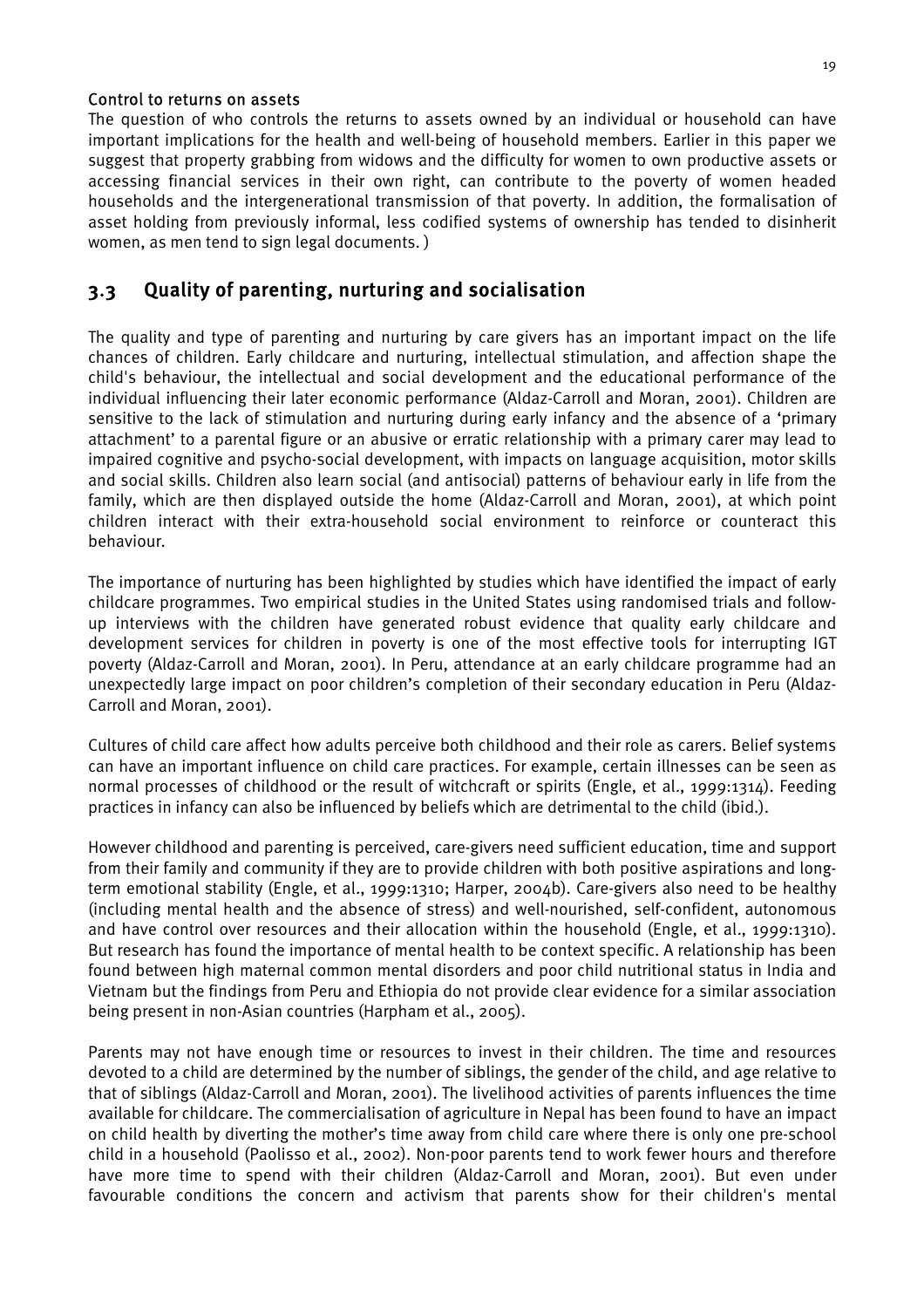<span id="page-29-0"></span>development varies substantially, including within socioeconomic groups (Aldaz-Carroll and Moran, 2001).

Educated women are more likely to be more open to new information, to actively teach their children and be more interactive and stimulating in their child care practices. This has positive implications for the development of their children (Engle, et al., 1999:1313). Healthy parents also provide better child care. Poor maternal health can influence child care by reducing the energy available to provide care (Engle, et al., 1999:1315). Famine affected women in Kenya were found to hold and care for their children significantly less than before the famine (Engle, et al., 1999:1315). Maternal depression is also associated with poor care giving and with problematic outcomes for children (Engle, et al., 1999:1317). Being traumatised or preoccupied with problems, including household poverty, may also directly affect the parent's capacity to be responsive to their child (Tomlinson, Cooper and Murray, 2005: 1044).

Two-thirds of poor children in Santiago (Chile) have lower than expected educational performance due to inadequate nurturing and developmental care during their early years (Buvinic et al., 1992 in Aldaz-Carroll and Moran, 2001). But being poor does not necessarily affect the quality of parenting. A study in South Africa suggests that most poor parents can provide infants with the quality of nurturing necessary for the healthy emotional development of their children (Tomlinson, Cooper and Murray, 2005:1051).

# 3.4 Early exposure to violence

Living in a violent household or one where there is on-going emotional or psychological abuse can have a profound impact on children and is associated with the intergenerational transmission of poverty. Domestic violence has also been found to have a strongly negative impact on children's education performance, with the children more likely to have discipline problems and being more likely to have to repeat grades (Aldaz-Carroll and Moran, 2001). Alarmingly, a review of 35 studies shows that between a quarter and a half of women report having been physically abused by either a current or a previous partner (Engle, et al., 1999:1316).

Where domestic violence is associated with non-cooperative decision-making within the household, it can be linked to substantial intrahousehold differentials in consumption and well-being. Where it contributes to marital breakdown and household fragmentation, it can result in children experiencing a collapse in their well-being, reduced chances of inheriting land, withdrawal from school and relocation from their community and network (Bird and Shinyekwa, 2004).

# 3.5 Fostering, adoption and orphanhood

Fostering children outside their natal family is becoming more common as a result of HIV/AIDS and labour migration. In this section we explore whether fostering, adoption and orphanhood has implications for a child's long-term poverty status and on the intergenerational transmission of poverty.

In Mali, research has found that fostered children's health and nutrition depends on the resources available to the fostered children, the bond between the fostered children and their carers and the reason for fostering – whether it was requested by an older person or a childless family or forced by death or migration (Engle, Castle and Menon, 1996 in Harper et al., 2003:540). In Sierra Leone, parents may foster their children to provide them with better access to education or improved food security (Harper et al., 2003:540). A study on Northwestern Tanzania, an area deeply affected by HIV/AIDS, has shown that orphanhood affects long-run health and education outcomes (Beegle, et al., 2005). The study used a sample of non-orphans surveyed in 1991-94, who were traced and re-interviewed in 2004. Of this group 23 percent had lost one or more parents before the age of 15 between 1991 and 2004. This enabled the researchers to identify the impact of shocks associated with becoming an orphan. They found that living arrangements and whether the child was in school at the time of losing a parent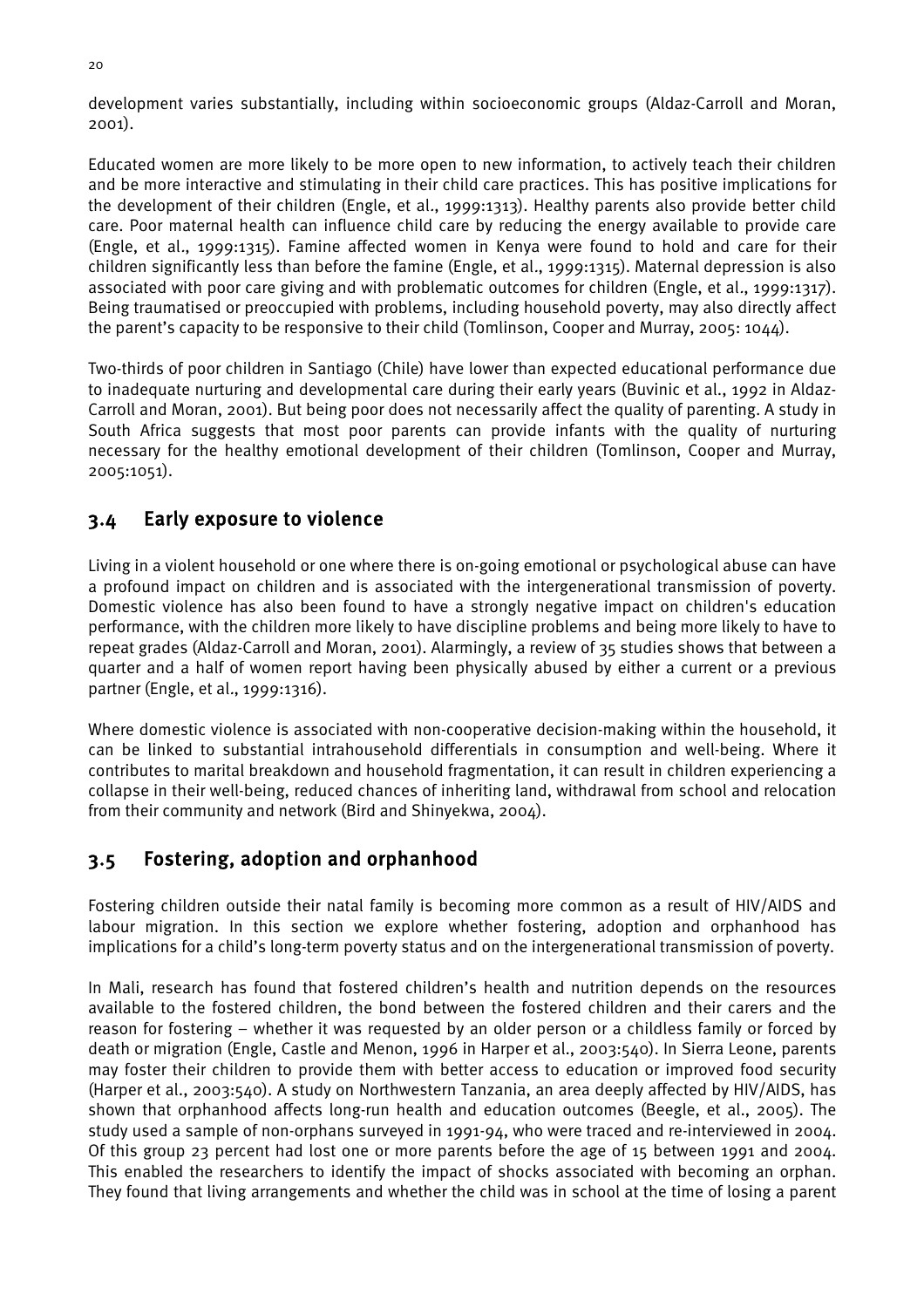<span id="page-30-0"></span>were important and strongly influence the impact of maternal and paternal death. Maternal death resulted in stunting<sup>10</sup> and lower educational attainment.<sup>11</sup> Paternal death also had an impact on educational attainment, but only for particular groups (Beegle, et al., 2005).

Maternal death is also a predictor of poor educational outcomes in KwaZulu Natal (South Africa) where maternal orphans are significantly less likely to be enrolled in school, have completed significantly fewer years of schooling than children whose mothers are alive and have less money spent on their education, on average (Case and Ardington, 2006). These children also do less well than non-orphaned children with whom they live (ibid). Evidence from the 2001 South Africa Census suggests that the effects of maternal deaths on children's school attendance found in KwaZulu Natal is likely to be found throughout South Africa (Case and Ardington, 2006).

In the early days of the AIDS epidemic in sub-Saharan Africa there was initially no difference between the school enrolment and retention of orphans and non-orphans, but differences are now emerging. This has been attributed to the strength and subsequent HIV/AIDS-induced breakdown of extended family orphan care arrangements (Nyamukapa and Gregson, 2005). In rural Zimbabwe maternal orphans have lower primary school completion rates than non-orphans and paternal or double orphans. This results from a lack of support from fathers and stepmothers and ineligibility for welfare assistance due to residence in higher socio-economic status households. Sustained high levels of primary school completion amongst paternal and double orphans—particularly for girls—result from increased residence in female headed households and greater access to external resources (Nyamukapa and Gregson, 2005).

Children in child-headed households are at risk of poor food security, curtailed schooling and inadequate health care. They also miss out on important processes of socialisation and acculturisation. As a result they may become alienated and experience anomie, with destructive outcomes both for the children and for wider society (Cohen, 2005). Child-headed households are also more likely to have poor housing, which is a risk factor in TB and other serious illnesses. Cohen (2005) suggests that HIV/AIDS is resulting in the emergence of a generation with poor health status, few skills (not even those necessary for rural development), low levels of literacy and numeracy, little or no access to financial and other real assets (where their property and other rights will often have been infringed). They tend to be socially excluded as a result of coming from AIDS affected households and have been deprived of the normal processes of socialisation.

# 3.6 Child-headed households

Children growing up in child-headed households face many challenges and deprivations. These include: having their property grabbed by their extended family or community on the death of their head of household; difficulty in getting food and shelter; serious threats to their education because of poverty; a higher risk of being sexually abused by neighbours and relatives; more child prostitution and child labour; and more likelihood of pursuing life on the street (Sloth-Nielsen, 2004:2).

The heads of such households face practical problems in providing care to their younger siblings. They, and their siblings, also face psychological trauma from having observed their parent's terminal illness and because of the lack of adult guidance and mentoring, love and security (Sloth-Nielsen, 2004:3). Socially determined gender roles mean that girls are more likely than boys to have to care for terminally ill family members. This increases the likelihood that they will drop out of school. (Sloth-Nielsen, 2004:3). Both male and female orphans are less likely to be in school and more likely to fall behind or drop out, compromising their abilities and prospects. In Tanzania, the school attendance rate for children who have lost one parent is 71 percent but only 52 percent for 'double orphans'. Although

<span id="page-30-1"></span><sup>&</sup>lt;sup>10</sup> The death of a mother resulted in a permanent height deficit of about 2 cm (or 22 percent of one standard deviation)<br><sup>11</sup> The death of a mother resulted in a persistent impact on years of education of almost 1 year (

<span id="page-30-2"></span>deviation).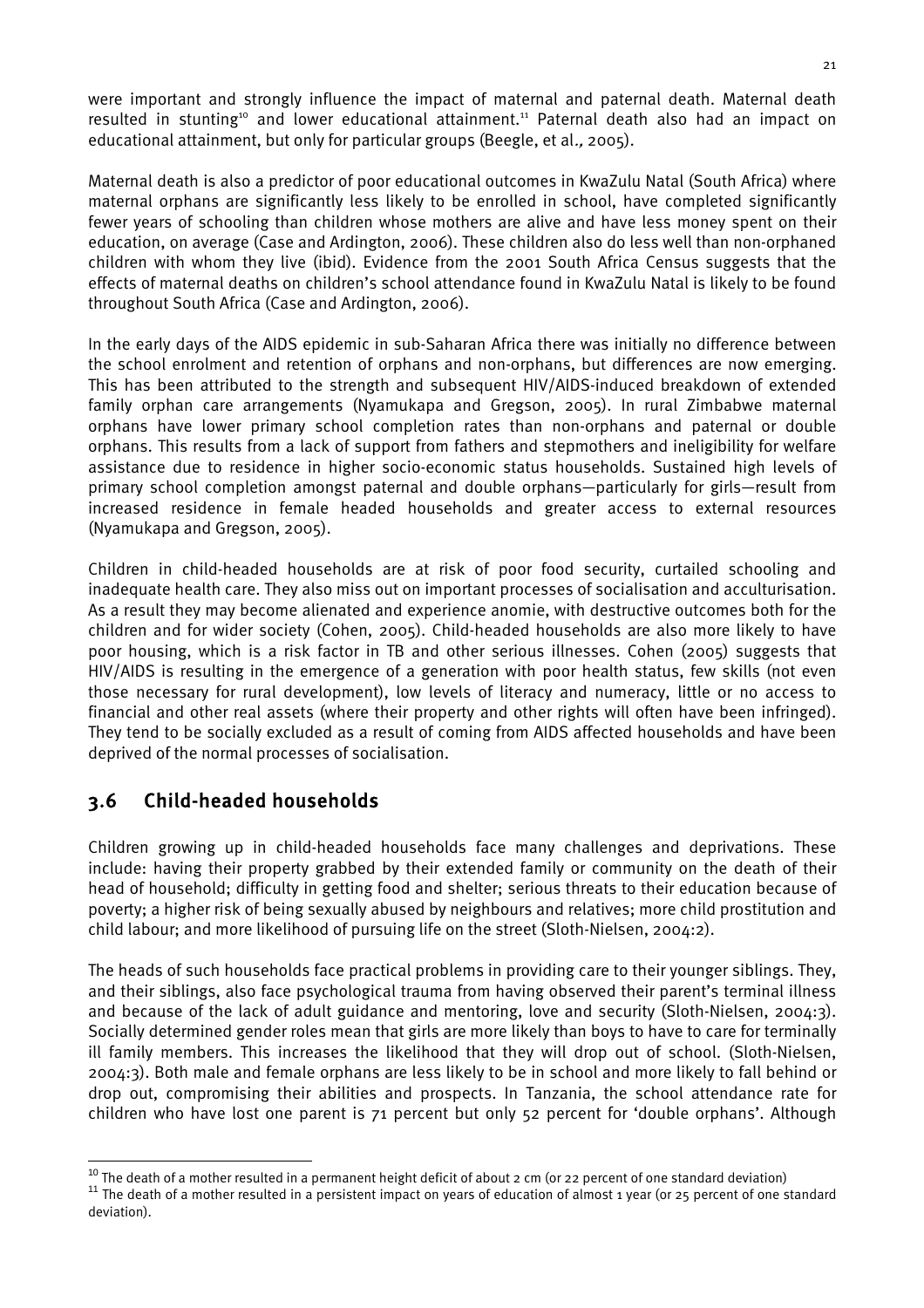<span id="page-31-0"></span>primary school is free, the children and their carers often cannot afford other costs (pens, pencils, exercise books) and so drop out (HAI, 2004).

In Rwanda, despite legal protection for children, many orphans lose control of their parents' customary land holdings to their guardians (Rose, 2005). It is not just physical assets that are vulnerable, but the children themselves, and evidence suggests that orphaned girls (particularly those without adult protection) are especially vulnerable to being victims of sexual exploitation and trafficking (Sloth-Nielsen, 2004:3).

# 3.7 The role of older people in IGT poverty

Older people can have an important role in the intergenerational transmission of poverty, and in mitigating its transmission; through their ownership of assets; transmission of technical and other skills to younger generations; their role in setting community and family norms; by contributing income to the extended family; and by altering dependency ratios and as carers.

# Pensions

Non-contributory old age pensions are not widely available in low-income developing countries, and in sub-Saharan Africa only three middle-income countries (South Africa, Namibia and Botswana) and one low-income country (Lesotho) provide them. Pensions provide direct support to pension recipients and their extended families. Pensions reduce vulnerability by smoothing consumption and in South Africa and Namibia pension-dependent households are better off than small farmers, lifting many households out of poverty (Devereux, 2002). Pensions provide older people with economic independence and increase their status within the family and community. Pensions also enable economically active adults to migrate in search of work, leaving their children to be looked after by their parents resulting in a net inflow of resources to poor rural areas (Devereux, 2002).

A high proportion of pension income is spent on both primary and secondary schooling expenses. Pensions also generate a number of important secondary benefits by stimulating trade and marketing infrastructure, and helping to stabilise rural food supplies (Devereux, 2002). Women have been found to be particularly likely to use their pensions to support multi-generational households (Schatz, and Ogunmefun, 2005).

# Elder-led households

Older people play an important role in mitigating household collapse and extending their involvement in economic and social roles, where high morbidity and mortality has removed large numbers of the 'economically active' adult population.

HIV has changed the lives of many older people. They might reasonably have expected their days of intensive child-rearing and income earning to be over but for many the death of their children, leaving dependent grandchildren, has changed that. Grandparents are the primary caregivers for over one-third of orphans in Uganda, Zambia, and rural Tanzania (Deininger, Garcia and Subbarao, 2001 in Schatz, and Ogunmefun, 2005). This is not an easy role, as many older people are left with debts from medical treatment and funerals and do not find it easy to increase their incomes sufficiently to meet the food, clothing and educational needs of children. They may have passed productive assets to their children on marriage and those assets may have been liquidated to cover medical costs. They also find it more difficult to find wage employment and may not have the physical strength to succeed in agriculturallybased activities or the micro-enterprises which have low barriers to entry but are drudgery intensive.

Older people and orphans living with, or related to, people living with HIV/AIDS commonly face exclusion and the social ties and traditional support mechanisms can be weakened through marginalisation (HAI, 2003: 5). This makes it more difficult for the older carers to cope with the financial and emotional stresses and discipline problems of raising much younger children.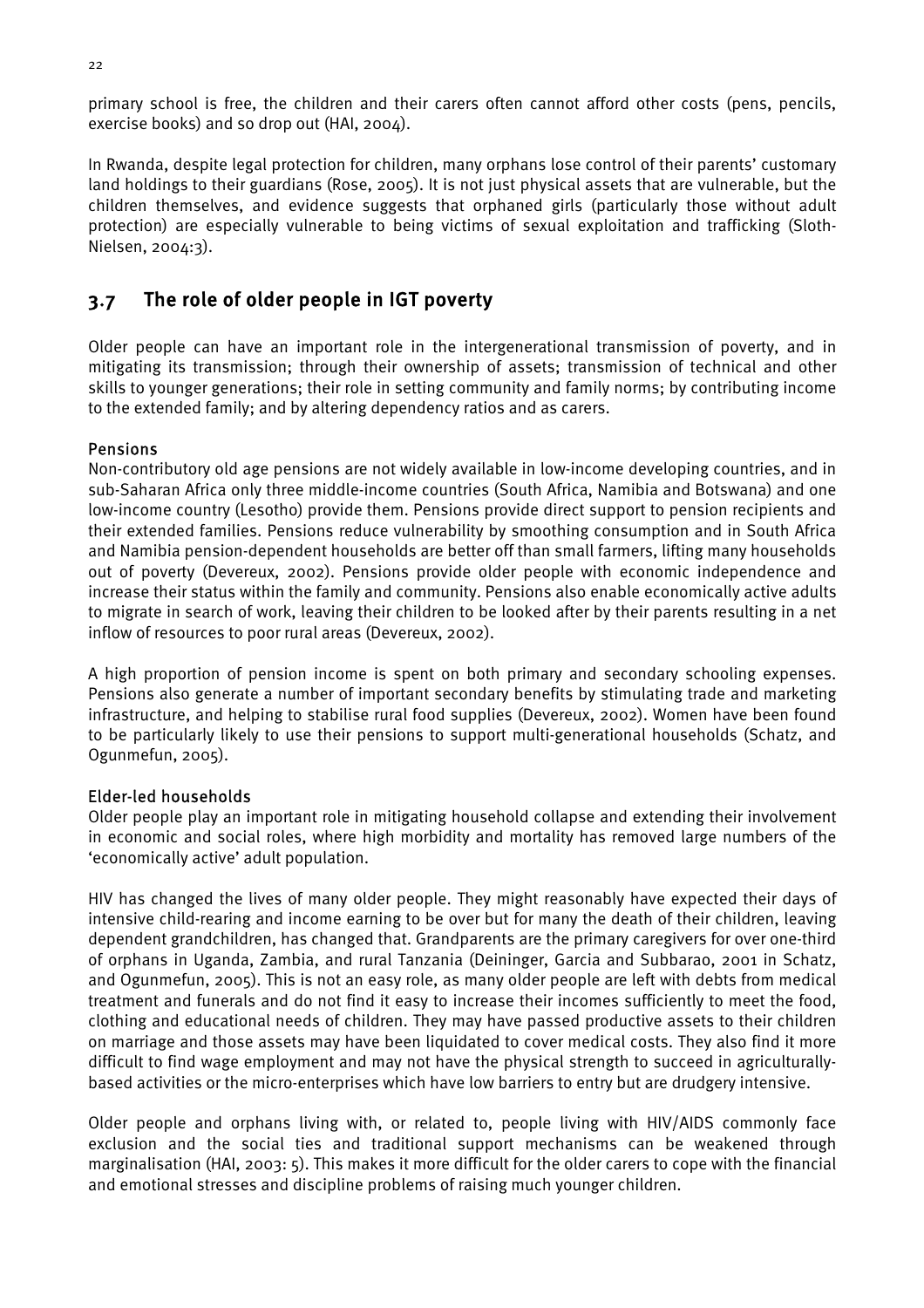<span id="page-32-0"></span>Elder-led households tend to have higher than average dependency ratios and lower levels of per capita income. Due to these pressures, children in these households are more likely to either fail to enrol in school, or to drop out early, and are more likely to grow up to become poor adults. However, in Cameroon, Nigeria, and Uganda male children are more likely to attend school if they come from elderly-headed households but not female children who are less likely to attend school if they live in elderly-led households (Kakwani and Subbarao, 2005).

# The transmission of poverty to the older generation

Although most analysis of the intergenerational transmission of poverty focuses on transmission from parents to their children, transmission from the younger to the older generation can be important. This transmission may be from children to adults and from younger adults to older adults within or outside the extended family.

Transfers made from one generation to another are made in response to an implicit contract (Malhotra and Kabeer, 2002:7). These contracts are shaped by norms in society and link children, to adult parents to aging (grand)parents. Contracts are organised in response to the dependency an individual experiences while an infant and young child and a frail older person (Malhotra and Kabeer, 2002:7). Many parents invest in their children - in their food security, health care, education and training – with the expectation that the children will provide them with support in their old age. The nature of this contract depends on alternative sources of security in old age and inter-generational contracts undergo a process of change and contestation. In some societies the declining ability and motivation of families to provide care and support to their elderly members means that the elderly are emerging as a new vulnerable group and this risk is larger, the greater the scope for individual discretion (Malhotra and Kabeer, 2002).

# 3.8 Early childbearing

In some countries early childbearing is associated with poverty. Adolescent motherhood contributes to the intergenerational transmission of poverty by making it more difficult for the young mother to complete her secondary education. (Aldaz-Carroll and Moran, 2001). In Chile, Barbados, Guatemala and Mexico adolescent childbearing is associated with lower incomes (ibid.). This is also the case in SE Asia where the incidence of early motherhood is low in the wider population (Moore, 2005:18).

Early childbearing has implications for the children's health and education. In Chile, Barbados, Guatemala and Mexico, the children of poor adolescent mothers tend to have below average levels of nutrition (Buvinic, 1998) and in Rajasthan, India, it was found that early pregnancy contributes to children being vulnerable to poor health (Bhargava et al., 2005). The children of adolescent single mothers in Chile are much less likely to complete secondary school than other children. This is partly because these children experience a higher incidence of malnutrition compared to other children, which makes them more likely to repeat school years (Aldaz-Carroll and Moran, 2001).

The daughters of teenage mothers tend to become teenage mothers themselves, passing on the risk of poor nutrition, low educational performance, ill health and low life-long earnings (Aldaz-Carroll and Moran, 2001). However, adolescent parenthood cannot be explained solely by parental precedent; poor education, limited employment opportunities and sub-cultural norms are likely to all be influential. Some areas can have very high levels of adolescent parenthood. A survey of youth aged 10-24 in poor urban neighbourhoods of Fortaleza in Northeast Brazil found that 31 percent of the youth had their first child before they were 16, triple that of the general population (Verner and Alder, 2004).

# 3.9 Education and skill acquisition

Education and the acquisition of skills are strongly influenced by both household-level factors and the wider environment, including access to and quality of education and the market demand for child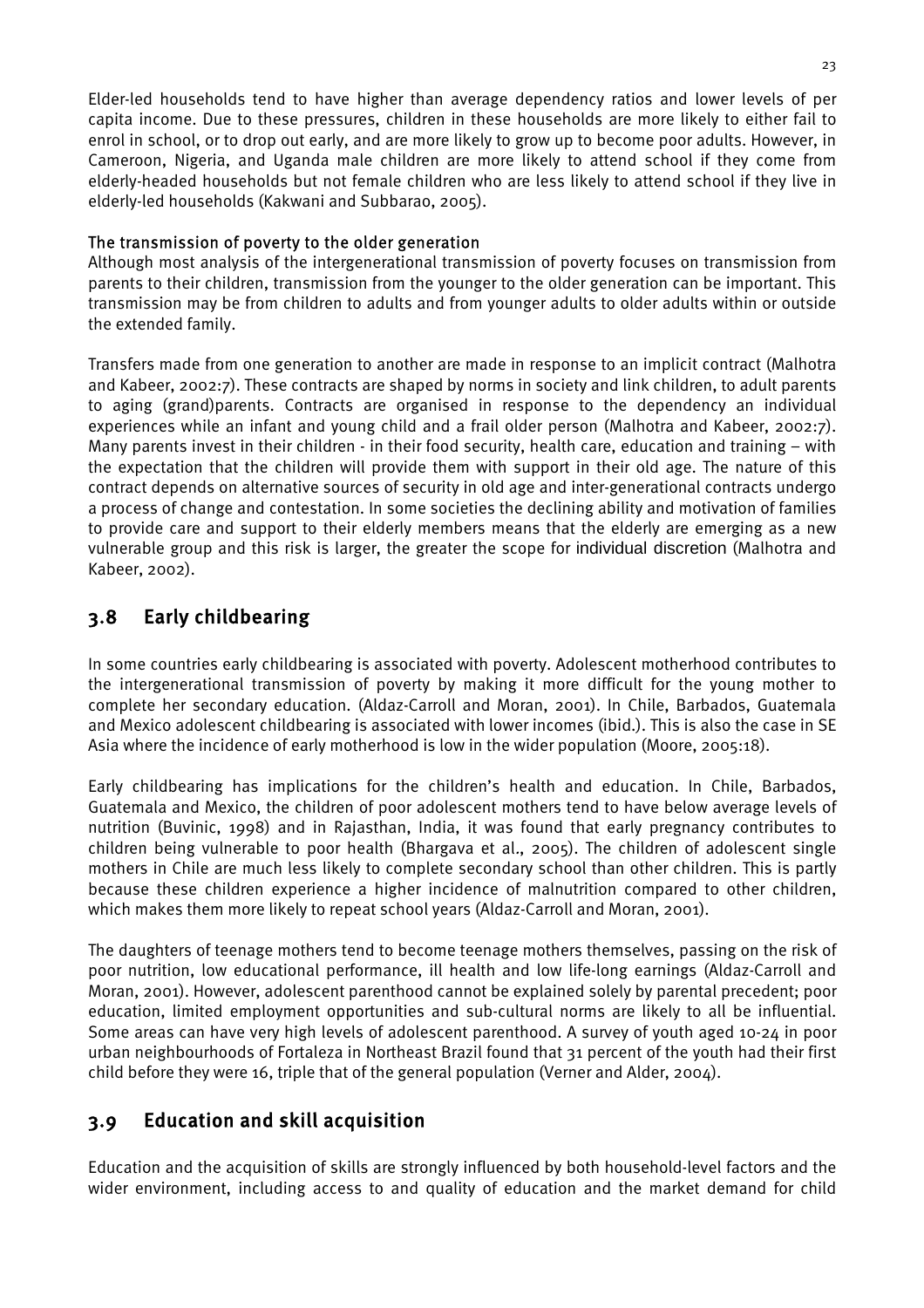labour. In this section we focus on household level factors, but recognise that contextual issues are very influential.

Low education amongst children with poor parents has been found to be the single most important factor contributing to the persistence of poverty in both Latin America (Aldaz-Carroll and Moran, 2001) and Vietnam (Behrman and Knowles, 1999). However, children from poorer households are likely to have access to lower quality schools, they tend to receive fewer year's schooling and are likely to attain less per year of schooling, with mean attainment of children from the poorest two quintiles below that of children from the third quintile and nearly 20 percent lower than children in the top two quintiles (Behrman and Knowles, 1999).

Having a good start is important. Research in the Philippines has shown that investments in human development in the first few years of a child's life has a strong impact on cognitive development, school performance, productivity, income, and health and nutritional status over the life course (Ghuman et al., 2005). Early school enrolment and sustained education influences adult income earning potential (Emerson and Souza, 2005). However research evidence from Vietnam shows that it tends to be inversely related to household income (Behrman and Knowles, 1999) and in Guatemala to poor health and nutrition (Aldaz-Carroll and Moran, 2001). Interestingly in the US, pre-schoolers and children who are poor in their early school years have lower rates of school completion than children who are poor during adolescence (Brooks-Gunn and Duncan, 1997 in Blackman and Litchfield, 2001) suggesting that resilience is greater amongst older children.

Declines in mortality and fertility in South Asia have directly and indirectly increased the value placed on education. This reflects the 'quantity-quality' transition in which families move from having large numbers of children but make a low investment of resources per child to having smaller numbers of children but investing more per child. This process also reflects a change in the intergenerational contracts within families and a shift in parent-child relationships. With decreasing fertility and mortality rates and the increased availability and use of birth control, parents are more likely to invest emotionally in their children, to feel a greater sense of personal agency, and to make investments in their children for the future. However, this process has been uneven, which suggests that different forms of intergenerational contract co-exist with certain norms present in particular socio-economic groups and in particular areas (Kabeer, 2003).

In many countries, schooling correlates strongly with adult income and other markers of socioeconomic status (Aldaz-Carroll and Moran, 2001). This is because education improves cognitive skills and can increase individual economic and agricultural productivity (Aldaz-Carroll and Moran, 2001, Rose and Dyer, 2006). In Latin America, children who completed primary school increased their earnings in their first job by 50 percent. However returns to education are non-linear as they increase in steps linked to literacy, the completion of primary school, passing exams and so on (Emerson and Souza, 2005) and they can be insignificant where agriculture is stagnant, labour markets distorted or wages poor (Rose and Dyer, 2006).

After leaving school other investments might be necessary before education can be translated into higher income. This might involve migration or contacting members of the household's social network but may be more difficult for poorer households (Behrman and Knowles, 1999:220). Having parents who worked when they were children may prevent normal returns to education. This may be because the parents do not have the knowledge or contacts to help their children to find well-paid work (Emerson and Souza, 2005). Non-poor parents are likely to have access to better information about the job market. This combined with better connections and networks make it easier for them than for poorer parents to help their child find a well-paid job, even where they have not performed well academically. This increases the likelihood that parents will benefit from the investment in their child's education (Behrman and Knowles, 1999:220). Advance knowledge of these advantages (through observing other families) may make richer parents more likely than poorer parents to invest in their children's education.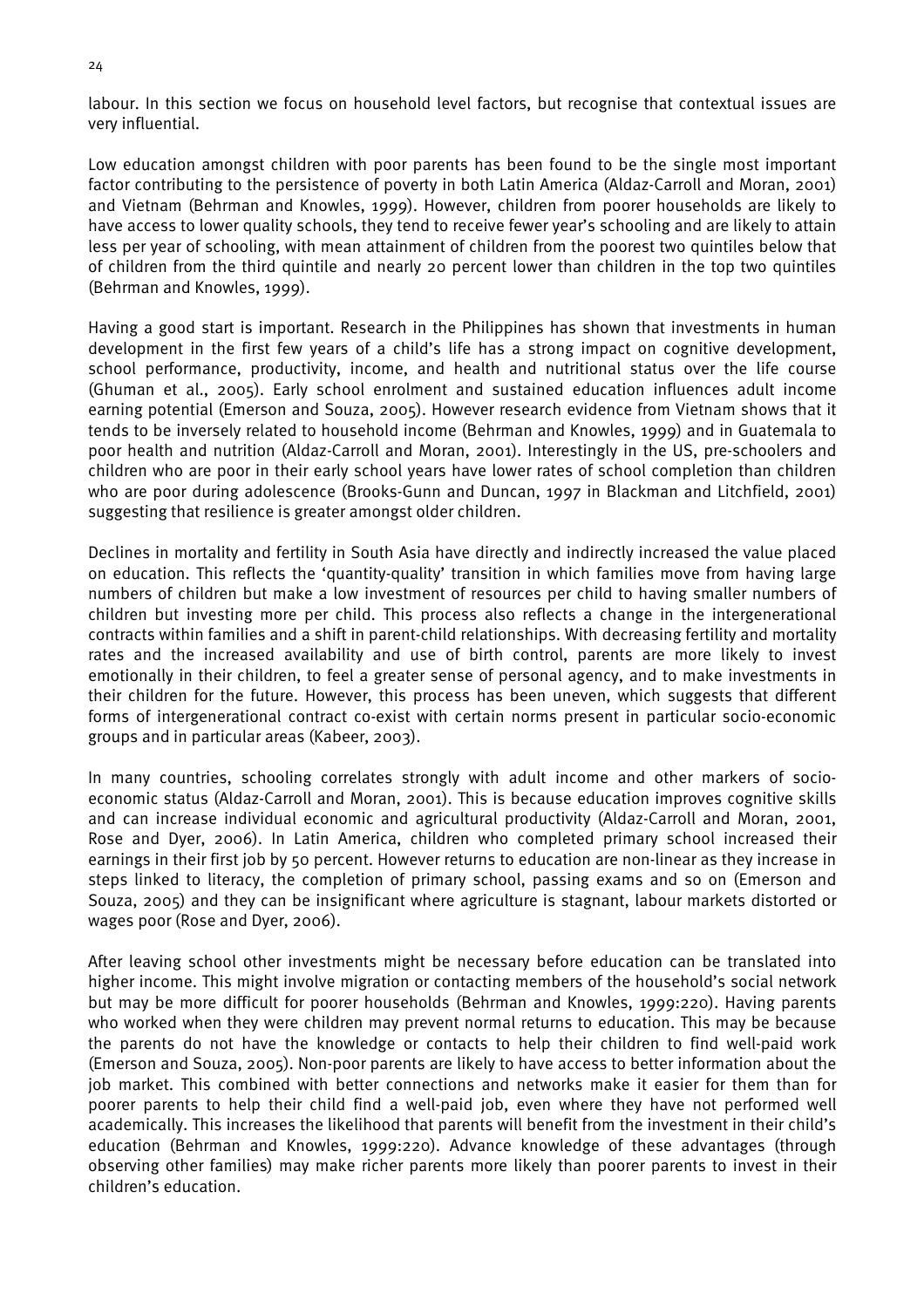# <span id="page-34-0"></span>3.10 Child labour

Child labour is another issue influenced by both household and extra-household factors. In this discussion we focus largely on household level issues, while recognising the importance of the wider context.

Other than the most hazardous forms of child labour, the extent to which work during childhood has long-term negative effects on children remains hotly debated. Most, however, do agree that where actual alternatives for households to earn sufficient incomes and for children to study exist, full-time work in childhood should be delayed as long as possible. In this section we provide a brief overview of the literature and identify whether child labour may have implications for the intergenerational transmission of poverty.

Whether children work or not is partly the result of how childhood is conceived. In many cultures children are expected to take on agricultural and household provisioning roles in early childhood. Children from poor households are widely assumed to be more likely to work. However, the empirical evidence is contradictory. Wahba (2000) finds that child labour is not necessarily associated with poverty. It is seen in Pakistan but not in Peru or Zambia and in Ghana household poverty only has a weak association (Wahba, 2000:1). Dar et al (2002) review a number of country studies from Asia, Africa and Latin America and find a reliable association between poverty and child labour. In Brazil, children in the poorest households were more likely to work following sudden reductions in the income of male household heads, but this was not the case in richer households who were more able to borrow to smooth consumption (Neri et al., 2005). The ability to borrow was also found to be an important alternative to child labour in response to shocks in Guatemala (Guarcello, 2003). Having children work can spread a household's risk, reducing its vulnerability – even if the wages that they earn are not crucial to household survival (Moore, 2000:538). So, poverty may not be the deciding factor.

Other household characteristics may be important in influencing the likelihood that children will work. For instance in Brazil, children from households with high dependency ratios are more likely to work outside the home. The greater the number of siblings aged 5 to 14, the more likely the children were to work (Emerson and Souza, 2005). There is inconsistent evidence on whether children are more likely to not attend school and to work in the home if their mothers are involved in wage labour, but there is evidence from a number of countries that mothers' and children's labour is substitutable (Dar et al., 2002:25-26).

There is strong evidence from a number of countries that the likelihood of working as a child is transmitted intergenerationally. Children are more likely be child labourers if their parents worked as children and if their parents have limited education (Emerson and Souza, 2005; Wahba, 2000:2). Parents who started work as young children are more likely to send their own children out to work (Wahba, 2000:11). This suggests that having worked as a child affects ones social norms (Emerson and Souza, 2005) In Egypt women heads of household were just as likely to send their children out to work, but were more likely to invest in the education of their children (ibid.).

Whether children work or not is also related to their age and gender; school characteristics (cost, quality, distance); the size and structure of the household; household composition (ratio of boys to girls in the household); social and cultural norms and religious beliefs; household landholdings; parental education; and social expenditure by the state, including on education (Grootaert and Kanbur, 1995, in Moore, 2000:538; Dar, et al., 2002:2-3). Changes in household size and structure due to conflict or the HIV/AIDS pandemic play an important role in determining the extent and nature of child work, particularly as a result of the increased number of child-headed households (Moore, 2000:538). In some countries it is also linked with ethnicity, where this contributes to household poverty (Dar, et al., 2002:14)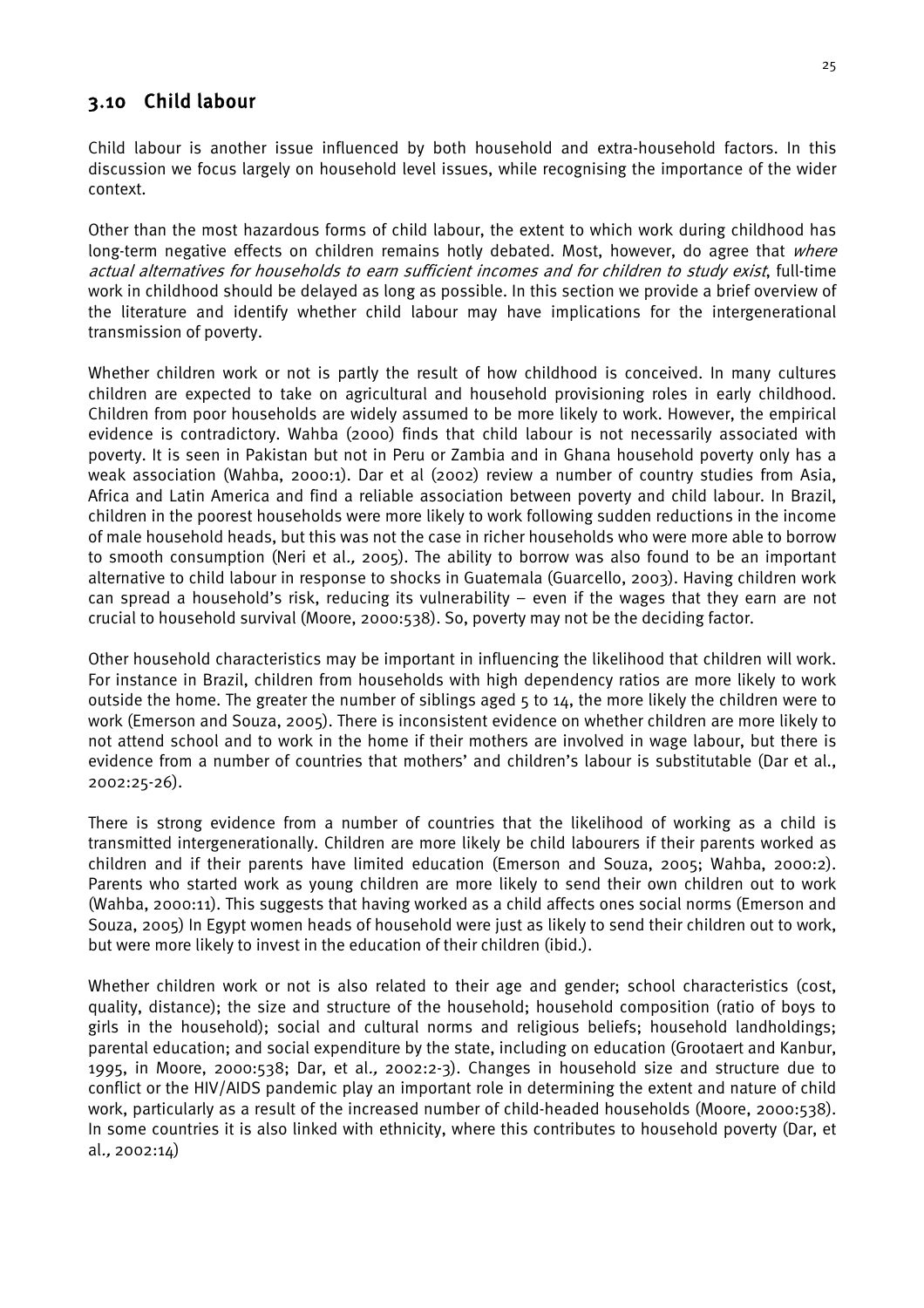Working as a child leads to lower education outcomes, particularly if the child works regularly (Sanchez et al., 2005). Even modest amounts of child labour affect academic performance and cognitive development, particularly when very young children work (ibid.). This shows that working as a child, even when continuing to attend school, is damaging on education and thus on long-term outcomes. However, an additional year of schooling is still beneficial to adult wages, suggesting that delaying drop-out from school, even if the child begins to work, is beneficial (Ilahi et al., 2005). Not having an education leads to a truncated childhood and in Pakistan uneducated male and female youths (aged 15 – 24) take on adult roles prematurely, at home and in the labour market (Lloyd and Grant, 2004).

Being engaged in some harmful forms of child labour (e.g. sex work) can damage a child's emotional and social development, contributing to anomie and mental illness as an adult and permanently limiting their livelihood options and income. Girls tend to be more likely to engage in harmful child labour than boys, e.g. in Ghana (Blunch and Verner, 2000), introducing a gender dimension to the intergenerational transmission of ill-being.

The earlier an individual enters the labour market the lower his or her earnings are as an adult (Emerson and Souza, 2005). This can be mitigated if the work develops skills the child can continue to use as an adult (ibid.) and work in middle childhood (6-12 yrs) can support a child's cognitive development, support their socialisation and the development of vocational and leadership skills (Moore, 2000:540). However, research in Brazil has shown that adults who entered the labour market before the age of 13 had their earnings per hour as adults reduced by 20 percent per hour, they were 14 percent more likely to be in the bottom two income quintiles and increased the probability of being poor as an adult from 13 percent to 31 percent (Ilahi et al., 2005).

The negative impact of child working is not only felt in low income developing countries. In the US, children in low income households, particularly girls, may lose out on education and other opportunities in order to fulfil complex, and time consuming, household obligations, contributing to IGT poverty (Dodson and Dickert, 2004).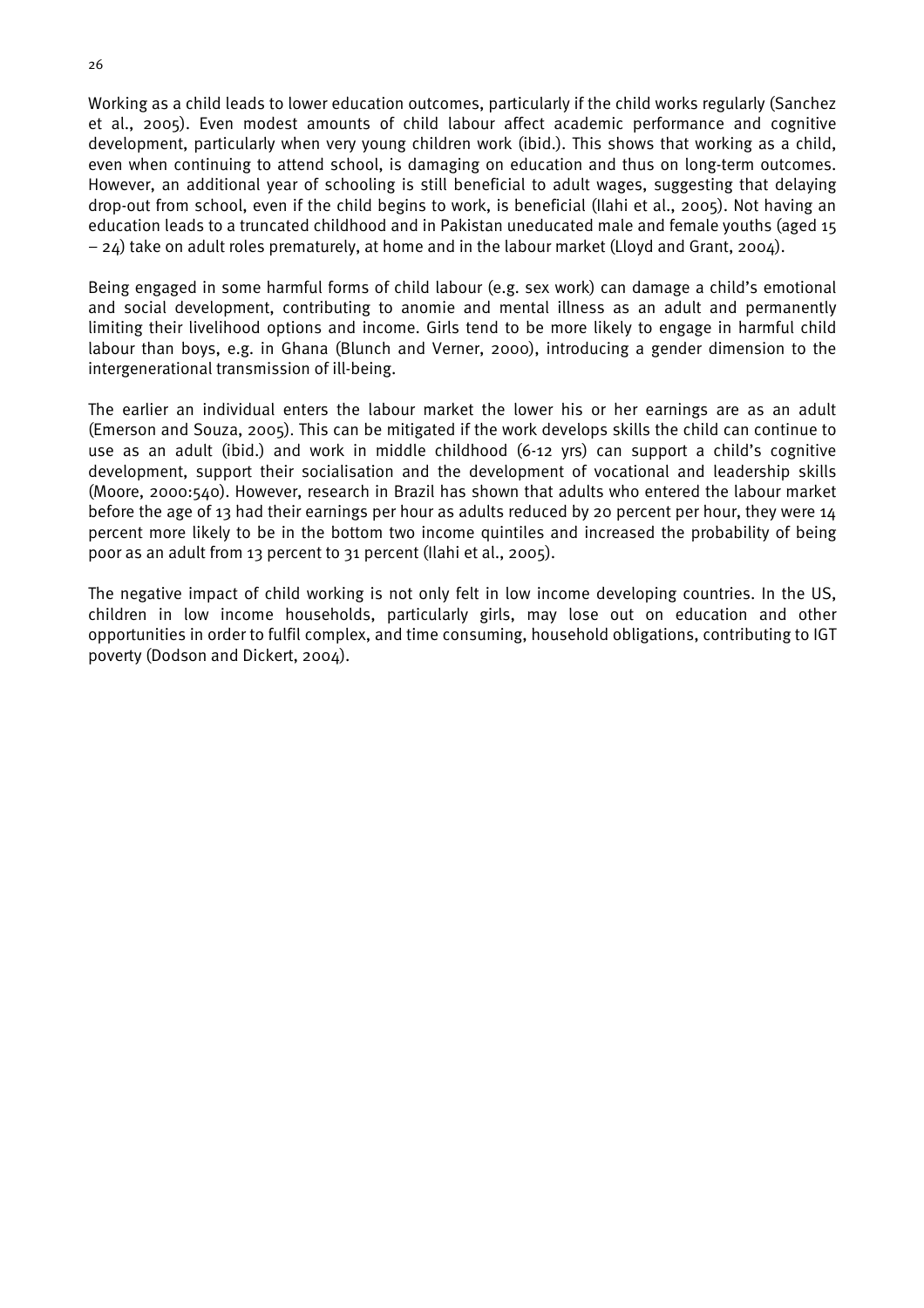# <span id="page-36-0"></span>4. Extra-household influences on the IGT of poverty

There are important factors outside the household which influence the inter-generational transmission of poverty. These include the economy, the policy environment and, economic and societal institutions and norms. In this section we focus on social networks, conflict, cultural and psycho-social factors, class and caste, religion and ethnicity.

# 4.1 Conflict

Conflict can intensify the likelihood of poverty being transmitted intergenerationally either directly through its effect on children, or indirectly through its impact on their care-givers, their household and their future livelihood options. The violence of war and terrorism can result in composite negative life events including the loss of loved ones, displacement, lack of educational structure, and drastic changes in daily routine and community values. Trauma from exposure to violence, sexual violence, loss and dislocation can have long-run impacts on both parents and children. The fragmentation of social networks and the abrupt change to cultural norms can have a profound impact on the degree to which people feel themselves to be located within a protective and known environment. The disruption to income generating activities and the loss of productive and household assets can have short-run impacts on consumption and food security, and longer run impacts on livelihood options, well-being and inheritance. In this section we present evidence on each of these major themes and indicate their implications for the intergenerational transmission of poverty.

Turning first to the psychological impact of conflict on children. Children respond differently to the stress of violence depending on their age, but impacts can include the development of traumatic stress reactions, impaired social-emotional and cognitive development, and physical health over the short and longer term (Joshi and O'Donnell, 2003; de Silva et al., 2001), but the impact on the child can be mitigated by having a secure family unit (Montgomery, and Foldspang, 2001).

In Palestine, children exposed to traumatic events were found to be more likely to have difficult relationships with their parents, to experience psychological problems and to have impaired intellectual, creative, and cognitive resources (Punamaki, et al.,1997). In Khayelitsha, a peri-urban settlement on the outskirts of Cape Town, South Africa, as many as 40 percent of children exposed to community violence were found to have one or more psychiatric disorder (Tomlinson, Cooper and Murray, 2005:1044). Soon after the end of the Khmer Rouge regime Cambodian adolescents were found to show signs of having been exposed to stress. Many had 'current trauma symptoms' and 37 percent of respondents showed symptoms of post-traumatic stress (Realmuto, et al., 1992). Later, children in Cambodia were found to be exhibiting behaviour which stemmed from their parents' trauma as children and from being separated from their parents and not 'parented'. The negative impacts on their children were not affected by the class, wealth or education of the parents, indicating that none of these factors determined who was best able to recover from trauma (Caroline Harper, *pers comm.*). Other studies have shown that both adults and children are significantly more likely to experience longduration mental illness including trauma, post-traumatic stress, anxiety and depression as a result of the sequential stresses of conflict (Silove, 1999; Steel, 2002).

Anomie, resulting from social fragmentation and displacement, trauma and depression can contribute to increased alcohol and narcotic abuse (Bird and Shinyekwa, 2005) with implications for marital stability and nurturing practices. These problems can affect individuals' ability to function effectively in their productive and reproductive roles, and can impair their ability to form and maintain effective social bonds.

The depletion of social resources and the breakdown of the protective structures of families and communities during conflict, leaves children vulnerable to being abducted, coerced or persuaded to join armed forces. Many are killed, injured and permanently disabled as a result of combat. The sexual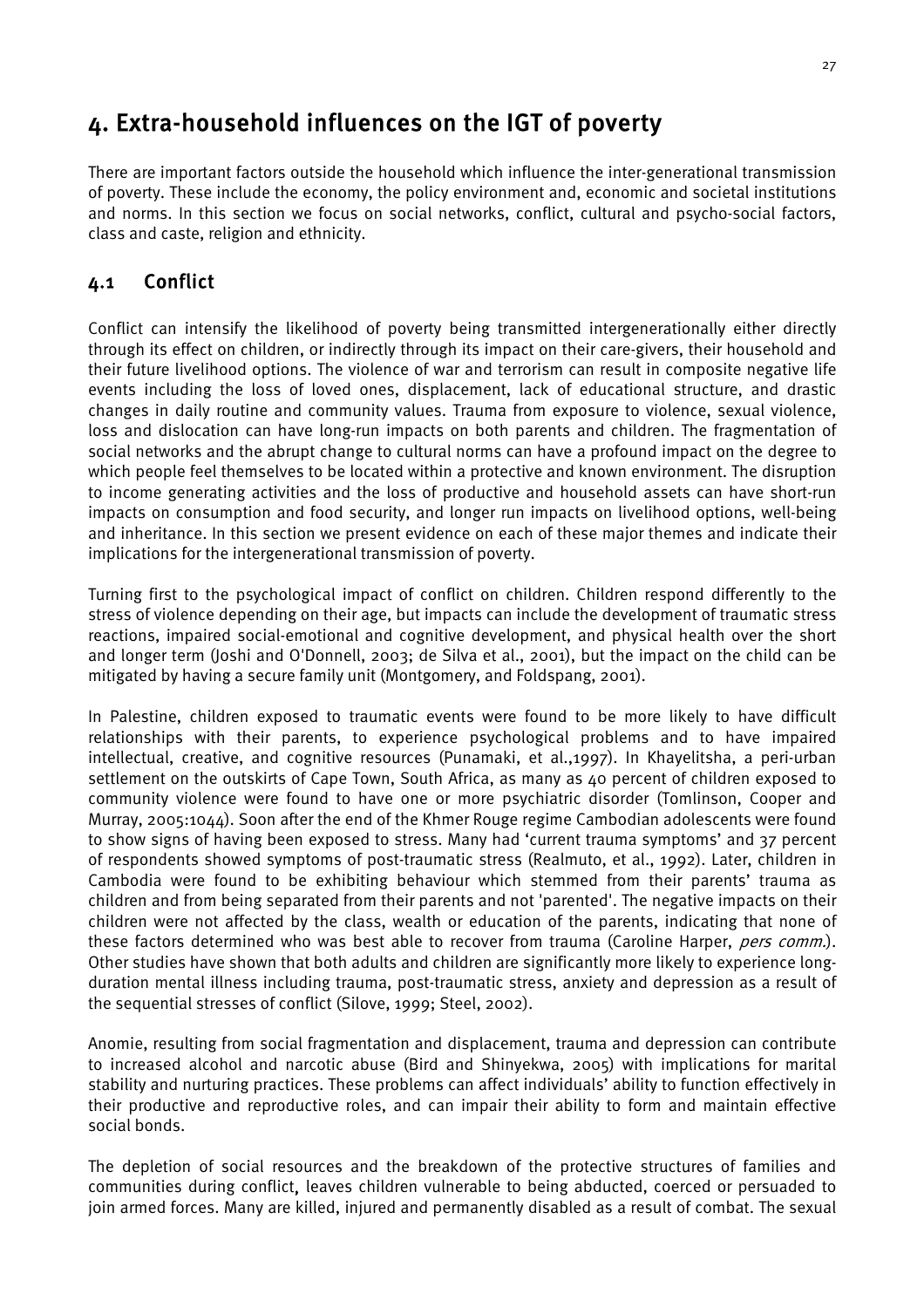<span id="page-37-0"></span>violence which can occur alongside conflict can have long run impacts on the mental health of victims and expose victims to sexually transmitted diseases, including HIV/AIDS (Uppard, 2003).

The impact of trauma combines with the loss of social cohesion, increased alcohol and substance abuse, reduced access to public services, the loss of household and productive assets and increased difficulty in making a living, to reduce levels of consumption and investment. These various transmission mechanisms increase the likelihood of households becoming severely and chronically poor and of that poverty being transmitted intergenerationally. Even in households which have been able to protect both physical assets and consumption, it is likely that the psychological impact on household members increases vulnerability to long-term declines in well-being.

# 4.2 Cultural and psychosocial factors

Discussions have raged in the international literature since the 19<sup>th</sup> Century on the degree to which culture and psychosocial factors influence the likelihood of poverty becoming intergenerational; and the extent to which personal traits such as intelligence, managerial ability or diligence affect movements in and out of poverty is still hotly debated (Yaqub 2000b). However, Wilson (1987) has suggested that the controversy surrounding seemingly 'blaming the poor' has led liberal researchers to avoid discussing behavioural issues that might be construed as unflattering to minority groups (and to poor people) and to 'refrain from using 'loaded' terms such as 'culture of poverty' or underclass, to interpret evidence selectively and to attribute any increase in inner-city social problems to racism or discrimination.' As a result, by the mid-1980s in the US conservatives dominated intellectual discussions around social and behavioural problems and poverty (Wilson, 1987 in Boggess and Corcoran, 1999: 22). In response to this challenge the paper now seeks to summarise these debates and briefly present existing empirical evidence, most of which is from OECD countries.

There is substantial evidence that discrimination limits the beneficial impact of pro-poor policy interventions on individuals with particular characteristics. It influences the likelihood of people with those characteristics (e.g. based on race, religion, gender, caste, age, impairment) being poor. We will need to examine whether there is evidence that discrimination increases the likelihood of poverty being transmitted inter-generationally, and whether there is evidence that the ways of coping with stigmatisation, including the 'internalisation' of discrimination, which can contribute to reduced aspirations, can also increase the likelihood of IGT of poverty (sometimes called a 'culture of poverty' thesis.

# 4.2.1 Do cultures of poverty exist?

The idea of a *culture of poverty* was developed by Oscar Lewis (1965; 1969) and suggests that poverty is perpetuated through low levels of education, a lack of participation in mainstream society and the inherent socio-psychological, political and economic traits of the poor themselves. This theory suggests that the poor have a different culture to the rest of society which is characterised by deviant attitudes, values and behaviours (Patterson, 2000). These affect the way in which capital is transmitted intergenerationally and may result in individuals being unable or unwilling to take advantage of emergent opportunities (Moore, 2001).

Moore (2001) summarises the ongoing debate on the 'culture of poverty' theory and shows that at one end of a continuum, there are those (e.g. Edward Banfield) that believe that much, if not most, poverty is based upon the 'innate' characteristics of the poor, sometimes called the 'underclass'. Moore links this approach to concepts of the 'deserving' and 'undeserving' poor, and suggests that it is inherently racist and classist (Moore, 2001). This view suggests that any attempt to eradicate or alleviate poverty among the 'underclass' is doomed to failure (ibid.). The opposing view suggests that poverty emerges and persists solely because of socio-economic structures external to the value systems and behaviours of the poor. In between lie those, like Lewis, who believe that 'cultures of poverty' have emerged over generations to enable poor people to cope with their situation. Their values, beliefs and behaviours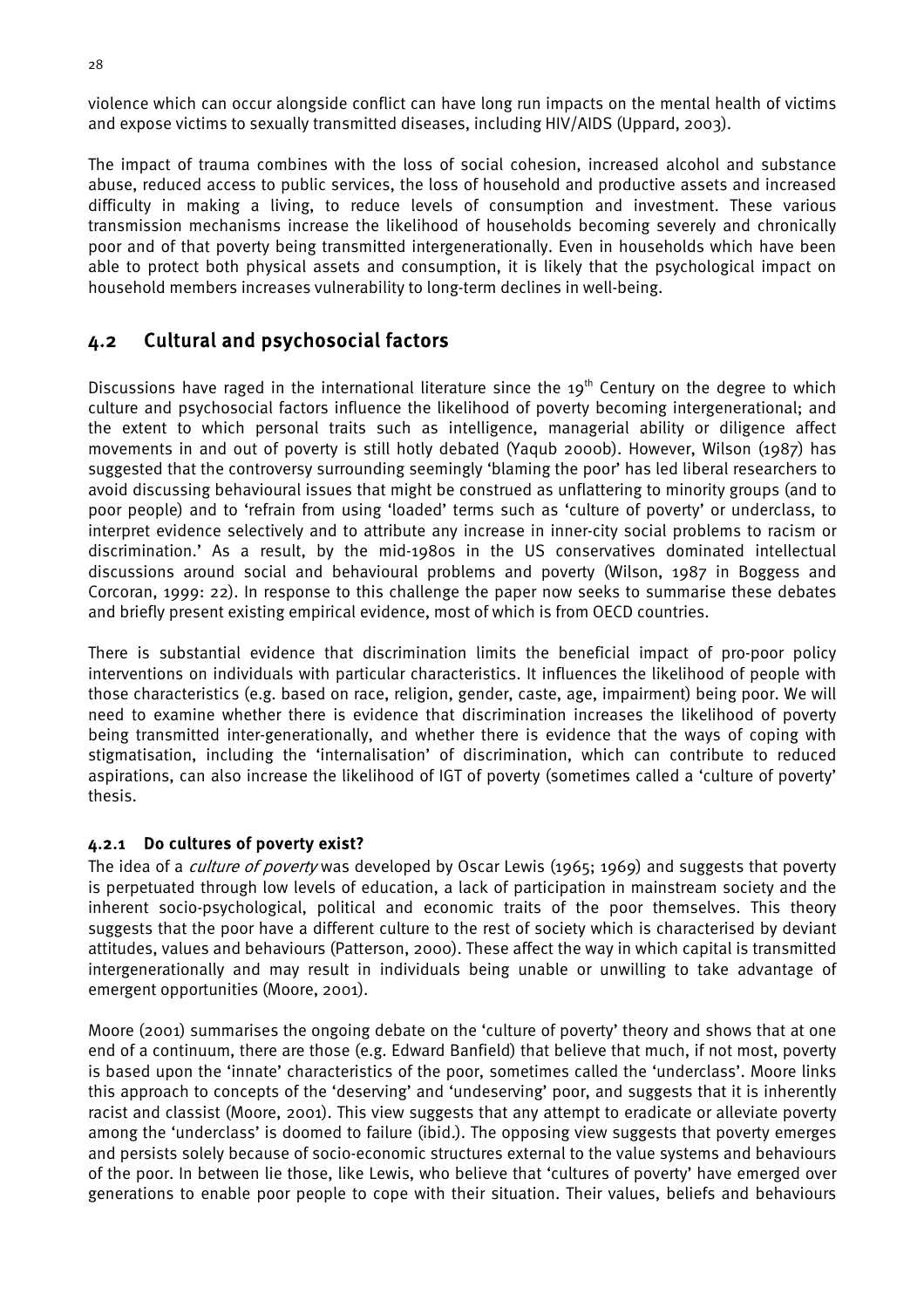were once an appropriate response to the social, economic and political barriers that they faced, but have become ossified, and now limit the current generation's ability to respond to opportunities.

Some research has suggested that social class has a powerful influence on behavioural, social and psychological variables (Singh-Manoux and Marmot, 2005), but contradictory findings suggest that it is 'very difficult to make any comprehensive cross-cultural generalisations about the poor other than that they lack money and are often socially and politically marginalised' (Rigdon, 1998:17, in Moore, 2001).

As discussed earlier in the paper, there has been a focus in the United States literature on the perverse incentives generated by a welfare system. These include a reluctance to supply labour at low wages, teenage out-of-wedlock births, and the low levels of aspirations associated with continued welfare use which creates welfare dependency. By changing the behaviour of both recipients and their children, welfare systems are argued by some in America as supporting the development and the reproduction of an underclass (Corcoran, 1995; Ario, et al., 2004).

Corcoran (1995) found that there was no evidence that welfare receipt alters values or attitudes or had a consistent effect on the labour supply and earnings of welfare recipients' sons. However welfarerecipient parents were more likely to have daughters who received welfare and had became unmarried teenage mothers. Few studies disentangled the impacts of parental poverty from those of welfare use or separated short-term and longer-term reliance on welfare.

Findings from a study which analysed the National Longitudinal Survey of Youth 1979 cohort in the US, suggest that the extreme and persistent racial divide in wealth ownership in the US is at least partially the result of family processes during childhood (Keister, 2004). This is because household disintegration can result in child poverty, which in turn is associated with being a low income adult and the analysis of this data shows that African-American households are less stable over time.

Evidence from low- and middle-income developing countries suggests that socio-cultural and psychosocial factors associated with being poor and excluded or discriminated against can create their own barriers to the escape from poverty. Research in India found that coming from a group which has been discriminated against over an extended period of time may have a persistent impact on the earning potential of members of that group through its impact on individuals' expectations of prejudice which suppresses motivation (Hoff and Pandey, 2004). Also some extended family systems can hold back individuals who might progress more economically if they took an individualistic approach to life. This can result in the kin system becoming a poverty trap for its members (Hoff and Sen, 2005). Other evidence shows that – despite the impact that working as a child has on life-long wages - parents who worked when they were children may send their own children to work because they feel that working will strengthen their characters, or provide them with useful experience (Emerson and Souza, 2005).

However, some of the socio-cultural traditions, institutions and value systems which appear to entrench poverty - for example the gendered inheritance practices in South Asia - are widespread across socio-economic groups and are 'structural impediments that both the poor and the rich must negotiate' (Moore, 2001).

Moore (2001) suggests that the growing literature on coping strategies provides an alternative way of looking at 'culture of poverty' as it links the behaviour of the poor to the context in which they live. It is likely that the coping and survival strategies passed on from one generation to the next actually facilitate survival in the midst of bad or deteriorating socio-economic, political or environmental conditions; keeping the poor from destitution or death, but often helping to reproduce the social and economic structures that obstruct escape from poverty – a form of 'adverse incorporation'. (Moore, 2001)

However, the notion of the poor having a particular culture or set of cultures or behaviours which intensifies and perpetuates their poverty has been challenged. Corcoran (1995) argues that intergenerational poverty in the United States is commonly the result of racial discrimination and a lack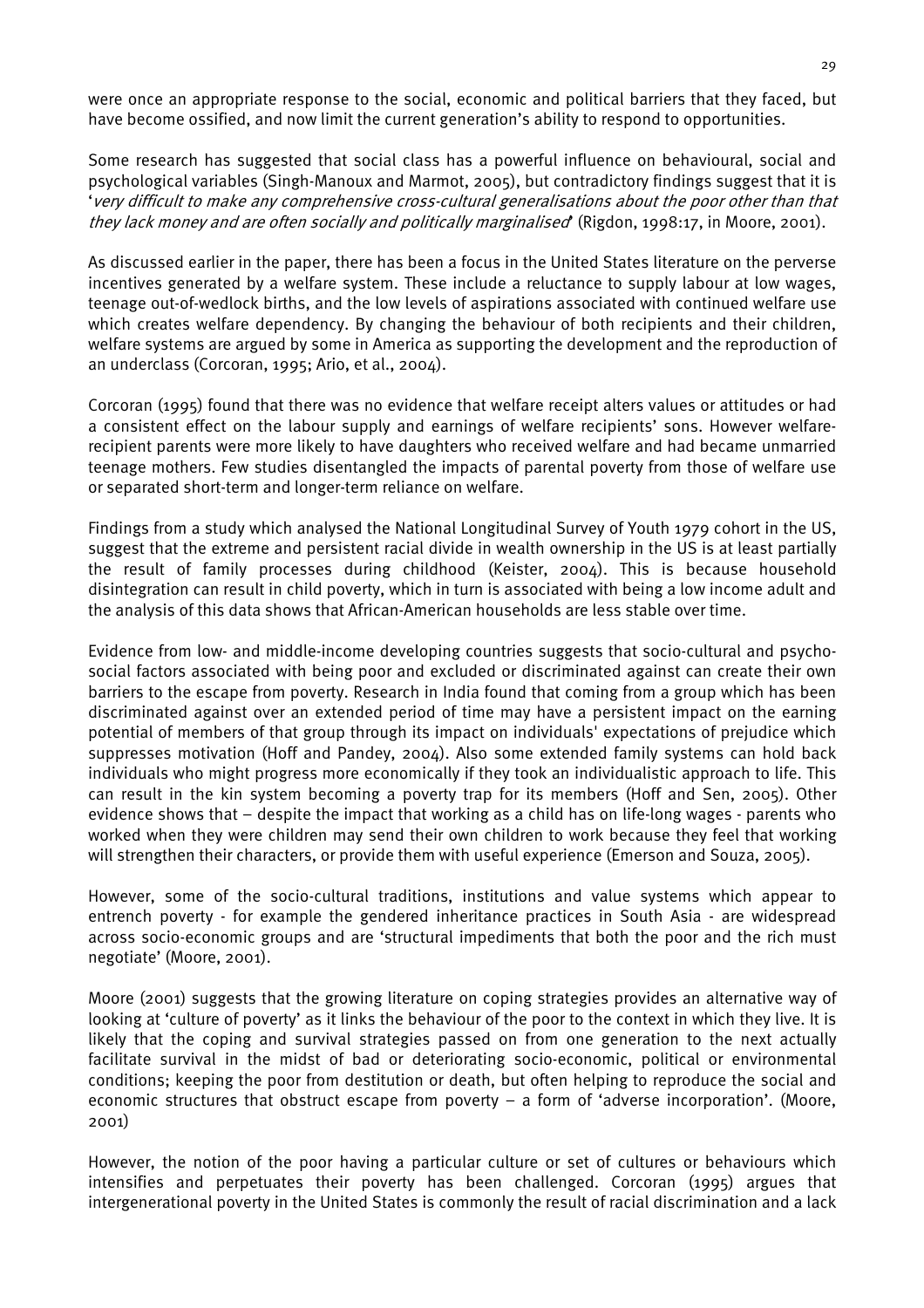of opportunities that affect individuals in each new generation, rather than an intergenerationally transmitted culture of poverty.

# 4.2.2 Does an 'underclass' exist in low income developing countries?

Section 2.1 of this paper presented discussions from the American literature on the existence (or otherwise) of an underclass and its role in the intergenerational transmission of poverty. Is the idea of an underclass useful in understanding poverty and in particular IGT poverty in low income developing countries? Many poor areas of poor countries would be stigmatised as containing an underclass were we to apply the threshold of 40 percent of poor residents used in the States (Corcoran and Chaudry, 1997:47). Also, given the context specificity of the structural and idiosyncratic drivers of poverty, chronic poverty and intergenerational poverty, and because the idea of an 'underclass' is culturally determined it is unlikely that the 'underclass' approach is the most useful entry point for the analysis of IGT poverty in low and middle income developing countries. However, in countries where the majority, or a large minority, of people are poor or extremely poor, rather than there being an underclass *per se*, it may be that particular social, locational and occupational groups within the poor that attract sufficient stigma to constrain both opportunities and aspirations, operate as an underclass.<sup>12</sup>

Subsequent research by the Chronic Poverty Research Centre might usefully build on the literature on labelling to explore how low status is constructed and internalised. A central focus of such research would be to examine how the stigmatisation, exclusion and discrimination likely to surround such labelling, influences the intergenerational transmission of poverty.

# 4.2.3 Aspirations

An individual's aspirations are influenced by early life experiences and they have been found to play a strong role in the extent to which that individual is able to extract maximum benefit from new opportunities created by policy change and programmatic interventions. Low aspirations, therefore, probably contribute to reduced income and asset formation over the individual's life course. They may influence parenting patterns and investment decisions (including in children's human capital formation), thus contributing to IGT poverty.

Individual aspirations are an important ingredient in individual mobility; however, their effectiveness is strongly influenced by the degree of meritocracy or distortion in a society's labour markets. Work by Hoff and Pandey (2004) reported on below (Sections 4.3) shows that discrimination and stigma contribute strongly to economic outcomes, as individuals internalise their statistical chances of success or failure and transform them into aspirations and expectations. Other research, focusing on the UK, has found that despite children's inventiveness in coping with poverty, poor children experience a gradual narrowing of their economic and social horizons which limit their expectations of life (Attree, 2006).

# 4.2.4 Social networks

Social interactions link the individual to the wider community, affect access to opportunities and resources and can have an important role in supporting or blocking movement out of poverty (Harper et al., 2003:541). Strong social connections are important in helping people find work, cope with crises, share childcare, access credit and have increased social and political influence. This reduces the negative effect of poverty and can help escape it (Harper et al. 2003: 541). Evidence from a study of remote rural towns in the United States has shown that a 'rich civic culture' enables the poor to escape poverty and conversely that persistent inequality erodes the fabric of the community, feeds corrupt politics and undermines institutions crucial for helping poor families escape poverty. (Duncan, 1999).

People who are severely poor may not have the leisure to develop social connections and may not be able to engage in reciprocal exchanges (Harper et al., 2003:541). Others may be excluded as a result of

 $\overline{a}$ 

<span id="page-39-0"></span><sup>&</sup>lt;sup>12</sup> (Karen Moore, *pers comm.*.).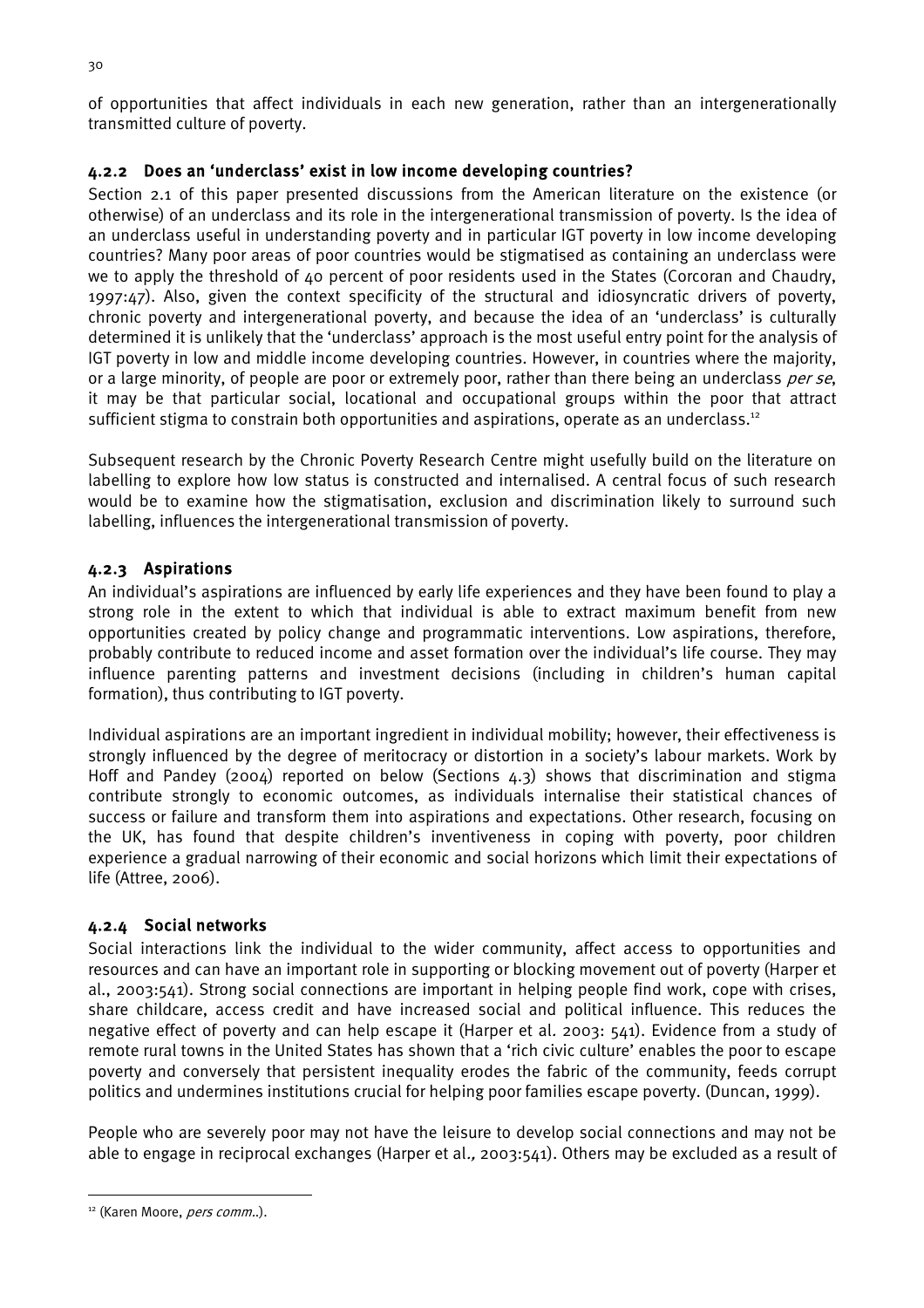<span id="page-40-0"></span>social discrimination, or their social network may only contain other severely poor people – offering little by way of employment opportunities or risk mitigation.

# 4.3 Class and caste

# Socio-economic class

The intergenerational transmission of poverty in OECD nations commonly accompanies the replication of socio-economic class. Parental occupation is commonly used as a proxy indicator of class and crudely divides a population into unskilled manual workers through to managerial and professional groups. Persistent inequality in the OECD is related to the degree, or otherwise, of class mobility. There are two kinds of mobility, absolute and relative. Absolute mobility, refers to the amount and rates of movement between different class positions; and *relative mobility* (sometimes called social fluidity) which is the degree of inequality, according to class origins, in a person's chances of acquiring a better, rather than a poorer, class position.

The increased economic competition of market economies might be expected to encourage employers to recruit on an increasingly meritocratic basis. This would end socially ascribed bias in appointments based on class, sex or ethnicity and increase opportunities for both upward and downward social mobility. However, this assumes effective meritocracy in a free market and ignores historical, cultural, political and institutional factors and ingrained patterns of social mobility.

A study focusing on nine European countries plus Australia, Japan and the United States found that there has been little change in relative mobility over time, although it is possible that state intervention could help reduce the intergenerational transmission of class inequality (Erikson et al., 2005).

Why is class so strongly entrenched? Access to free, good quality education might be assumed to provide opportunities for mobility. However, in England and Wales academic performance and the choices that children make around education differ by class, and children from 'salariat' backgrounds performed better and were nearly five times more likely to stay on after compulsory education ends at 16 than children from working class backgrounds (Erikson et al., 2005). This suggests that deep-seated factors are influencing performance and choices and thus limiting mobility. These factors may include prejudice and bias in the labour market, or the fear of such prejudice, or it could be that class-based 'culture' and aspirations influence decision-making around education, or it could be a mix of other factors.

# Caste

The caste system in India locates individuals in a complex hierarchy of four social classes (varnas), linked to traditional occupations – Brahmins (priests), Kshatriyas or Thakurs (rulers and warriers), Vaishyas (traders) and Shudras (servile labourers). The fifth group, the untouchables, were considered by traditional Hindu society to be too lowly to be regarded as part of the system and were seen as paying for sins in a previous life. They were not permitted to own land, use temples, courts, high-caste wells and most schools. They were expected to show respect for higher caste people and to confine themselves to 'dirty' occupations involving 'pollution' (Hoff and Pandey, 2004). Hindus are born into this hierarchy, while Muslims and other religious groups are outside the system. Although strict caste observance has broken down in some parts of India, the social and economic discrimination associated with caste still has a strong influence on inherited wealth and poverty, particularly in rural India.

In 2001 there were 167 million people from scheduled castes (SCs) and 86 million people from scheduled tribes (STs) in India (Thorat and Mahamallik, 2005:6). Around three quarters of scheduled caste households are landless or nearly landless and over half rely on casual agricultural labour, partially explaining the high levels of chronic poverty amongst SC households (Thorat and Mahamallik, 2005:62-63). STs are heavily reliant on rural livelihoods and are likely to see their situation improve or decline in line with local returns to agricultural labour.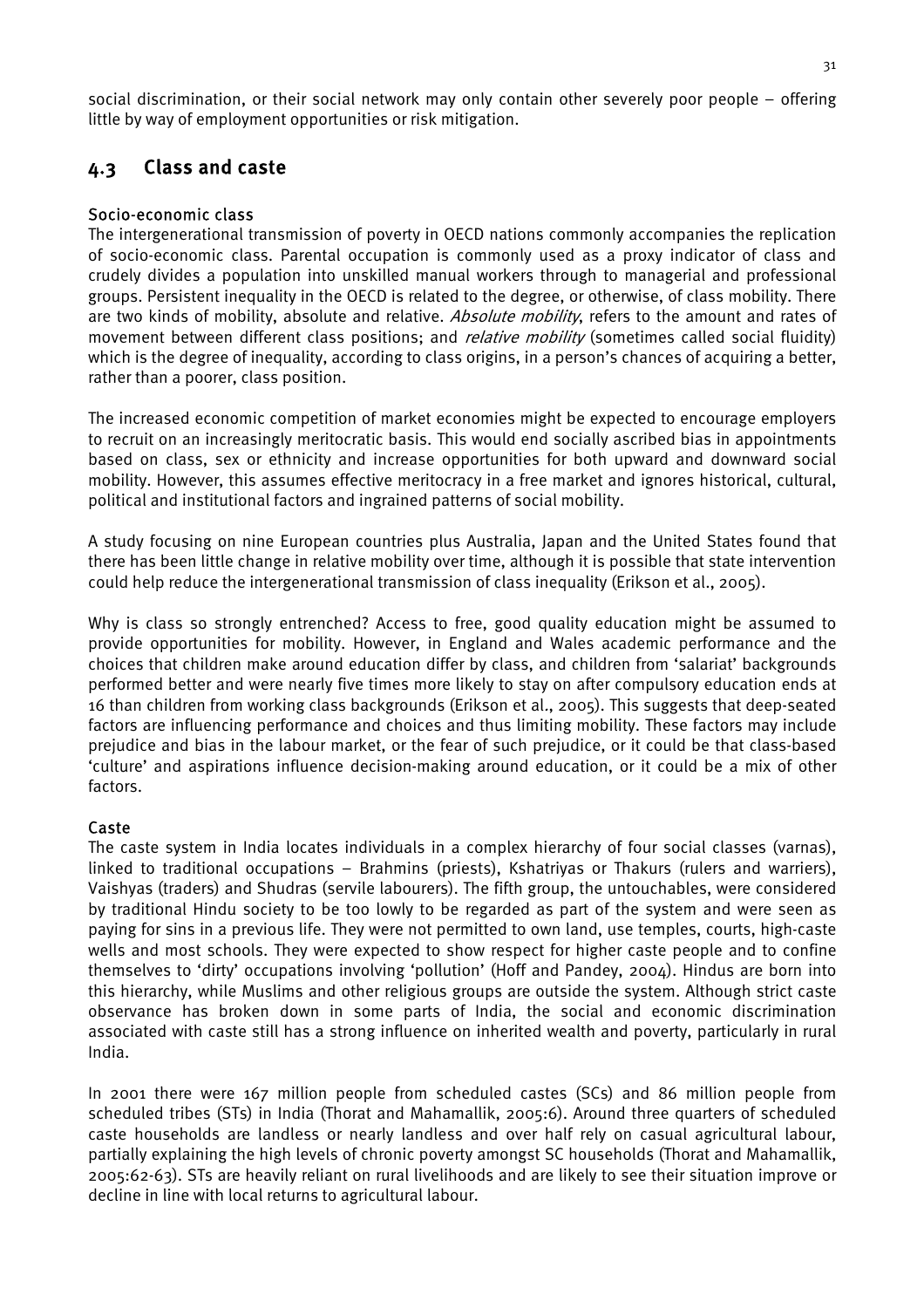<span id="page-41-0"></span>Hoff and Pandey (2004) examined the impact of caste on performance using game theory. They ran three 'games': in the first caste was not publicly revealed; in the second the caste of each participant was publicly announced; and in the third, groups participating in the 'game' were separated, one group being all high caste and the other low-caste or 'untouchable'. No statistically significant difference in performance was found between the two groups when caste was not revealed, but the low-caste group performed less well when their caste status was publicly revealed and much less well when the groups were segregated. This was interpreted as illustrating that low-caste individuals anticipated prejudice and their motivation dropped accordingly (Hoff and Pandey, 2004). It is likely that fear of discrimination in society leads to the long-term replication of social inequalities and contributes to the intergenerational transmission of poverty.

# 4.4 Religion

Religious identity is an important element of a person's social identity. In many countries it helps to determine inclusion and exclusion and can be correlated with employment opportunities, income and well-being. Many countries have long-running religious conflicts, some of which overlay ethnic differences (e.g. Sudan, Nigeria, Uganda, India). Surprisingly, little analysis appears to explore religious identity and poverty.

# 4.5 Ethnicity

In the US, poverty rates for African-American children (46 percent) and Latino children (40 percent) were two and a half to three times the rate for white children (16 percent) in 1992 (Corcoran and Chaudry, 1997:41). African-American children are much more likely to be chronically poor with almost 90 percent of all chronically poor children being African-American (Corcoran et al., 1992). Chronic childhood poverty was extremely rare among white children, with less than 1 percent being poor for 10 years or more, compared with 29 percent of African-American children and almost half were poor for 5 or more years ((Corcoran and Chaudry, 1997:47, Boggess and Corcoran, 1999:13). African-Americans were also more likely than whites to be poor adults, regardless of their poverty status as children (Corcoran and Chaudry, 1997:50) with African-American men earning less than white men and working in lower status jobs (Boggess and Corcoran, 1999:19). When the disadvantages experienced by African-American children are controlled for (e.g. parental poverty and welfare use), unexplained differences in men's incomes remained. Apparently even inner city employers in the United States are reluctant to employ African-American men (Corcoran, 1995).

Turning to developing countries, a study of intergenerational transmission of poverty in Latin America found that ethnicity was a factor. People from indigenous groups are more likely to be poor and in Peru they are less likely to complete their secondary education (23 percent of poor indigenous children compared with 36 percent of the poor non-indigenous children) with a negative impact on their future earning potential.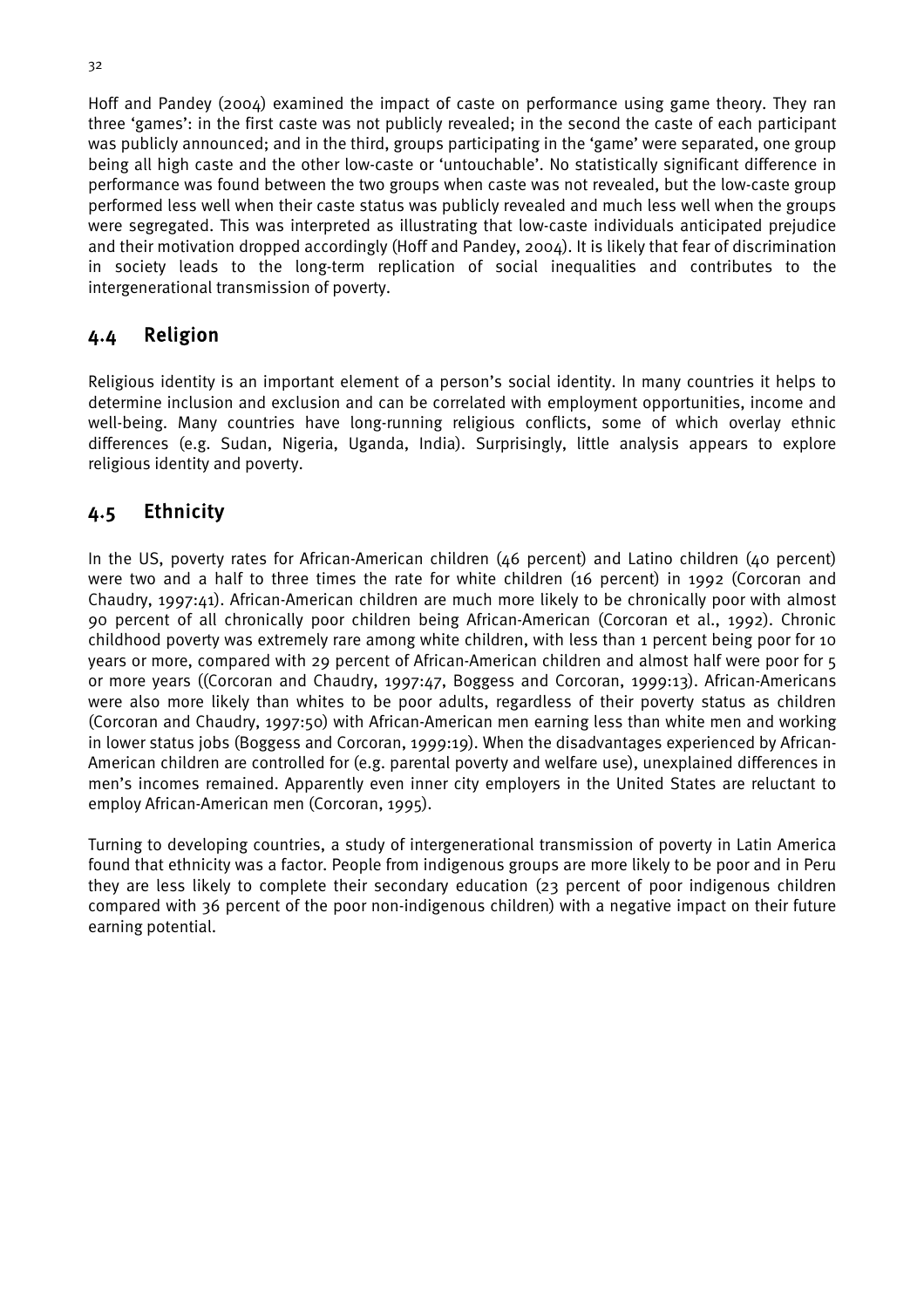# <span id="page-42-0"></span>5. Resilience or ability to cope

The livelihoods literature shows that households respond to covariate and idiosyncratic shocks by drawing down sequentially on their assets to develop coping strategies. Their ability to cope is therefore largely dependent on their access to and control of assets, including social networks and their own capabilities, but is also influenced by the political, economic and social context and policy environment. Households may face sequenced and composite shocks where, for example, harvest failure is followed by the illness of a family member, reduced off-farm income employment and increases in the children's school fees. Resilience is 'the manifestation of positive adaptation despite significant life adversity' (Luthar, 2003: xxix). It is a household's ability to 'bounce back' from a single shock, measured by bringing income and consumption back to pre-shock levels in a given time period. The idea can similarly be applied to a household's ability to respond to composite and sequenced shocks without seriously compromising well-being or moving into non-preferred or adverse forms of coping.

Resilience can also be applied to human development, but its usefulness has been criticised, particularly in terms of its to ability identify appropriate interventions to improve the lives of poor children in developing countries. Boyden and Cooper (2007) suggest that resilience, used in this context, usefully highlights the competencies of children, families and communities, instead of focusing solely on their vulnerability and deficits, however, they note that the resilience discourse, in part because of its tangled and positivistic disciplinary origins, tends to encourage academics and policy-makers to focus on the individual rather than the structural inequalities behind poverty. They therefore suggest focusing on particular factors that moderate and mediate poverty experiences and outcomes, and relinquishing the metaphor of resilience.

Despite possible limitations, the international literature on resilience and irreversibility generates a number of useful ideas, which are presented below, in brief.

This literature suggests that even a relatively short period in poverty can have a critical impact on a child's development by creating 'irreversabilities'. A baby's nutritional intake may be limited, resulting in stunting and cognitive impairment that it will never recover from. A child may be withdrawn from school and once the pattern of attendance has been broken may never return, or may fall behind on return (Falkingham and Ibragimova, 2005). However, difficult beginnings do not necessarily determine outcomes. People from disadvantaged backgrounds succeed in life and children resist and bounce back from harmful experiences, indicating 'resilience' in their functionings (Yaqub, 2002:1082). However, resilience is not an attribute that can be measured directly. Instead it is a process or phenomenon that must be inferred from the coexistence of high adversity with relatively positive adaptation (ibid.).

The extent to which children experience long-term physiological and socio-economic damage from parental poverty depends on *when* the child experienced poverty and *how resilient* the individual child is to the effects of poverty, as well as how resilient the child's environment is and the extent to which the damage is *functionally reversible* (Moore, 2005:17). Different forms of damage are more or less functionally reversible (ibid..18). Due to the limited number of datasets in the South, which track individuals from infancy through to older adulthood, it is difficult for us to say with any certainty what the long term outcome of particular negative experiences will be. What impact, for instance, will the timing of a poverty spell have on the resilience of an individual, or what impact will an additional year in poverty during infancy, childhood or youth have on that individual's ability to escape poverty in adulthood, in comparison to experiencing that additional year in poverty later in life? (Moore, 2005:15).

What we do know, however, is that resilience is limited. Material presented in Section 3.1.5 above, suggests that children are most vulnerable to the non-reversible effects of poverty in utero and in early infancy, and controlled experiments with animal suggest that some, although not all, aspects of brain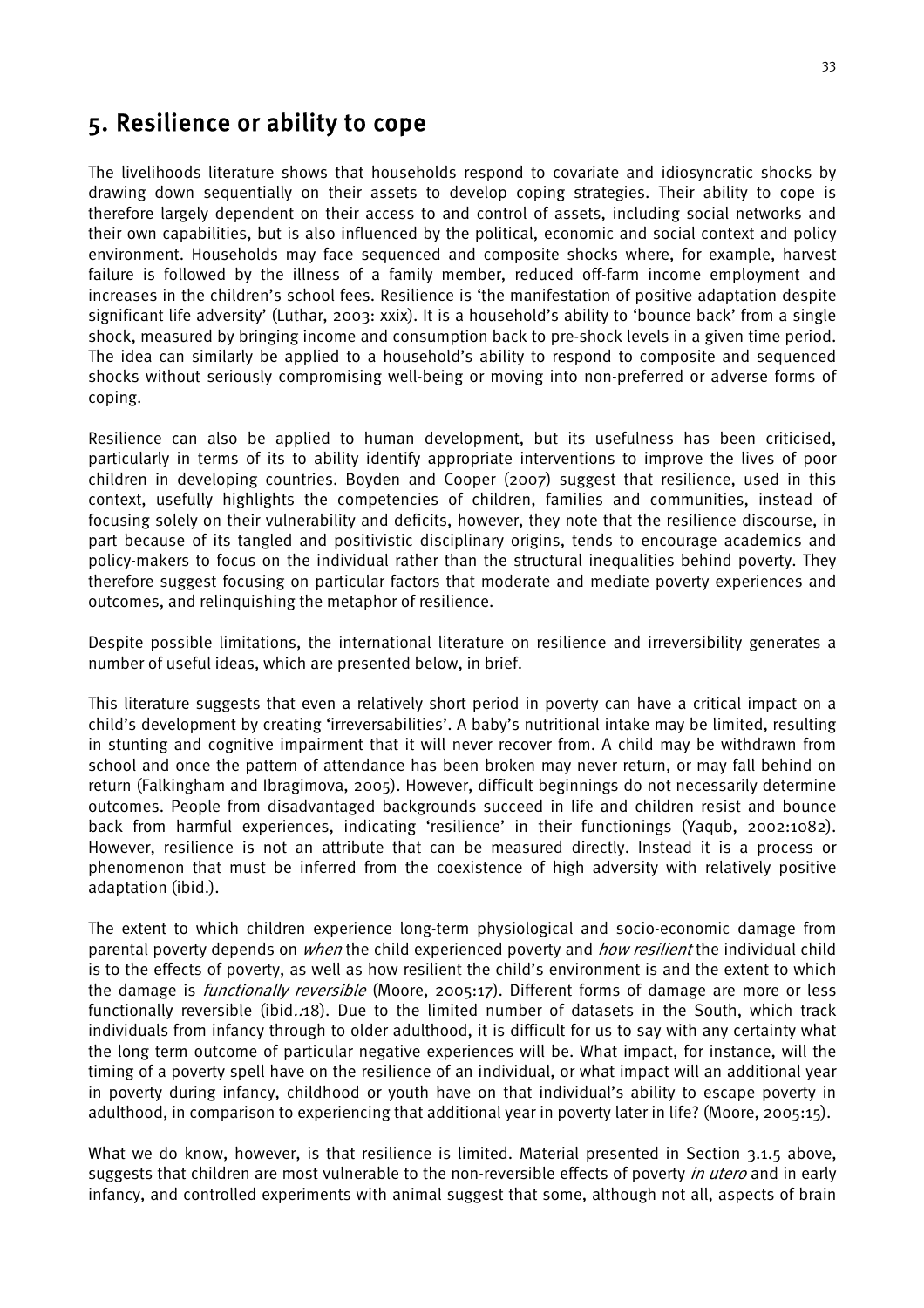deficiency in infancy results in permanent structural impairment and *in utero* iodine deficiency results development damaged by early malnutrition are irreversible (Yaqub, 2002:1083). For example, ironin permanent neurological damage (ibid.). However, cognitive development is poorly predicted by brain physiology. Nurture can shape brain morphology and functioning<sup>13</sup> and education and care can promote cognitive development and support resilience (Harper et al., 2003:543).

Resilience is influenced by an individual's personality. An important component of personality is self esteem. An individual's self esteem relies on effective nurturing and goes through a process of change when a child first has contact with peers outside the home. Children with high self-esteem have been found to associate their success in a particular situation with their ability, and their failure with a lack of effort or a factor that they had no control over. This contrasts with the 'learned helplessness' of children with low self esteem (Yaqub, 2002:1085). In later life this can influence the degree to which individuals assert agency, respond to risks and cope with covariant and idiosyncratic shocks. Resilience is also influenced by an individual's environment and their social interactions which may help or hinder them in overcoming early disadvantage.

| Individual differences:                | cognitive abilities (IQ scores, attentional skills,<br>executive functioning skills); self-perceptions of<br>competence, worth, confidence (self-efficacy, self-<br>esteem); temperament and personality (adaptability,<br>sociability); self-regulation skills |
|----------------------------------------|-----------------------------------------------------------------------------------------------------------------------------------------------------------------------------------------------------------------------------------------------------------------|
| <i>Relationships:</i>                  | parenting quality (including warmth, structure and<br>monitoring, expectations); close relationships with<br>competent adults (parents, relatives, mentors);<br>connections to prosocial and rule-abiding peers<br>(among older children)                       |
| Community resources and opportunities: | good schools; connections to prosocial organisations<br>(clubs, religious groups); neighbourhood quality<br>(public safety, collective supervision, libraries,<br>recreation centres); quality of social services and<br>health care                            |

# Table 2: Attributes associated with resilience

Source: Masten and Powell, (2003)

Reversing the impacts of poverty becomes more difficult as an individual gets older as the biological and socio-economic disadvantages that they experience accumulate. Three crucial periods in an individual's life course appear to be foetal development, early childhood and youth. We have already said a great deal about nutrition, nurturing and child development ,but it appears that youth is important, because it is during adolescence and early adulthood that individuals develop the majority of their 'adult functionings' (Moore, 2005:20). If these are interrupted or distorted they can have a significant impact on the future life course of the individual.

Figure 4, below graphically indicates periods in the life course and shows when investments are made which may help individuals to build personal and livelihood resilience and those periods when most resilience formation occurs.

<span id="page-43-0"></span><sup>&</sup>lt;sup>13</sup> (David Neves, pers comm.)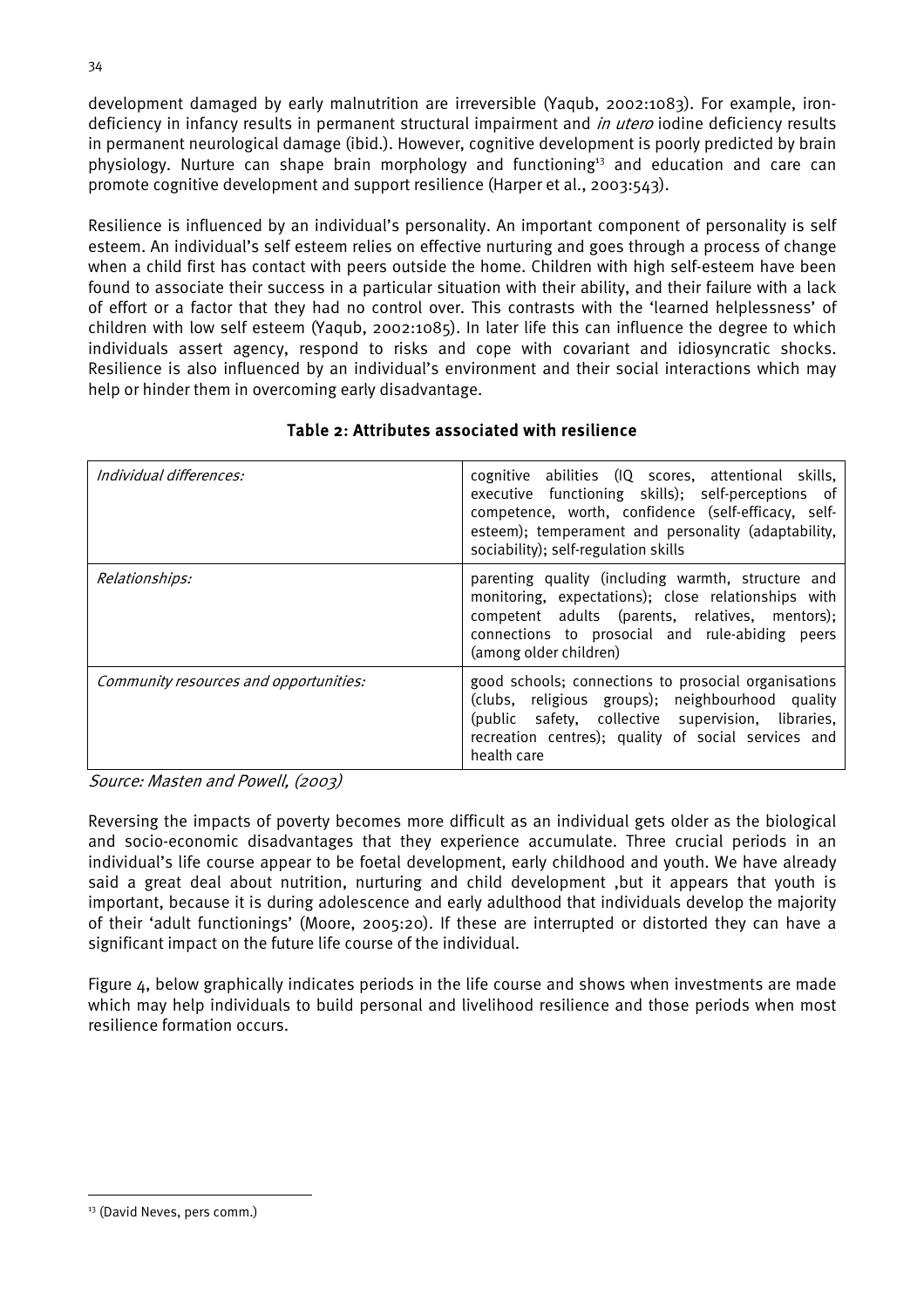# <span id="page-44-0"></span>6. Conclusions and next steps

This paper has reviewed a wide array of literature related to the intergenerational transmission of poverty. It has focused largely on household and intra-household level factors, while introducing a number of crucial contextual and structural extra-household factors.

It shows that although highly context-specific, household characteristics and initial endowments are important – an individual's asset bundle, their capabilities and characteristics, and their power to exercise agency. In addition, agency, status and the social constructions determining roles can combine to result in differentiated access to, and control of, resources and the returns on those resources, unequal investments in the human capital formation of household members and unequal distributions of leisure and labour time. Other important factors include systematic inequalities within and between households; adolescent pregnancy; early child-care and development practices; domestic violence; household income; household and individual assets; household decision-making; livelihood and survival strategies; service uptake; exposure and vulnerability to risk and resilience or ability to cope.

The paper further shows that good quality health, and education provision (including pre-school) are important instruments to limit the intergenerational transmission of poverty and that antidiscrimination measures, combined with policies to improve the functioning of labour markets, have the potential to enable socio-economic mobility. This suggests that policy failures and the absence of a development state will increase the likelihood of poverty being transmitted intergenerationally. Where not only governance is poor but the state is either fragile or failed, the provision of key services is likely to be weak. Conflict has also been shown to be an important driver of intergenerationally transmitted poverty.

It is clear that parental income is a key correlate of IGT poverty. This suggests that policies that support sustainable livelihoods, employment and pro-poor growth are likely to be significant in supporting its interruption.

events in which period during the life course are more important than others, in terms of building A range of factors and events influence an individual's well-being during their life course. Positive events and consistent nourishment, good parenting, education and skills transfer build the individual's capabilities and agency, while exposure to negative shocks and the absence of nurturing, investments in human capital and opportunities is likely to compromise the individual's future. Identifying which resilience or creating irreversabilities is an empirical challenge (see Figure 4, below). We plan to respond to this challenge by focusing on how assets (including human capital and social assets) and inheritance influence resilience, the creation of 'irreversabilities' and the creation and interruption of IGT poverty.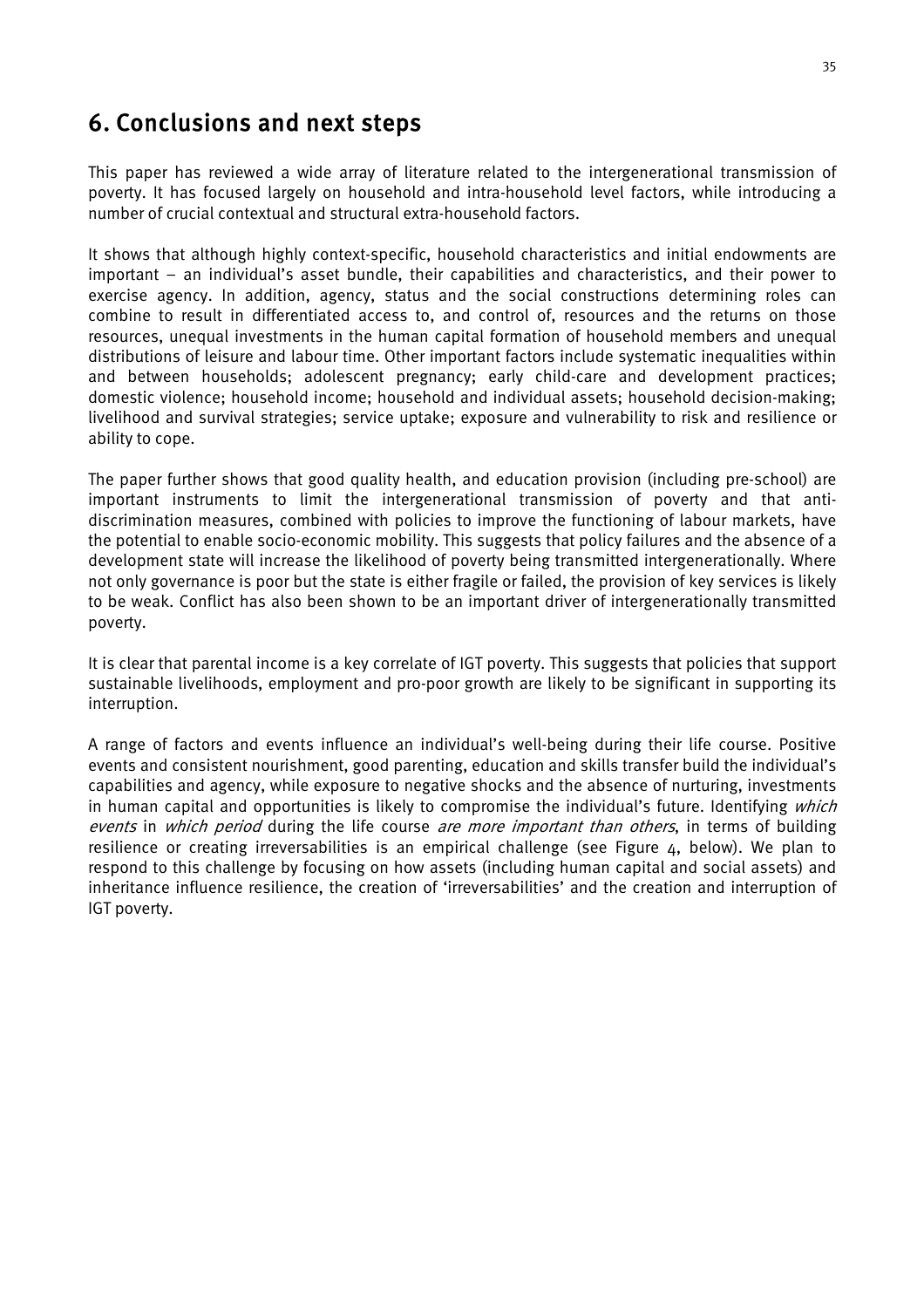# Figure 4: Investing in resilience during the life course.

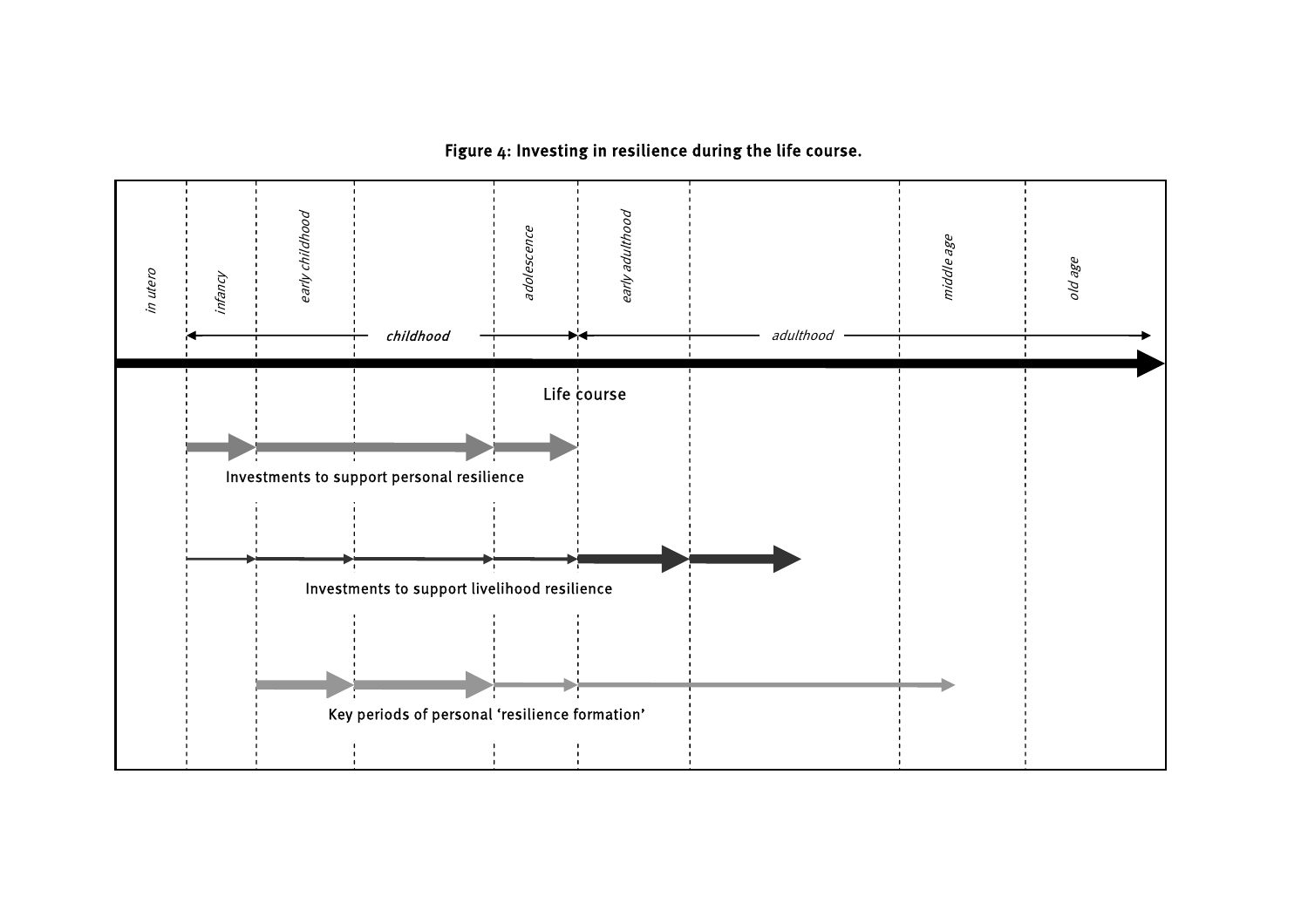# <span id="page-46-0"></span>6.6 Next steps: The research agenda

The paper now proceeds to outline work by the Chronic Poverty Research Centre on the intergenerational transmission of poverty, lays out plans for commissioning and identifies possible gaps in this agenda.

Relevant earlier work by the Centre includes that on working children (Moore, 2000), childhood poverty (Harper et al, 2003, Harper, 2004a and 2004b), youth (Moore, 2005) and the intergenerational transmission of poverty (Moore, 2001). More recently, da Corta has written a paper on concepts and methods to understand the link between the intergenerational transmission of poverty and escapes and political economy (da Corta, 2007a).

The 'Empirical Approaches to the Intergenerational Transmission of Poverty' theme of the Chronic Poverty Research Centre has sought to build on this body of work, and on an earlier version of this paper, by commissioning work on the research methods appropriate for examining the intergenerational transmission of poverty. See Box 2, below.

# Box 2: Research methods to examine the intergenerational transmission of poverty

The Chronic Poverty Research Centre proposes to rely heavily on the use of quantitative panel studies, triangulated with qualitative life history interviews during its work from 2007-2011. Few multi-wave panel data sets are available in low income developing countries. This sets a challenge for research into the intergenerational transmission of poverty. In order to explore ways around this challenge, a number of 'methodological notes' have been commissioned. This work is summarised below (along with some relevant other papers).

#### Recall methods (da Corta, 2007b)

Qualitative interview methods can be used to jog people's memories and collect data which is periodised, structured and rich in the types of detail necessary for the investigation of the intergenerational transmission of poverty. Da Corta's paper emphasises that recall methods can be used (1) to create panel data sets on parent and child economic status and characteristics 'from scratch', when such data sets are unavailable and to gather the linked-in qualitative data necessary to reach deeper understandings of changes in the panel; (2) to complete existing panel data sets by enhancing the range of variables or by extending existing panel data or one-off household surveys back into the past, and (3) to complete good quality panel data by linking a smaller, sub-sample to in-depth qualitative life/ family history data. The paper discusses the limits of 'received' panel data and the usefulness of smaller panels built on recall, which give the flexibility to gather data which meets the requirements of our conceptual framework. It outlines the importance of gathering historical and contextual information through prior focus group research to enable individual and family histories to be contextualised in terms of key events and trends (politics, economics, culture, health, conflict and climate) and the changing social and economic relations. It also provides detailed suggestions of how to build robust (and periodised) data on assets, occupation, spending/ investment, diet, unfreedom, education, heath, crises and coping and on inheritance.

#### Life histories (da Corta and Bird, 2007; Prowse and Davis, 2007, Ojermark and Bird, 2007, Ojermark, 2007) (all forthcoming)

This set of papers provides guidance on how to apply life history methods to chronic poverty research. da Corta and Bird (2007) and Prowse and Davis (2007) both outline how to use life history methods in the context of a multi-country comparative study. In both, the exploration of the intergenerational transmission of poverty is a dominant theme. Ojermark and Bird (2007) provides an introductory overview of designing life history research and collecting, storing, analysing and presenting the data.

#### Family histories (Miller, 2007)

This paper proposes a method of collecting family histories that would act as a means of linking households from the panel studies with individual life histories. The family histories would augment information on the IGT of poverty in a number of ways:

• by placing quantitative findings into a context of expressed meaning;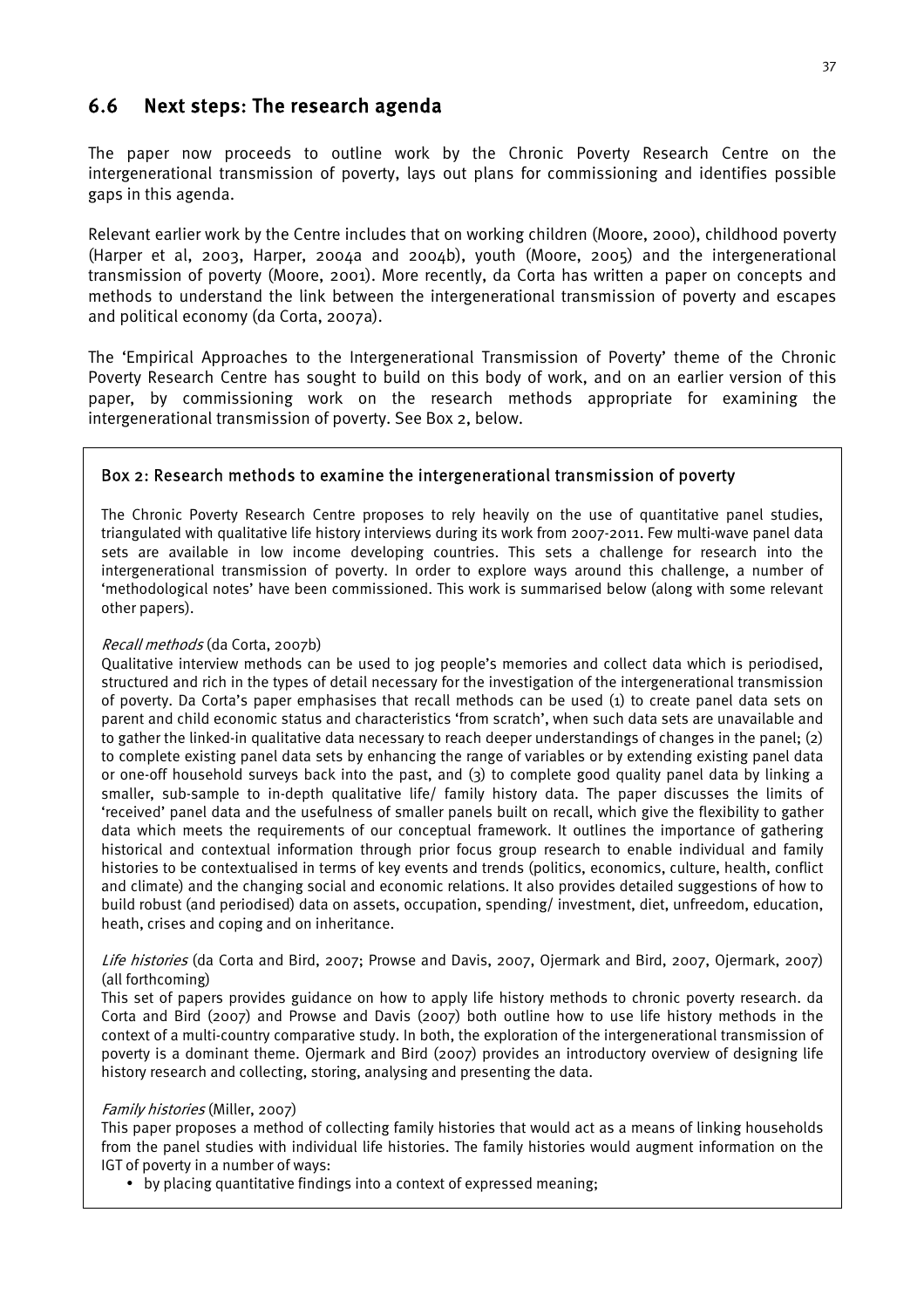- by providing a holistic view of the family, useful for investigating issues such as whether there is a 'family strategy' for mobility;
- by extending the space dimension provided by household panel data to households and individuals within the same family but located separately;
- by extending the time dimension provided by panel data, through the retrospective recall of events and the prospective anticipation of the future;
- by allowing for the direct examination of generational change in the family and the persistence of poverty across generations of the same family.

The paper describes the procedure used to construct a three-generation 'social genealogical' chart of the family and a strategy for interviewing individual family members sited across the generations of the family. A mode of 'contrastive comparison' analysis between the factual family history and the accounts of the family given by differently-sited family members is explained that would allow a holistic extra-individual view of the family to be constructed.

#### Panel data (Jenkins and Siedler, 2007)

This paper discusses how household panel surveys can be used to generate information about the intergenerational transmission of poverty. It discusses both data requirements and the methods that can be applied to panel data to explore the IGT of poverty. The authors highlight the advantages and disadvantages of panel data in comparison with other types of longitudinal study and review the estimation methods that have been used to examine the intergenerational transmission of poverty when using household panel surveys. They also provide three examples of household panel surveys in developing countries (Indonesia, Mexico and Malaysia) that meet the data requirement for the analysis of the IGT poverty.

#### Micro data (Behrman, 2006)

This paper explores the challenge of undertaking good empirical analysis of the intergenerational transmission of poverty by considering: (1) what estimated relations would be informative for improving understanding within an intergenerational life-cycle behaviours framework with important unobserved variables (e.g. genetics); (2) possible resolutions to estimation problems; and (3) different types of data. The paper suggests that the greatest progress can be made by focusing on: links between parental background and adult child resource access; high quality data in terms of (a) representativeness, (b) power, (c) coverage of important concepts for such studies and (d) limited measurement error and finally by using data that permits better estimates, including their robustness to different assumptions.

Alongside this paper, these works provide a useful starting point for researchers working on the intergenerational transmission of poverty.

Building on the improved understanding of what research and analytical methods can be applied to the study of the intergenerational transmission of poverty, a range of empirical work is now planned. This will focus on the themes that I have identified as priorities for the CPRC's work on the IGT of poverty: assets, inheritance and resilience.

A number of studies are proposed which will explore the role of physical assets in aiding resilience and limiting the intergenerational transmission of poverty. A number of studies will examine inheritance norms and practices and their effect. Quisumbing (2007, forthcoming) will examine Inheritance patterns and the intergenerational transmission of poverty in Bangladesh, while other studies will provide an overview of the rules and norms of inheritance practice in Africa and Asia and their effect on the intergenerational transmission of poverty (proposed, 2008), and the IGT effect of property grabbing (proposed, 2008). A further study will explore the impact of differential access to and control of resources (and the returns of those resources) within households, and how such differential control can result in very different outcomes for different household members, including human capital formation and therefore capabilities, with some household members becoming chronically and intergenerationally poor and others not (proposed, 2008). It is anticipated that this cluster of studies will provide a gendered analysis, and that they will identify a range of possible entry points for further policy analysis.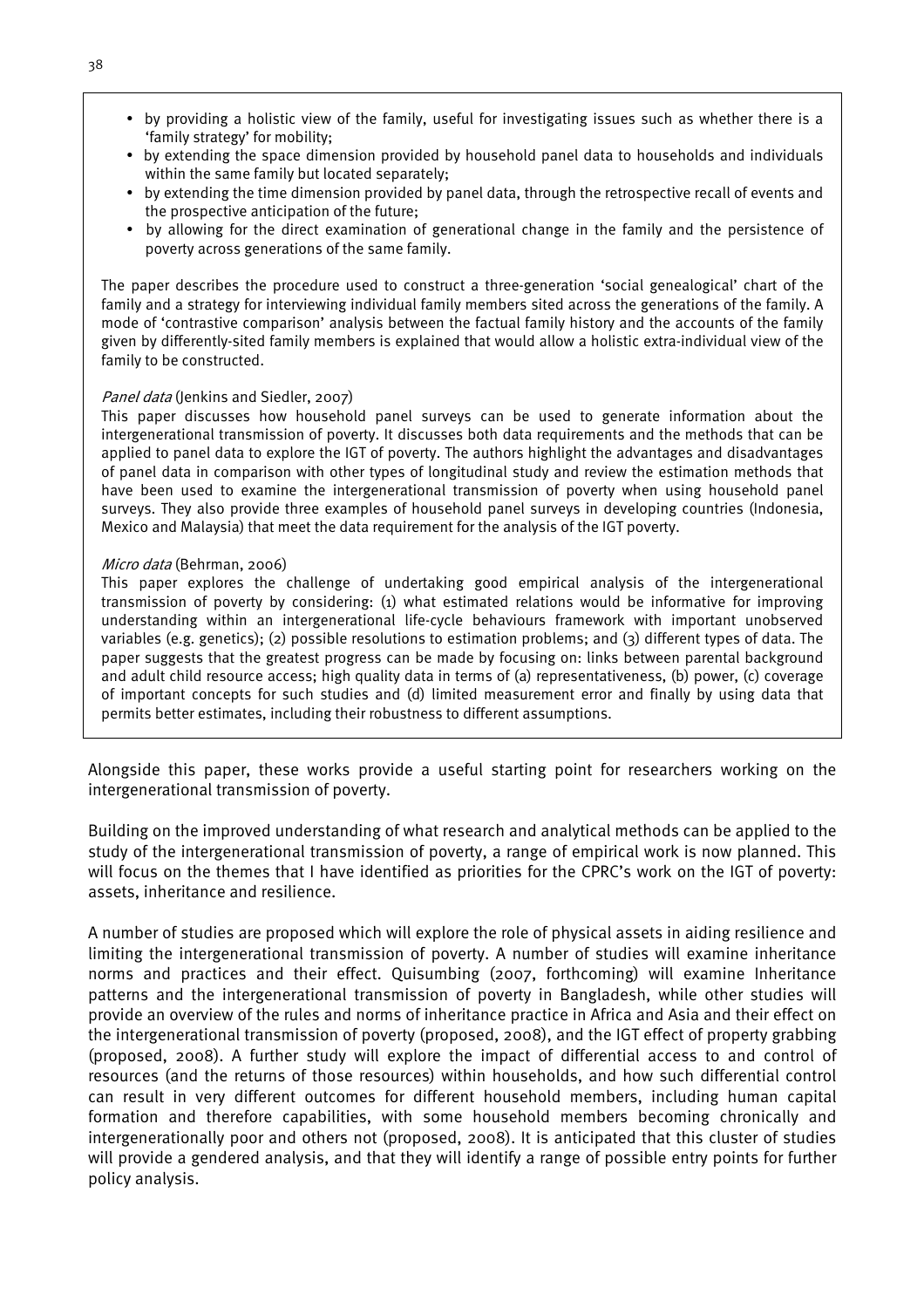It is proposed that a number of studies explore human capital formation, shocks and the IGT of poverty. Three of these are summarised in Box 3 below.

# Box 3: Human capital formation, shocks and the IGT of poverty

The Impact of Mothers' Intellectual Human Capital and Long-Run Nutritional Status on Child Human Capital in Guatemala (possible commission, Quisumbing and Behrman, 2008).

This proposed study will use panel data from Guatemala to examine the role of maternal human capital in the intergenerational transmission of poverty through its impact on child human capital. It will allow the Centre to know more about the following issues:

- the impact of maternal intellectual human capital on child human capital (and changes in patterns across maternal birth cohorts)
- the impact of maternal biological human capital on child human capital (and changes in patterns across maternal birth cohorts)
- differential impacts among the different forms of human capital of the children (maternal intellectual human capital and child biological human capital)
- impact of maternal intellectual human capital (represented by maternal knowledge and skills instead of by schooling attainment)

It will also explore whether these estimates change if maternal human capital is treated as behaviourally determined and then identify policy interventions which may improve the human capital of poor women

#### The intergenerational transmission of poverty during the AIDS epidemic in Uganda. (Seeley, 2008)

This study will use a longitudinal survey and case study data to examine the role of HIV and AIDS in the intergenerational transmission of poverty and subsequent child inheritance in rural south west Uganda. It will explore the IGT of poverty associated with children orphaned by AIDS and the older people they then rely on. The study will also use gendered analysis to explore patterns of intergenerational transfers and asset inheritance in the study. More specifically, it will seek to:

- y document the factors that can be identified that contribute to chronic poverty in rural Uganda;
- identify the pattern of intergenerational transfers and asset inheritance in the study households in Uganda;
- y examine particular aspects of the impact of HIV and AIDS that can be singled out as contributing to the intergenerational transmission of poverty;
- explore the impact on children orphaned by HIV/AIDS of the intergenerational transmission of poverty;
- explore the impact on older people of the intergenerational transmission of poverty.
- identify the types of assets and in what volumes and combinations they are important in protecting individuals from becoming chronically poor;
- describe the types of assets and activities which are important in lifting individuals and households out of poverty;
- explore any differential access to and control of resources, and through differential investment in human capital formation or differential inheritance between women and men, boys and girls in the transmission of intergenerational poverty in the context the AIDS epidemic.

#### The impact of conflict on human capital formation and the intergenerational transmission of poverty in N Uganda (possible commission) (Bird, Higgins, et al., 2008)

It has been suggested that conflict engenders IGT poverty by creating damage resulting in transitory or chronic poverty, followed by the intergenerational transmission of poverty. There is limited empirical work in this area and this proposed study will fill a gap in our knowledge by exploring the way in which the long-run conflict in Northern Uganda has increased the likelihood of inter-generationally transmitted poverty, by hampering human capital formation. The study plans to answer the following questions: Does the impact of the conflict on human capital formation vary within and between households? If so, how and why does it vary? What contributes to vulnerability? What contributes to resilience?

This study will use a mix of contextual analysis (from secondary data and key informant interviews), survey data analysis, participatory research and life history research to explore these core issues:

- Investment in human capital assets
- Erosion/ retention of human capital assets
- Effects of conflict on the human capital of parents/carers and children, affecting the intergenerational and life-course transmission of human capital
- Effects of capacities within the household on mediating the negative effects of conflict on children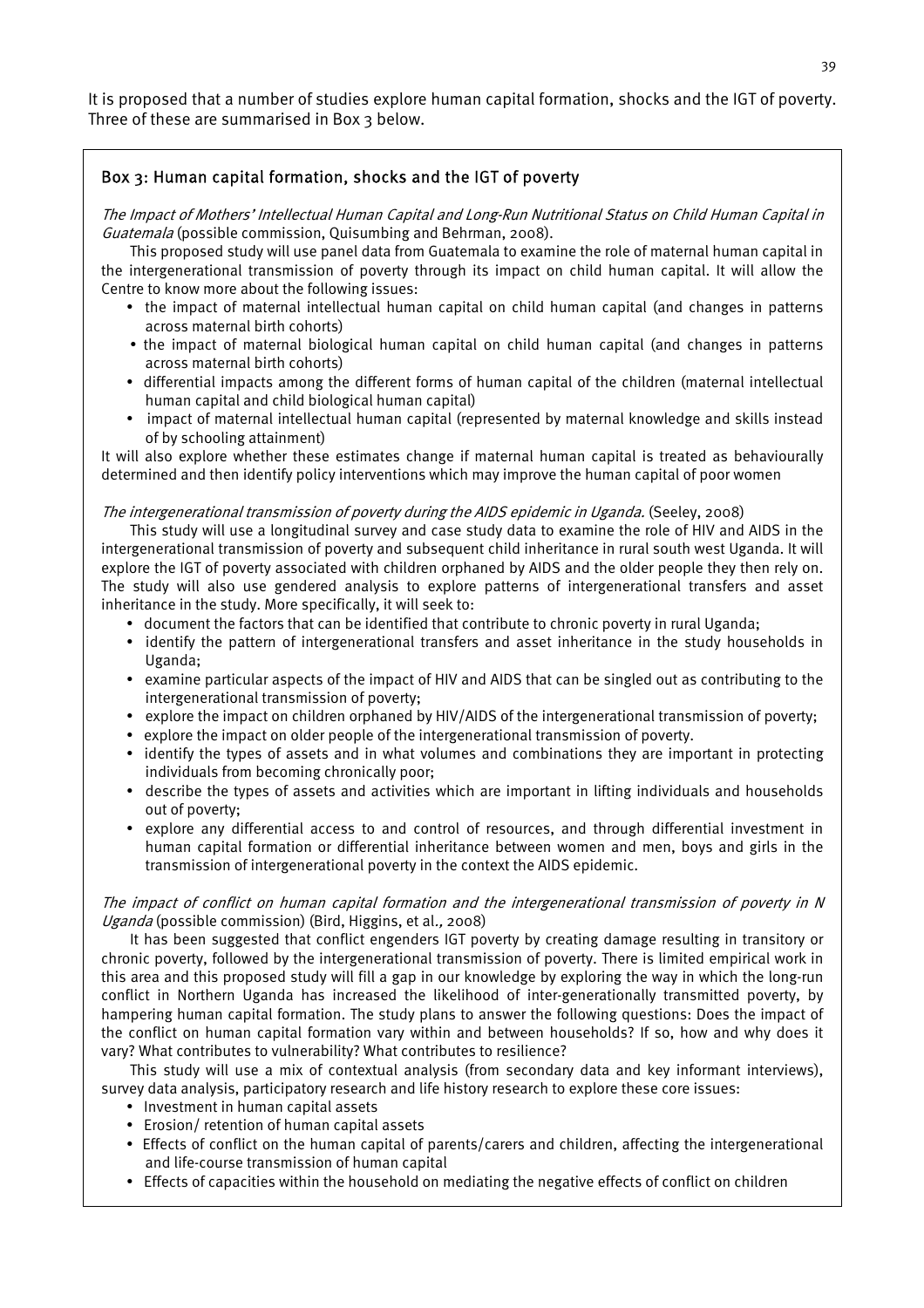Other work is proposed on the role of social exclusion as a driver of IGT poverty and is underway on the links between household dynamics (formation and dissolution) and IGT poverty in a number of countries. A series of comparative studies are planned using panel data and life histories. Pilots will be run in 2008 in Kenya and India and the analysis will result in papers on IGT poverty in Kenya and India and a cross-country comparison. It is anticipated that this work will enable us to understand more about the determinants of differential levels of 'livelihood resilience' which act as a buffer against the intergenerational transmission of poverty and to explore the differential impact of shocks on the intergenerational transmission of poverty through the creation of irreversabilities (e.g. short-run intense shocks versus long lasting intense or long-run less intense shocks).

In addition to this stream of empirical work, there are also plans for policy analysis, which will explore possible entry points to support resilience and to limit irreversible damage from the IGT of poverty. Two important policy analysis projects are outlined below in Box 4.

# Box 4: Policy analysis: possible entry-points to limit the IGT of poverty

Interrupting the intergenerational transmission of poverty: What can low income countries learn from the OECD?

This paper will focus on the policy experiments and policy instruments that have been used to bolster (livelihood) resilience and limit irreversabilities and the IGT of poverty in OECD countries. It will examine the array of policies used in OECD countries to intervene at specific points in the life course to reduce poverty, illbeing and exclusion, or to bolster resilience. This review will include small-scale interventions and policy experiments and more widely implemented and recognised national policies. The paper will then examine which of the interventions and policies would be appropriate for adaptation for low income countries.

#### Key moments in the life course: building resilience and interrupting the intergenerational transmission of poverty

There are a number of gaps in our knowledge about resilience. This paper will explore the relative danger (in terms of creating irreversabilities and transmitting poverty intergenerationally) of events/ shocks/ negative events/ downturns in consumption at various points in the life course (in utero, infancy, early childhood, adolescence, early adulthood, marriage (or etc.) of adult children, old age) and would identify possible policy instruments which would seek to intervene at these points to limit the IGT of poverty. It will also select from the following:

- What are the key moments that increase the likelihood that a poor child will be a poor adult? What creates 'irreversabilities'? What are the key interrupters?
- What can we generalise from what we know about the factors which increase the likelihood of children with poor parents being upwardly mobile and non-poor (e.g. free education and healthcare, social protection, universal and high quality pre-school)?
- What needs to happen in the wider political and social context to enhance the potential of such interventions?
- What provides children, youths and young adults with resilience?
- How can the resilience of children and youths be supported?
- y What interventions (or opportunities) are most likely to prevent a child from a poor family being a poor adult and themselves raising poor children?

There are also a number of gaps, which it is unlikely the CPRC will be able to fill, given resource limitations. These include the following:

- nurture, psycho-social issues and the intergenerational transmission of poverty;
- aspirations and agency and an individual's potential to have agency in different contexts this work might explore psychological development, the role of parents and violence;
	- o What are the processes by which the (differential) aspirations of individuals influence the transmission of poverty intergenerationally?
	- o What determines people's aspirations and norms?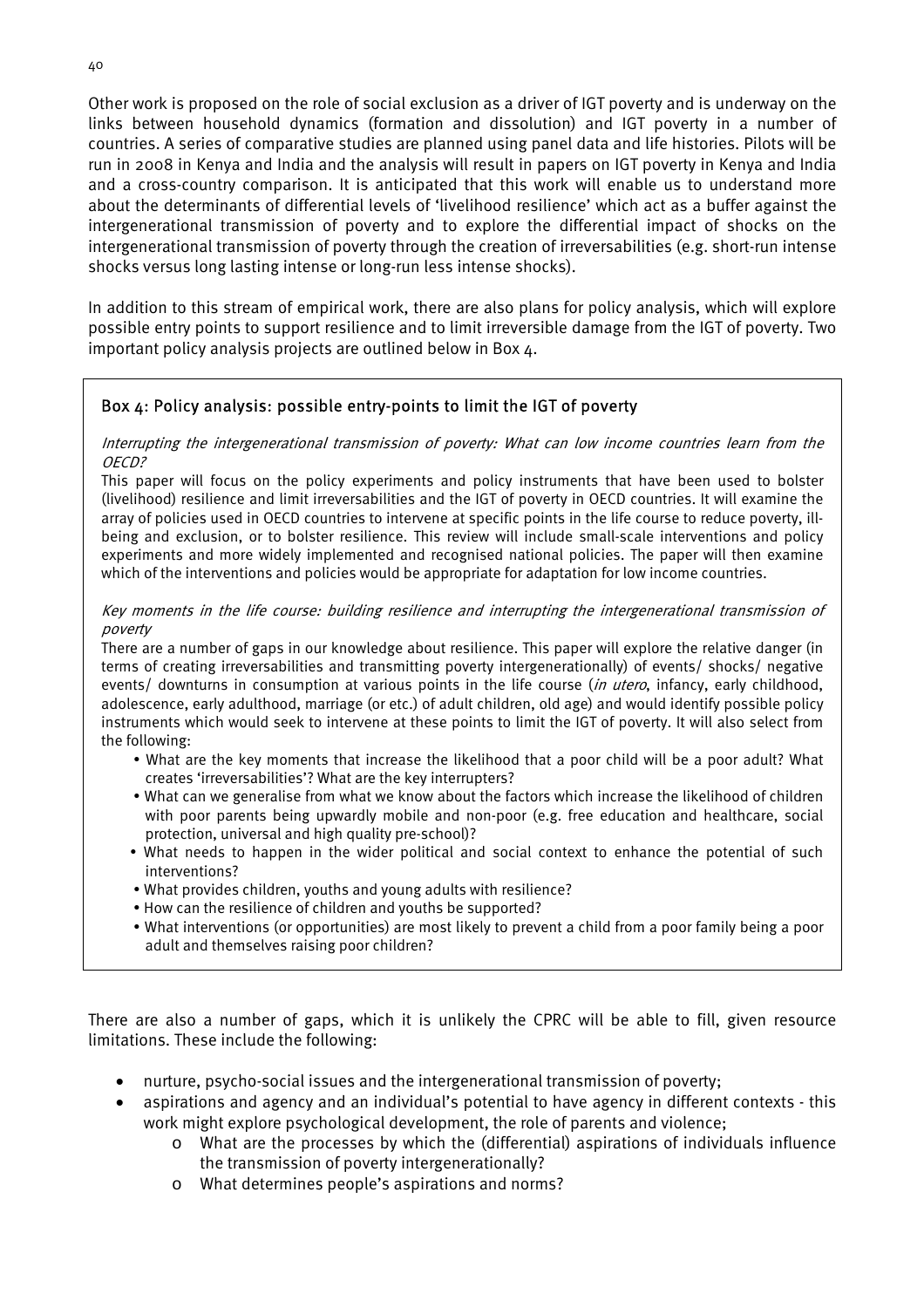- $\circ$  To what extent are aspirations and norms set by parents and to what extent are they set or influenced by others and by other factors (e.g. school, experience of discrimination and labour market rigidities)?
- o To what extent are low aspirations the result of the internalisation of discrimination?
- o What factors influence the transformation of aspirations into outcomes, and to what extent do unmet aspirations foster poverty that persists over lives and generations? (important to recognise that 'big dreams' are important, 'feasible dreams' are better)
- adolescence, young adulthood and the intergenerational transmission of poverty;
- neighbourhood cultures of poverty, location, situational poverty, does it exist outside the north, importance of social context;
- ethnicity, class and caste (ascribed status) linked to adverse incorporation, discrimination, political contexts (and some gender issues);
- the impact of health and care deficits associated the rise in women's paid employment, especially informal work;
- a gendered analysis of the relationship between child labour and the IGT of poverty;
- migration;
- institutionalised care and the IGT of poverty.

Research conducted under the 'Empirical Approaches to the Intergenerational Transmission of Poverty' theme should ultimately generate research findings about the relative importance of different shocks during the life course in driving the intergenerational transmission of poverty. It should also provide us with insights into the extent to which livelihood resilience can help protect individuals from transitory poverty becoming chronic and intergenerational and the extent to which it can protect from the development of 'irreversabilities'. Furthermore, it should identify how important different bundles of assets are in protecting individuals from intergenerationally transmitted poverty, and what mix of assets or what absolute amounts are necessary. Lastly, it is anticipated that the research should assess the role of agency or choice in the intergenerational transmission of poverty and how agency interacts with assets to influence poverty outcomes.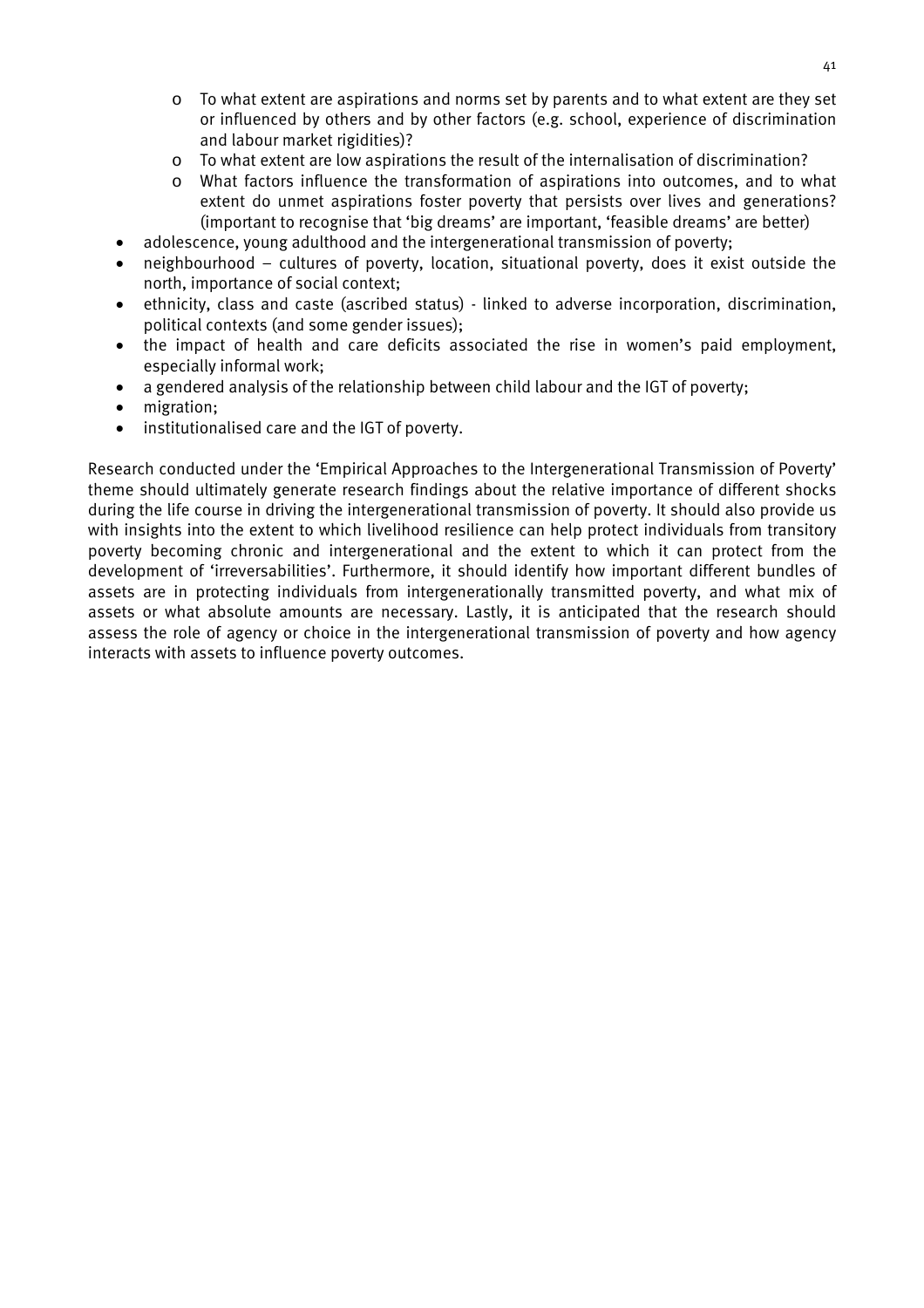# <span id="page-51-0"></span>References

- ACC/SCN (2000) Final report to the ACC/SCN by the Commission on the Nutrition challenges of the 21st Century – Ending malnutrition by 2020: an agenda for change in the Millennium.
- Adato, M., Carter, M.R. and May, J. (2006) Exploring poverty traps and social exclusion in South Africa using qualitative and quantitative data. The Journal of Development Studies Volume 42, Number 2 / February 2006. pp226 – 247.
- Aldaz-Carroll, E. and Moran, R. (2001) Escaping the poverty trap in Latin America: the role of family factors. Cuadernos de economía, Vol.38 No.114.

[http://scielotest.conicyt.cl/scielo.php?script=sci\\_arttextandpid=S071768212001011400003andlng=ptandnrm=iso](http://scielotest.conicyt.cl/scielo.php?script=sci_arttext&pid=S071768212001011400003&lng=pt&nrm=iso)

- Alderman, H., Hoddinott, J. and Kinsey, B. (2004) Long Term Consequences of Early Childhood Malnutrition. Households in Conflict Network, Working Paper 9. Available at [http://www.hicn.org/papers/wp09.pdf](http://econpapers.repec.org/scripts/redir.pl?u=http%3A%2F%2Fwww.hicn.org%2Fpapers%2Fwp09.pdf;h=repec:hic:wpaper:09)
- Anderson, L. (2000) Low social mobility in Latin America. La Paz: Instituto de Investigaciónes Socio-Economicas, Universidad Católica Boliviana.
- Andrade, E., Veloso, F., Madalozzo, R. and Ferreira, S.G. (2003) Do Borrowing Constraints Decrease Intergenerational Mobility? Evidence from Brazil. Getulio Vargos Foundation: Brazil. Available at [http://www.eldis.org/cf/search/disp/docdisplay.cfm?doc=DOC16514andresource=f1](http://www.eldis.org/cf/search/disp/docdisplay.cfm?doc=DOC16514&resource=f1)
- Ario, I., Moisio, P. and Niemela, M. (2004) Intergenerational Transmission of Poverty in Finland in the 1990s. University of Turku, Department of Social Policy, Series C: 13. Available at [http://www.soc.utu.fi/sospol/julkaisut/Ario\\_Moisio\\_Niemela\\_5\\_b\\_nettiversio.pdf](http://www.soc.utu.fi/sospol/julkaisut/Ario_Moisio_Niemela_5_b_nettiversio.pdf)
- Attree, P. (2006) The Social Costs of Child Poverty: A Systematic Review of the Qualitative Evidence. Children and Society, 20/1: 54-66.
- Banfield, E. (1970) The Unheavenly City. Boston: Little, Brown and Co.
- Barrett, C.B. and McPeak, J.G. (2003) Poverty Traps and Safety Nets. Prepared for 'Poverty, Inequality and Development: A Conference in Honor of Erik Thorbecke,' October 10-11, 2003, at Cornell University, Ithaca, NY, USA. [http://pdf.dec.org/pdf\\_docs/Pnacw406.pdf](http://pdf.dec.org/pdf_docs/Pnacw406.pdf)
- Barrett, C.B., Marenya, P.P., McPeak, J.G., Minten, B., Murithi, F., Oluoch-Kosura, W., Place, F., Randrianarisoa, J.C., Rasambainarivo, J., and Wangila, J. (2004) Poverty Dynamics in Rural Kenya and Madagascar. Basis Brief Number 24, October 2004. <http://www.basis.wisc.edu/live/basbrief24.pdf>
- Barrett, C.B., and Swallow, B.M. (2005) Fractal Poverty Traps. SAGA Working Paper. March 2005. Strategies and Analysis for Growth and Access. Cornell University and Clark Atlanta University. <http://www.saga.cornell.edu/images/wp153.pdf>
- Beall, J. and Kanji, N. (1999) Households, Livelihoods and Urban Poverty. Urban Governance, Partnership and Poverty Theme Paper 3. Birmingham: International Development Department, Birmingham University. [http://www.idd.bham.ac.uk/research/Projects/urban-governance/resource\\_papers/theme\\_papers/3\\_](http://www.idd.bham.ac.uk/research/Projects/urban-governance/resource_papers/theme_papers/3_households_livelihoods.pdf)

[households\\_livelihoods.pdf](http://www.idd.bham.ac.uk/research/Projects/urban-governance/resource_papers/theme_papers/3_households_livelihoods.pdf)

- Becker, G.S. (1965) A Theory of the Allocation of Time. Economic Journal, Vol. 75.
- Becker, G.S. (1993) Human Capital. Chicago, IL: University of Chicago Press.
- Beegle, K. and De Weert, J. Dercon, S. (2005) Orphanhood and the Long-Run Impact on Children. Available at the contract of the contract of the contract of the contract of the contract of the contract of the contract of the contract of the contract of the contract of the contract of the contract of the contract of t

http://www.sarpn.org.za/documents/d0001651/P2000Orphanhood\_children\_Sept2005.pdf)

- Behrman, J.R. (1997) From parent to child: intergenerational relations and household allocations. In Niell, J. (ed.) Poverty and inequality: the political economy of redistribution. Kalamazoo, MI, W.E. Upjohn Institute for Employment Research, 105-26
- Behrman, J.R., and Knowles, J.C. (1997) How Strongly Is Child Schooling Associated with Household Income? Department of Economics, University of Pennsylvania, Philadelphia.
- Behrman J.R., and Knowles, J.C. (1999) Household Income and Child Schooling in Vietnam. The World Bank Economic Review, Vol. 13, No. 2: 211–56
- <http://www.worldbank.org/research/journals/wber/revmay99/pdf/article1.pdf>
- Behrman, J.R., Gaviria, A., and Székely, M. (2001) Intergenerational Mobility in Latin America Inter-American Development Bank, Research department. Working Paper 452. <http://www.iadb.org/res/publications/pubfiles/pubWP-452.pdf>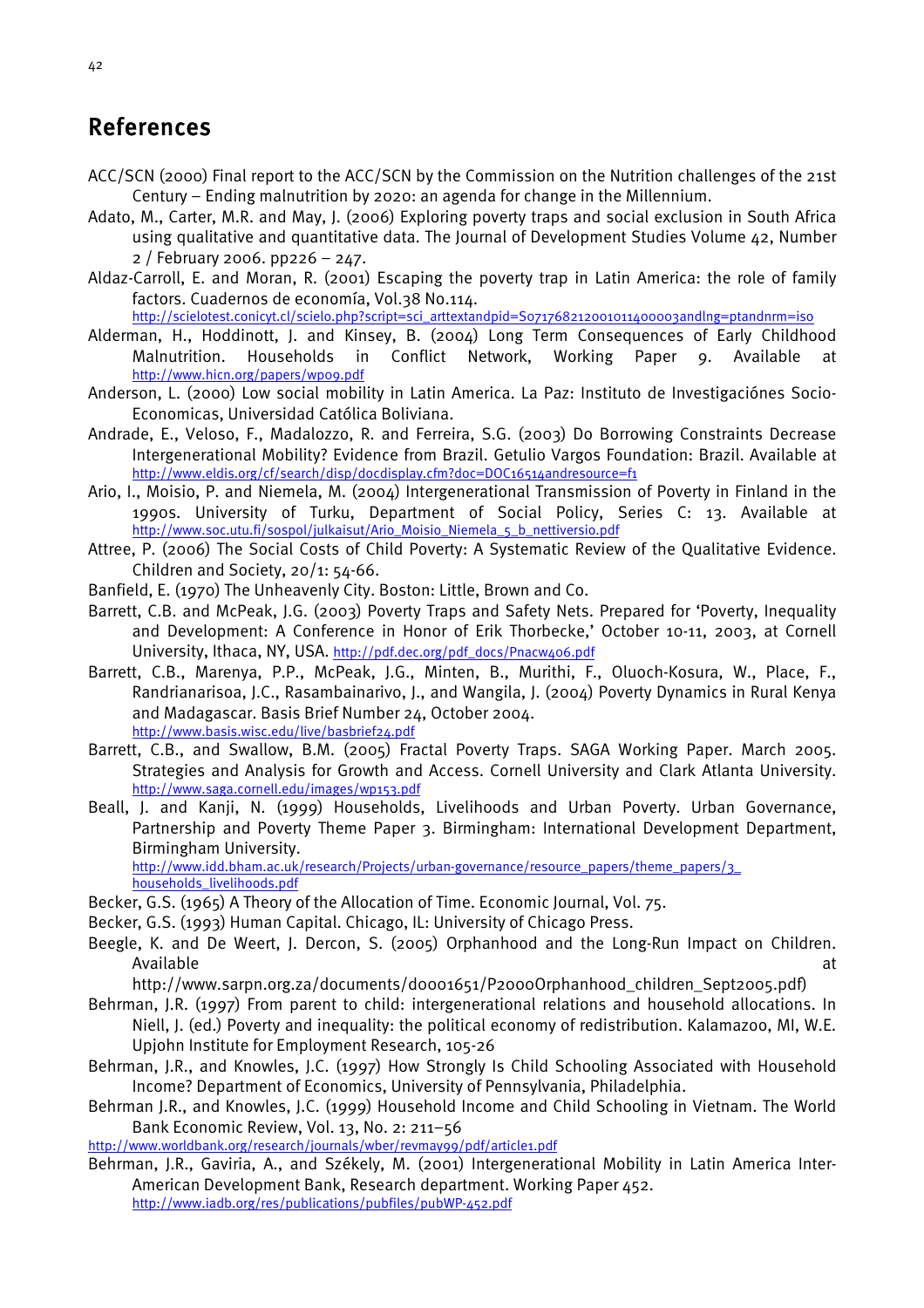- Behrman, J.R. (2006) Methodological Note: Using Micro Data to Understand Better the Intergenerational Transmission of Poverty in Low Income Developing Countries. CPRC Working Paper No. 68. [www.chronicpoverty.org/pdfs/68Behrman.pdf](http://www.chronicpoverty.org/pdfs/68Behrman.pdf)
- Bhargava, P., Mathur, K. and Rajagopal, S. (2005) Understanding Chronic Poverty in Rajastan. CHIP Report 16. London: CHIP.

[http://www.childhoodpoverty.org/index.php?action=publicationdetailsandid=97](http://www.childhoodpoverty.org/index.php?action=publicationdetails&id=97)

- Bhuiya, A. and Chowdhury, M. (1997) The Effect of Divorce on Child Survival in a Rural Area of Bangladesh. Population Studies, Vol. 51, No. 1. March 1997, pp. 57-61
- Bird, K. Moore, K., Shepherd, A., Hulme, D. (2002) Chronic Poverty in Remote Rural Areas. CPRC Working Paper 13, Manchester: Chronic Poverty Research Centre.
- Bird, K., and Shepherd, A. (2003) Chronic poverty in semi-arid Zimbabwe. Chronic Poverty Research Centre. Working Paper 18. Manchester: Chronic Poverty Research Centre.
- Bird, K., O'Neil, T. and Bolt, V. (2004) Illustrative Case Studies of the Fracture Points in Social Policies for Chronic Poverty Reduction. Annex to ODI Working Paper 242. CPRC Working Paper 47, London: ODI and CPRC.
- Bird, K., and Shinyekwa, I. (2005) Even the 'rich' are vulnerable: multiple shocks and downward mobility in rural Uganda. With Shinyekwa, I. Development Policy Review, 2005. 23 (1):55-85.
- Blackman, R. and Litchfield, R. (2001) Child Poverty: Notes No. 1. Poverty Research Unit: Sussex. Available at http://www.sussex.ac.uk/Units/PRU/notes1.pdf
- Blanden, J., Goodman, A., Gregg, P., and Machin, S. (2002) Changes in Intergenerational Mobility in Britain. CEP Discussion Papers from the Centre for Economic Performance. LSE. <http://econpapers.repec.org/paper/cepcepdps/0517.htm>
- Blunch, N., Verner, D. (2000) Revisiting the Link Between Poverty and Child Labour: The Ghanaian Experience. World Bank. Washington: World Bank.

[http://siteresources.worldbank.org/INTGENDER/Resources/labourblunch.pdf](http://siteresources.worldbank.org/INTGENDER/Resources/laborblunch.pdf) 

- Boggess, S. and Corcoran, M. (1999) Cycles of Disadvantage? In Boggess, S. and Corcoran, M. with Jenkins, S.P. (2005).Cycles of Disadvantage? Institute of Policy Studies: Wellington
- Boggess, S. and Corcoran, M. with Jenkins, S.P. (2005) Cycles of Disadvantage? Institute of Policy Studies: Wellington.
- Bolt, V.J. and Bird, K. (2003) The Intrahousehold Disadvantages Framework: A Framework for the Analysis of Intra-household Difference and Inequality. Chronic Poverty Research Centre Working Paper. No. 32. Manchester: Chronic Poverty Research Centre
- Bowles, S., Gintis, H. (2001) The inheritance of economic status: education, class and genetics. In Feldman, M. (ed.) Genetics, behaviour and society. Elsevier.
- Bowles, S., Gintis, H. and Groves, M.O. (2005). Unequal Chances: Family Background and Economic Success. Russell Sage Foundation: New York and Princeton University Press: Princeton.
- Boyden, J. with Cooper, E. (2007) Questioning the Power of Resilience: Are Children Up To the Task of Disrupting the Transmission of Poverty? CPRC Working Paper 73. [www.chronicpoverty.org/resources/cp73.htm](http://www.chronicpoverty.org/resources/cp73.htm)
- Brooks-Gunn, J. and Duncan, G.J. (1997) The effects of poverty on children. Future of Children 7(2).
- Buvinic, M. (1998) The Costs of Adolescent Childbearing: Evidence from Chile, Barbados, Guatemala and Mexico. Studies in Family Planning 29(2): 201-209
- Buvinic, M., J. P. Valenzuela, T. Molina and E. González (1992) The Fortunes of Adolescent Mothers and Their Children: The Transmission of Poverty in Santiago, Chile. Population and Development Review, 18, 2, June.
- Carter, M.R. and Barrett, C.B. (2004) The economics of poverty traps and persistent poverty: An assetbased approach. BASIS CRSP. University of Wisconsin. <http://www.nric.net/poverty/pubs/CarterBarrett.pdf>
- Carter, M.R. and Barrett, C.B. (2006) The economics of poverty traps and persistent poverty: An assetbased approach. The Journal of Development Studies, Volume 42, Number 2 / February 2006. pp178 – 199
- Case, A. and Ardington, C. (2006) The Impact of Parental Death on School Outcomes: Longitudinal Evidence from South Africa. Demography, 43/3, 401-420.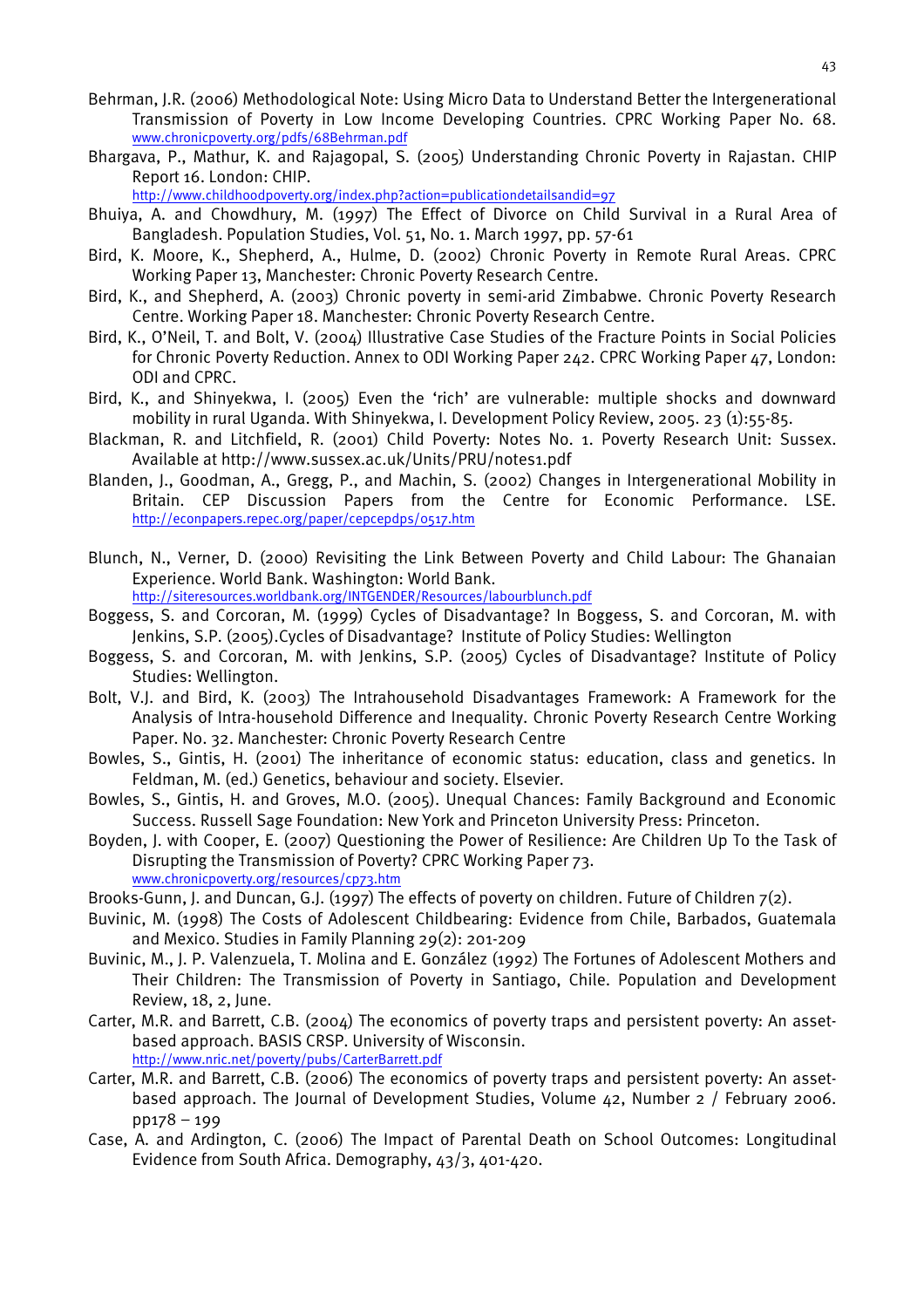- Castaneda, T., and Aldaz-Carroll, E. (1999) 'The Intergenerational Transmission of Poverty: Some Causes and Policy Implications' Inter-American Development Bank Discussion Paper. Available at <http://www.iadb.org/sds/doc/1258eng.pdf>
- Chen, M.A. and Dunn, E. (1996) Household Economic Portfolios. Assessing the Impact of Microenterprise Services (AIMS), Office of Microenterprise, USAID.
- Christiaensen, L., and Alderman, H. (2004) Child Malnutrition in Ethiopia: Can Maternal Knowledge Augment the Role of Income? Economic Development and Cultural Change 52(2): 287-312
- Cohen, D. (1998) Poverty and HIV/AIDS in Sub-Saharan Africa. SEPED Conference Paper Series No. 2, UNDP. Available at

[http://www.eldis.org/cf/search/disp/docdisplay.cfm?doc=DOC5788andresource=Default](http://www.eldis.org/cf/search/disp/docdisplay.cfm?doc=DOC5788&resource=Default)

- Cohen, D. (2005) Poverty and HIV/AIDS in Sub-Saharan Africa. UNDP. HIV and Development Programme. Issues Paper No. 27
- Collard, D. (2000) Generational transfers and the generational bargain. Journal of International Development. Vol.12. No.4. pp 453-462.
- Corcoran M. (1995) Rags to Rags: Poverty and Mobility in the United States. Annual Review of Sociology, Vol. 21, 1995
- Corcoran, M., and Chaudry, A. (1997) The Dynamics of Childhood Poverty Children and Poverty. Vol. 7. No. 2. Summer/Fall 1997. [http://www.futureofchildren.org/usr\\_doc/vol7no2ART3.pdf](http://www.futureofchildren.org/usr_doc/vol7no2ART3.pdf)
- Corcoran, M., Gordon, R., Laren, D., and Solon, G. (1992) The Association between Men's Economic Status and Their Family and Community Origins. Journal of Human Resources, Vol. 27, No. 4 (Autumn, 1992) pp. 575-601. http://links.jstor.org/sici?sici=0022-166X%28199223%2927%3A4%3C575%3ATABMES%3E2.0.CO%3B2-

Wandsize=LARGE#abstract

- da Corta, L. (2007a) Concepts and methods to understand the link between the intergenerational transmission of poverty and escapes and political economy. CPRC Working Paper (forthcoming)
- da Corta, L. (2007b) Using recall to understand the intergenerational transmission of poverty. CPRC Working Paper (forthcoming)
- da Corta, L., and Bird, K. (2007) Comparative Life History Project: Research Questions and Hypotheses. CPRC Toolbox (forthcoming).
- Dar, A., Blunchm N.H., Kim, B. and Sasaki, M. (2002) Participation of Children in Schooling and Labor Activities: A Review of Empirical Studies. Social Protection Discussion Paper, No. 0221. Social Protection Unit. Human Development Network. Washington, D.C.: World Bank.
- Datta, S.K. and Nugent, J.B., (1984) Are Old-Age Security and the Utility of Children in Rural India Really Unimportant? Population Studies, Vol. 38, No. 3 (Nov., 1984) , pp. 507-509
- de Silva H., Hobbs C., and Hanks H. (2001) Conscription of children in armed conflict—a form of child abuse. A study of 19 former child soldiers. Child Abuse Review. Vol. 10, No. 2, March/April 2001, pp. 125-134(10)
- Dearden, L., Stephen Machin, S.,and Howard Reed, H. (1997) Intergenerational Mobility in Britain. The Economic Journal Vol. 107. No. 440 pp 47 - January 1997. [http://www.blackwell](http://www.blackwell-synergy.com/links/doi/10.1111/1468-0297.00141)[synergy.com/links/doi/10.1111/1468-0297.00141](http://www.blackwell-synergy.com/links/doi/10.1111/1468-0297.00141)
- Deininger, K., Garcia M., and Subbarao, K., (2001) AIDS-Induced Shock As a Systemic Shock: Magnitude, Impact and Programmatic Interventions in Africa. Washington, D.C.: World Bank.
- Deininger, K. and Okidi, J. (2001) Rural Households: Incomes, Productivity and Non-Farm Enterprises', in R. Reinikka and P. Collier (eds). Uganda's Recovery: The Role of Firms, Farms and Government. Washington, DC: World Bank.
- Deininger, K. (2003) Land Policies for Growth and Poverty Reduction. Washington, DC: World Bank.
- Devereux, S. (2002) Future uncertain: Social pensions in Southern Africa. id21 Research Highlight: 31 May 2002. <http://www.id21.org/id21ext/insights42art7.html>
- Devereux, S. (2001) Social Pensions in Namibia and South Africa. IDS Discussion Paper 379. Brighton: IDS.
- Dodson, L. and Dickert, J. (2004) Girls' Family Labour in Low-Income Households: A Decade of Qualitative Research. Journal of Marriage and Family 66: 318-332
- Dolan, C. (2002) Gender and Diverse Livelihoods in Uganda. LADDER Working Paper No. 10. Norwich: School of Development Studies, University of East Anglia.
- Duncan, C.M. (1999) Worlds Apart: Why Poverty Persists in Rural America. Yale University Press: New Haven, Connecticut.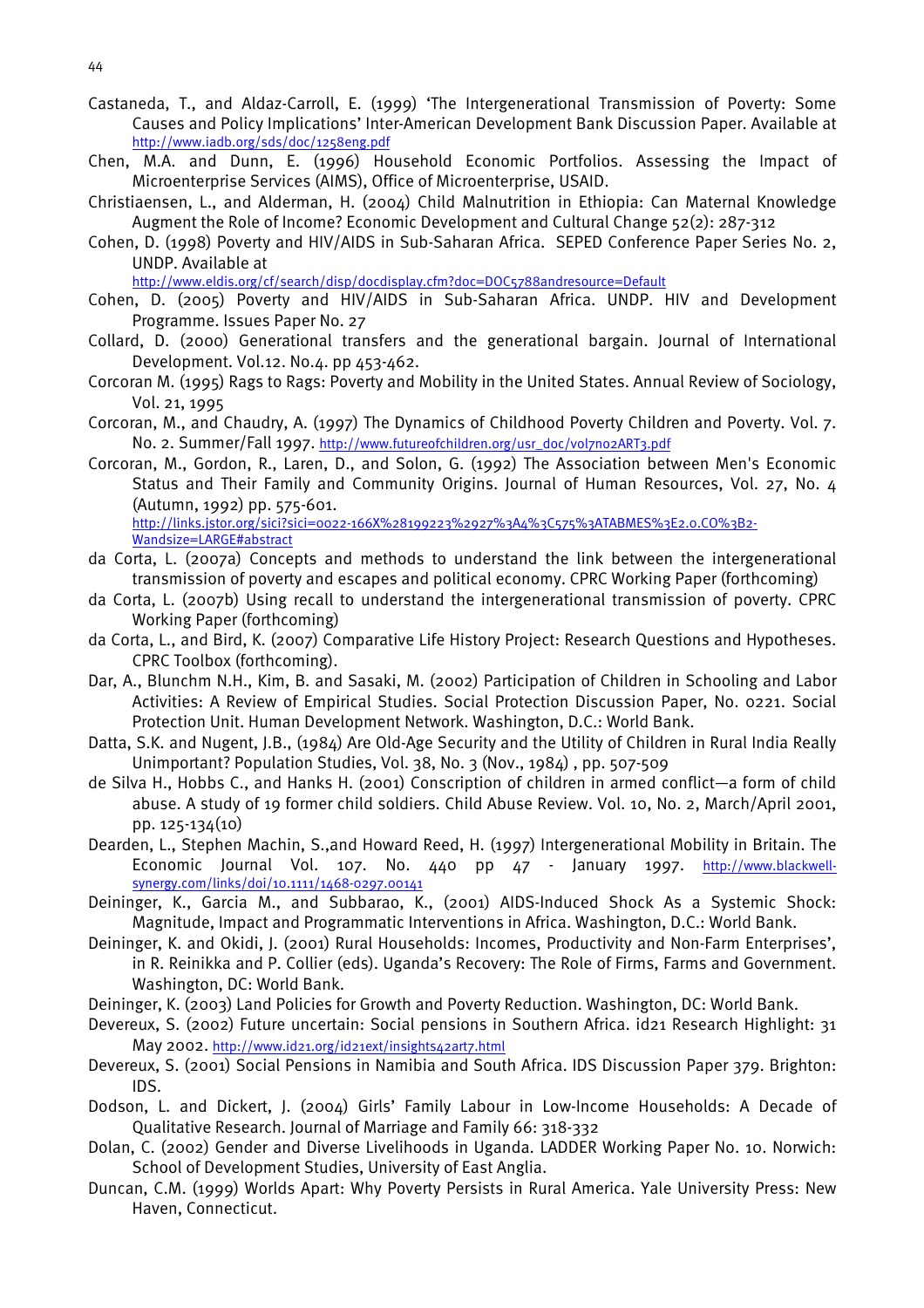- Elbedour, S., Onwuegbuzie, A.J., Caridine, C., Abu-Saad, H. (2002) The effects of polygamous marital structure on behavioural, emotional, and academic adjustment in children: a comprehensive review of the literature. Clinical Child and Family Psychology. Vol.5., No.4 pp255-271.
- Emerson, P.M., and Souza, A.P. (2005) The Inter-Generational Persistence of Child Labor. Social Protection Discussion Paper Series No. 0515. Washington: World Bank. <http://siteresources.worldbank.org/SOCIALPROTECTION/Resources/0515.pdf>
- Engle, P.L., Castle, S., and Menon, P. (1996) Child development: vulnerability and resilience. Discussion Paper No. 12. Washington: IFPRI/FCND.
- Engle, P.L., Menon, P. and Haddad, L. (1999). Care and Nutrition: Concepts and Measurements. World Development 27(8): 1309-1337
- Evans, A. (1991) Gender Issues in Rural Household Economics. IDS Bulletin 22, pp51-59.
- Erikson, R., Goldthorpe, J.H., Jackson, M. Yaish, M., and Cox, D.R. (2005) On class differentials in educational attainment. Proceedings of the National Academy of Sciences of America Vol. 102, No. 27, pp 9730-9733. <http://www.pnas.org/cgi/content/full/102/27/9730>
- Fafchamps, M. and Quisumbing, A. (2004) Assets at Marriage in Rural Ethiopia. International Food Policy Research Institute: Washington. Available at

[http://www.eldis.org/cf/search/disp/docdisplay.cfm?doc=DOC16602andresource=f1](http://www.eldis.org/cf/search/disp/docdisplay.cfm?doc=DOC16602&resource=f1)

Falkingham, J. and Ibragimova, S. (2005) The Dynamics of Child Poverty in the Kyrgyz Republic. CHIP Report 11: London. Available at

[http://www.childhoodpoverty.org/index.php?action=publicationdetailsandid=92\)](http://www.childhoodpoverty.org/index.php?action=publicationdetailsandid=92)

- Fan, C.S. (2005) Survival of the Gene, Intergenerational Transfers and Precautionary Saving. Journal of Development Economics 76: 451-479
- Freedman, L.P., Waldman, R.J., Wirth, M.E. et al. (2005) Who's got the Power? Transforming Health Systems for Women and Children. UN Millennium Project Task Force on Child Health and Maternal Health. Available at <http://www.unmillenniumproject.org/documents/ChildHealthEbook.pdf>
- Ghuman, S., Behrman, J.R., Borja, J.B., Gultiano, S. and King, E.M. (2005) Family Background, Service Providers, and Early Childhood Development in the Philippines: Proxies and Interactions. Economic Development and Cultural Change  $54(1)$ : 129-164
- Gottschalk, P., McLanahan, S. and Sandefur, G.D. (1994) The Dynamics and Intergenerational Transmission of Poverty and Welfare Participation. pp. 85-108 in Danziger et al. (eds.) Confronting Poverty: Prescriptions for Change. New York: Russell Sage Foundation and Cambridge, MA: Harvard University Press.
- Gregg, P. and Machin, S. (1998) Child Development and Success or Failure in the Youth Labour Market LSE. CEP Working Paper No.397. LSE: London. <http://cep.lse.ac.uk/pubs/download/DP0397.pdf>
- Gregg, P. and Machin, S. (2000) 'The Relationship Between Childhood Experiences, Subsequent Educational Attainment and Adult Labour Market Performance', in Koen Vleminckx and Timothy Smeeding (eds.) Child Well Being in Modern Nations: What do we Know?, Bristol: Policy Press.
- Grootaert, C. and Kanbur, R. (1995) Child labour: an economic perspective. International Labour Review. Vol. 132. pp187-204.
- Guarcello, L., Mealli, F., and Rosati, F.C. (2003) Household vulnerability and child labor: the effect of shocks, credit rationing and insurance. Social Protection Discussion Paper No. 0322. Washington: World Bank.
- de Haan, A. and Lipton, M. (1998) Poverty in emerging Asia: progress and setback. Brighton: Poverty Research Unit, University of Sussex.
- HAI (2003) HIV/AIDS and ageing: a briefing paper. London: HelpAge International.
- HAI (2004) The cost of love: Older people in the fight against AIDS in Tanzania. London: HelpAge International.
- Handa, S., Simler, K.R. and Garrower, S. (2004) Human Capital, Household Welfare, and Children's Schooling in Mozambique. Research Report 134. International Food Policy Research Institute. Washington D.C. Available at<http://www.ifpri.org/pubs/abstract/134/rr134.pdf>
- Hannum, E. and Buchmann, C. (2005) Global Educational Expansion and Socio-Economic Development: An Assessment of Findings from the Social Sciences. World Development  $33(3)$ : 333-354
- Harper, C., Marcus, R., Moore, K. (2003) Enduring Poverty and the Conditions of Childhood: Lifecourse and Intergenerational Poverty Transmissions. World Development. Vol. 31. No 3. pp 535-554.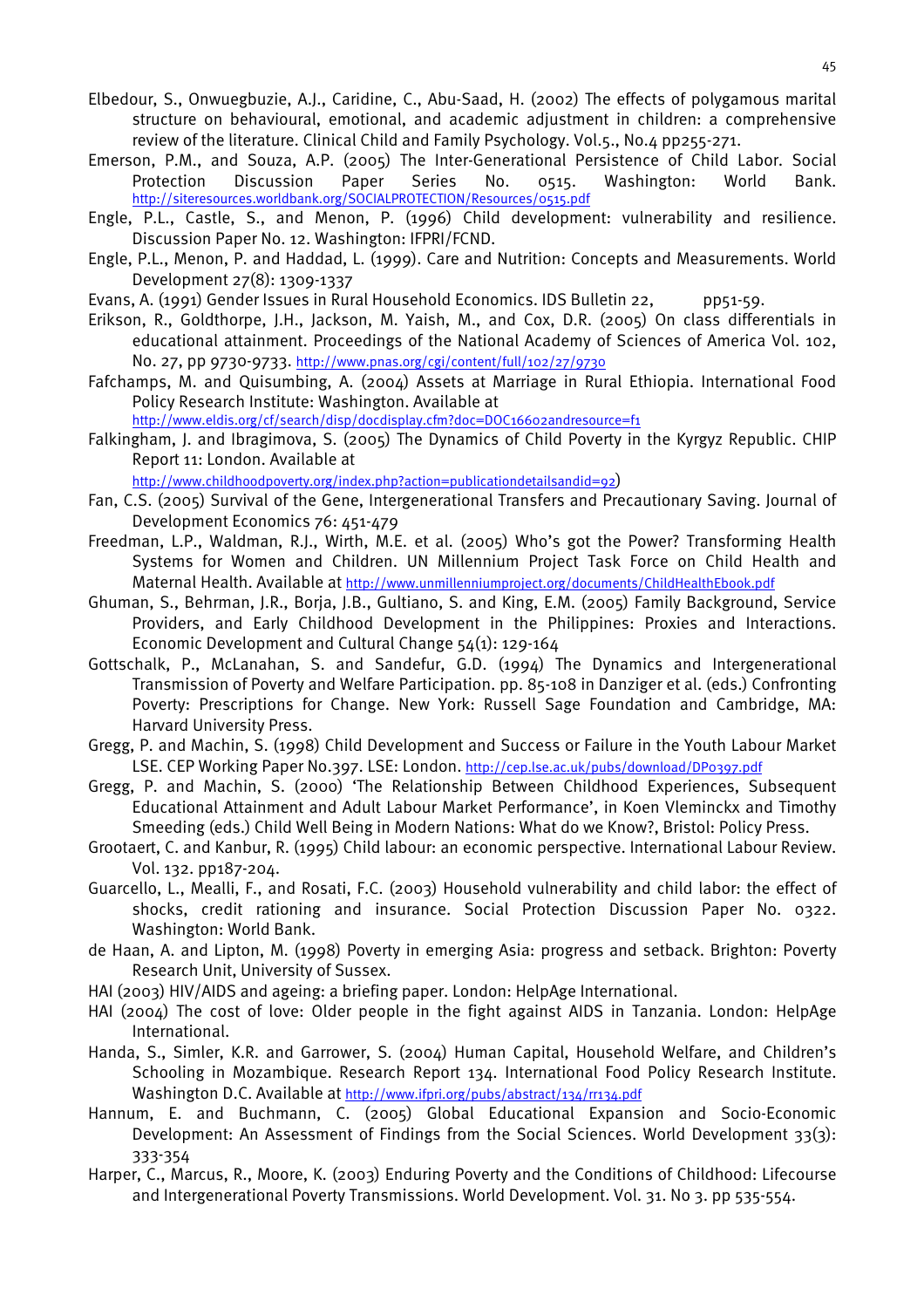- Harper, C. (2004a) Child ill health and mortality how can we prevent the preventable. CHIP Policy Briefing. No. 7. London: Childhood Poverty Policy and Research Centre (CHIP)
- Harper, C. (2004b) Breaking poverty cycles the importance of action in childhood. CHIP Policy Briefing. No. 8. London: Childhood Poverty Policy and Research Centre (CHIP).
- Harpham T, Huttly S, De Silva MJ, Abramsky T. Maternal mental health and child nutritional status in four developing countries. J Epidemiol Community Health. 2005 Dec;59(12):1060-4.
- Haveman, R., and Wolfe, B.(1994) Succeeding generations: on the effect of investments in children. New York, Russell Sage Foundation.
- Heslop, M. (2002). 'Poverty and Pensions: The Rights of Older People'. Id21 Development Reporting Service. Available at <http://www.id21.org/society/insights42art9.html>
- Hoff, K., and Pandey, P. (2004) Belief systems and durable inequalities: an experimental investigation of Indian Caste. World Bank Policy Research Working Paper 3351, June 2004. [http://wdsbeta.worldbank.org/external/default/WDSContentServer/IW3P/IB/2004/07/22/000112742\\_200407221501](http://wdsbeta.worldbank.org/external/default/WDSContentServer/IW3P/IB/2004/07/22/000112742_20040722150100/Rendered/PDF/wps3351.pdf) [00/Rendered/PDF/wps3351.pdf](http://wdsbeta.worldbank.org/external/default/WDSContentServer/IW3P/IB/2004/07/22/000112742_20040722150100/Rendered/PDF/wps3351.pdf)
- Hoff, K. and Sen, A. (2005). 'The Kin System as a Poverty Trap?' World Bank Policy Research Working Paper 3575. Available at

[http://econ.worldbank.org/external/default/main?pagePK=64165259andpiPK=64165421andtheSitePK=469372andm](http://econ.worldbank.org/external/default/main?pagePK=64165259&piPK=64165421&theSitePK=469372&menuPK=64216926&entityID=000012009_20050503101120) [enuPK=64216926andentityID=000012009\\_20050503101120](http://econ.worldbank.org/external/default/main?pagePK=64165259&piPK=64165421&theSitePK=469372&menuPK=64216926&entityID=000012009_20050503101120)

- Hulme, D., Moore, K., and Shepherd, A. (2001) Chronic poverty: meanings and analytical frameworks. CPRC Working Paper 2. Manchester: CPRC
- Human Rights Watch (2003) 'Letter Re: Women's Property Rights Violations and HIV/AIDS' Human Rights Watch (Women's Rights Division) ([http://www.hrw.org/press/ 2003/02/kenya021303.htm\)](http://www.hrw.org/press/2003/02/kenya021303.htm).
- Ilahi, N., Orazem, P.F., and Sedlacek, G. (2005) How does working as a child affect wage income and poverty as an adult? Social Protection Discussion Paper No. 0514. Washington: World Bank.
- Jayne T.S.; Yamano T.; Weber M.T.; Tschirley D.; Benfica R.; Chapoto A. and Zulu B. (2003) Smallholder income and land distribution in Africa: implications for poverty reduction strategies. Food Policy. Vol. 28., No. 3. June 2003, pp. 253-275(23)
- Jencks, C., and Peterson, P.E.(1991) The Urban Underclass, The Brookings Institution, Washington, D.C, 1991.
- Jenkins, S. with Siedler, T. (2007) Using household panel data to understand the intergenerational transmission of poverty. CPRC Working Paper 74. [www.chronicpoverty.org/resources/cp74.htm](http://www.chronicpoverty.org/resources/cp74.htm)
- Joshi P.T. and O'Donnell D.A. (2003) Consequences of Child Exposure to War and Terrorism. Clinical Child and Family Psychology Review. Vol. 6, No. 4, pp. 275-292(18)
- Kabeer, N. (2003) Past, Present and Future: Child Labour and the Intergenerational Transmission of Poverty. Conference paper presented at Staying Poor: Chronic Poverty and Development Policy, IDPM, Manchester. Available at

<http://www.chronicpoverty.org/pdfs/conferencepapers/Kabeer.pdf>

- Kakwani, N., and Subbarao, K. (2005) Ageing and poverty in Africa and the role of social pensions. UNDP International Poverty Centre Working Paper number 8 August, 2005
- Keister, L.A. (2004) Race, Family Structure, and Wealth: The Effect of Childhood Family on Adult Asset Ownership. Sociological Perspectives 47(2): 161-187
- Larrea, C., Montalvo, P. and Ricaurte, A.M. (2004) An Analysis of Social, Ethnic and Regional Determinants of Child Health in the Andes'. Facultad Latinoamericana de Ciencias Sociales (FLASCO). Available at

[http://www.eldis.org/cf/search/disp/DocDisplay.cfm?Doc=DOC16325andResource=f1poverty](http://www.eldis.org/cf/search/disp/DocDisplay.cfm?Doc=DOC16325&Resource=f1poverty)

- Lawson, D. (2003) Uganda: The Influence of Health on Chronic Poverty'. Paper presented at the conference 'Staying Poor: Chronic Poverty and Development Policy, University of Manchester, 7-9 April. Available at [http://idpm.man.ac.uk/cprc/conference/conferencepapers\)](http://idpm.man.ac.uk/cprc/conference/conferencepapers).
- Lawson, D., McKay, A. and Okidi, J. (2003) Poverty Persistence and Transitions in Uganda: A Combined Qualitative and Quantitative Analysis. CPRC Working Paper No. 38. Manchester: CPRC (available at www.chronicpoverty.org).
- Leslie (1987) Women's work and child nutrition in the Third World. Washington: International Center for Research on Women.
- Lewis, O. (1965) La Vida, a Puerto Rican Family in the Culture of Poverty: San Juan and New York, Random House, New York.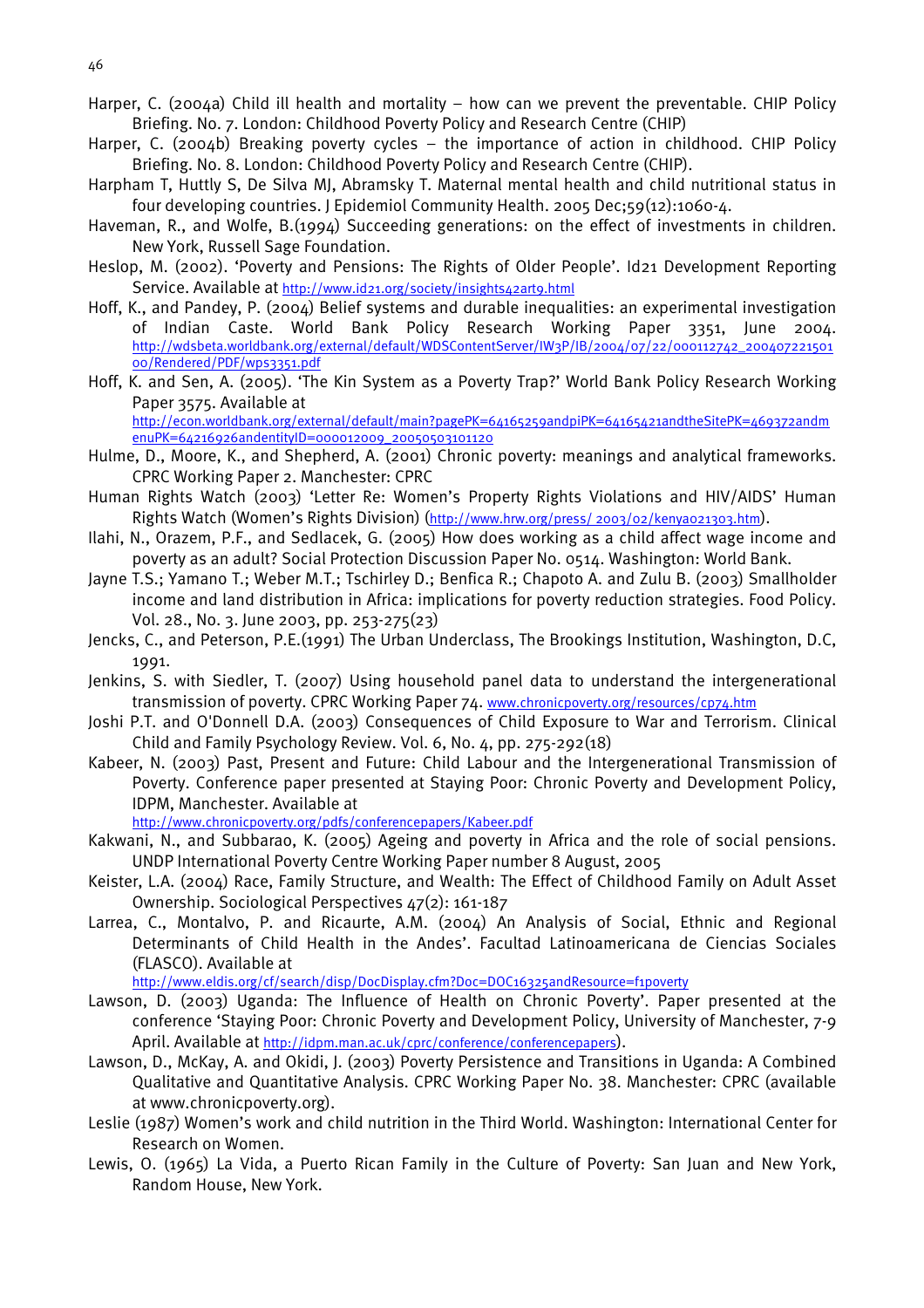- Lewis, O. (1969) The Culture of Poverty. In Daniel P. Moynihan ed., On Understanding Poverty, 187 200, Basic Books, New York.
- Lloyd, C.B. and Grant, M.J. (2004) Growing up in Pakistan: the Separate Experiences of Males and Females. Population Council Working Paper 188: New York. Available at <http://www.popcouncil.org/publications/wp/prd/188.html>
- Luthar, S. S. (2003) Preface. In Luthar, S.S. (ed.) Resilience and Vulnerability Adaptation in the Context of Childhood Adversities. Cambridge University Press.
- Machin, S (2004) Education Systems and Intergenerational Mobility. Draft Paper Prepared for CESifo/PEPG Conference, Munich, September 2004. Department of Economics, University College London, Centre for the Economics of Education and Centre for Economic Performance, London School of Economics.<http://www.ksg.harvard.edu/pepg/PDF/events/Munich/PEPG-04-18Machin.pdf>
- Malhotra, R. and Kabeer, N. (2002) Demographic Transition, Inter-Generational Contracts and Old Age Security: An Emerging Challenge for Social Policy in Developing Countries. Institute of Development Studies Working Paper 157. IDS: Brighton.
- Masten, A. S. and J. L. Powell (2003) A resilience framework for research, policy and practice. In Luthar, S.S. (ed.) Resilience and Vulnerability Adaptation in the Context of Childhood Adversities. Cambridge University Press.
- Maundeni, T. (2000) The Consequences of Parental Separation and Divorce for the Economic, Social and Emotional Circumstances of Children in Botswana. Childhood: A Global Journal of Child Research Vol. 7., No.2 pp213-23 May 2000
- Mayer, S.E. (1997) What money can't buy: the effect of parental income on children's outcomes. Cambridge MA: Harvard University Press.
- Mead, L.M. (1986) Beyond Entitlement: The social obligations of citizenship. New York: Free Press.
- Mead, L.M. (1992) The new politics of poverty: the non-working poor in America. New York: Basic Books.
- Mehrotra, S. (2004) Improving child wellbeing in developing countries: what do we know? What can be done? CHIP Report 9. London: CHIP
- Miller, R. (2007) Using Family Histories to Understand the Intergenerational Transmission of Chronic Poverty. CPRC Working Paper (forthcoming)
- Mollica, R. F., Donelan, K., Tor, S., Lavelle, J. Elias, C., Frankel, M. and Blendon, R. J. (1993) The effect of trauma and confinement on functional health and mental health status of Cambodians living in Thailand-Cambodia border camps. Journal of the American Medical Association. Vol.270 No.5. <http://jama.ama-assn.org/cgi/content/abstract/270/5/581>
- Montgomery, E. and Foldspang, A., (2001) Traumatic experience and sleep disturbance in refugee children from the Middle East. European Journal of Public Health. Vol. 11, No. 1, pp. 18-22(5)
- Moore, K. (2000) Supporting children in their working lives: obstacles and opportunities within the international policy environment. Journal of International Development. Vol. 12. No. 4. pp 531- 548.
- Moore, K. (2001) Frameworks for understanding the intergenerational transmission of poverty and wellbeing in developing countries. CPRC Working Paper 8. Manchester: Chronic Poverty Research Centre.
- Moore, K. (2005) Thinking about youth poverty through the lenses of chronic poverty, life-course poverty and intergenerational poverty. CPRC Working Paper 57. Manchester: Chronic Poverty Research Centre.
- Murray, C. (1984) Losing Ground: American Social Policy 1950-80, Basic Books, New York.
- Murray, C. (1995) The Key to Welfare Reform: Reducing Illegitimacy. Washington DC: American Enterprise Institute
- Mutangadura, G. (2001) Households Under Socio-Economic Stress: The Case Of Zimbabwe's Urban Areas and Implications For Development. Journal of Sustainable Development in Africa. [http://www.jsd-africa.com/Jsda/Fallwinter2001/articlespdf/ARC-%20Housing%20under%20social%20](http://www.jsd-africa.com/Jsda/Fallwinter2001/articlespdf/ARC- Housing under social economic stress.pdf) [economic%20stress.pdf](http://www.jsd-africa.com/Jsda/Fallwinter2001/articlespdf/ARC- Housing under social economic stress.pdf)
- Neri, M.C., Gustafsson-Wright, E., Sedlacek, G., and Orazem, P.F. (2005) The response to child labour, school enrolment, and grade repetition to the loss of parental earnings in Brazil, 1982-1999. Social Protection Discussion Paper No. 0512. Washington: World Bank.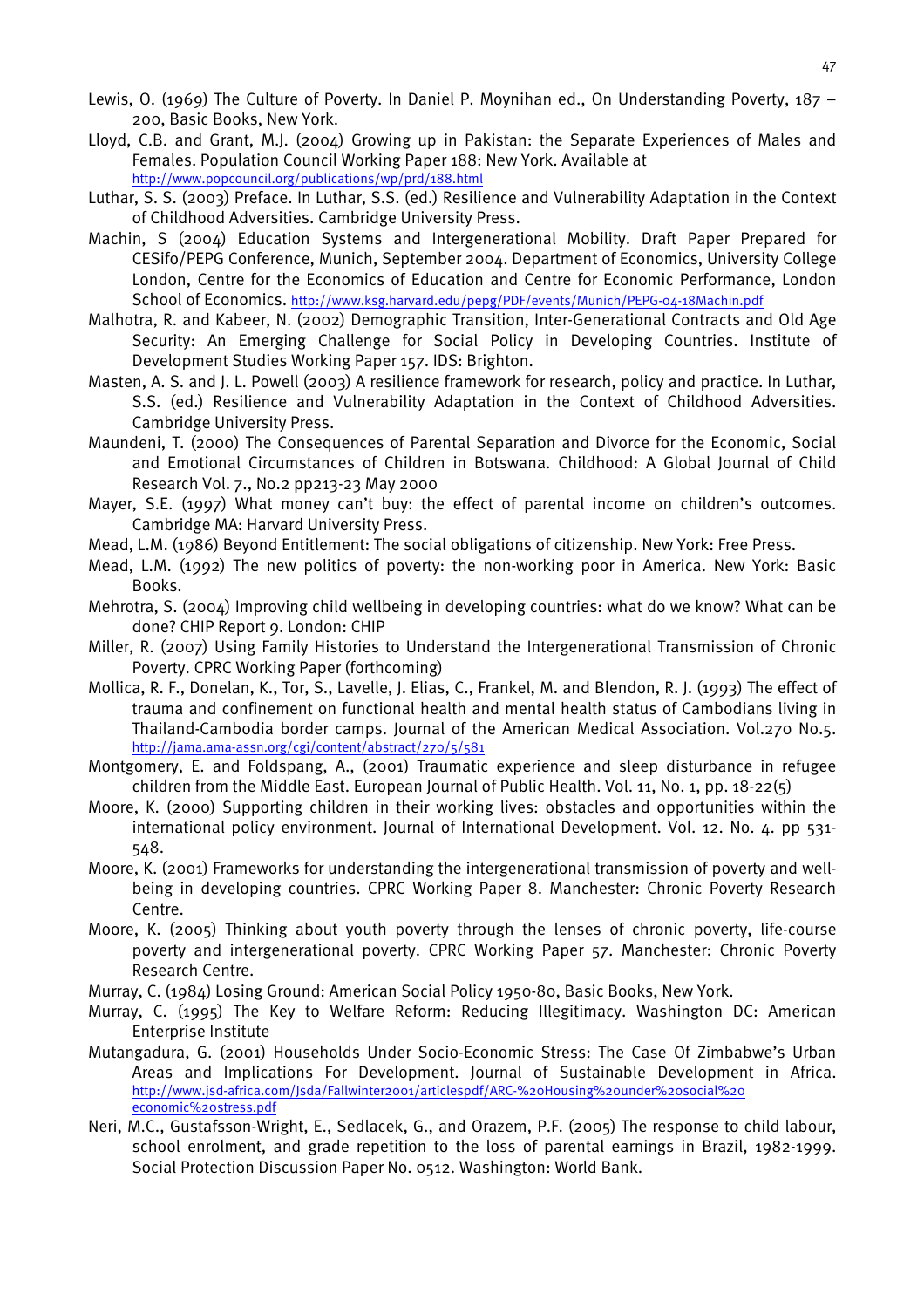- Nyamukapa, C. and Gregson, S. (2005) Extended Family's and Women's Roles in Safeguarding Orphans: Education in AIDS Afflicted Rural Zimbabwe. Social Science and Medicine 60: 2155- 2167
- Ojermark, A. (2007) Presenting Life Histories: a literature review and annotated bibliography. CPRC Toolbox (forthcoming).
- Ojermark, A. and Bird, K., with Jones, G. (eds.) (2007) Life History Resource Pack. CPRC Toolbox. <http://www.chronicpoverty.org/CPToolbox/Index.htm>
- Paolisso, M.J., Hallman, K., Haddad, L. and Regmi, S. (2002) Does Cash Crop Adoption Detract from Child Care Provision? Evidence from Rural Nepal. Economic Development and Cultural Change 50(2): 313-337.
- Patterson, J.T. (2000) America's struggle against poverty in the twentieth century. London: Harvard University Press.
- Pfeiffer, J. (2003) Cash income, intrahousehold cooperative conflict, and child health in Central Mozambique. Medical anthropology. 22(2) 2003 April-June, 87-130.
- Davis, P., and Prowse, M (2007) Methods for comparative life history research. CPRC Toolbox (forthcoming).
- Realmuto, G.M., Masten, A., Carole, L.F., Hubbard, J., Groteluschen, A. and Chhun, B. (1992) Adolescent survivors of massive childhood trauma in Cambodia: Life events and current symptoms. Journal of Traumatic Stress. Vol. 5. No. 4. pp 589 – 599.
- Punamaki, R.L, Qouta, S., El Sarraj, E. (1997) Models of Traumatic Experiences and Children's Psychological Adjustment: The Roles of Perceived Parenting and the Children's Own Resources and Activity. Child Development, Vol. 68, No. 4, pp. 718-728.
- Quisumbing, A. (1997) Better rich or better there? Grandparent wealth, coresidence and intrahousehold allocation. IFPRI Discussion Paper No. 23.
- Rector (1995) Combating Family Disintegration, Crime and Dependence: Welfare Reform and Beyond. Washington DC: The Heritage Foundation.
- Rigdon, S.M. (1998) Limitations on the use of culture as an explanatory concept: the case of long-term poverty. In Rhoades, K.A., and Statham (eds.) Speaking out: women, poverty and public policy. Proceedings of the twenty-third annual women's studies conference. University of Wisconsin. Available at <http://www.library.wisc.edu/libraries/WomensStudies/speakingout.pdf>
- Rose, L.L (2005) Orphans' Land Rights in Post-War Rwanda: The Problem of Guardianship. Development and Change 36(5): 911–936.
- Rose, P., and Dyer, C. (2006) Chronic Poverty and Education: A review of the literature. Background paper for the Second Chronic Poverty Report. Chronic Poverty Research Centre.
- Sabates-Wheeler, R. (2004) Asset Inequality and Agricultural Growth: How are patterns of asset inequality established and reproduced? WDR 2006 Background Paper on Asset Inequality and Agricultural Productivity. Available at

[http://lnweb18.worldbank.org/ESSD/sdvext.nsf/c0c0e3dc9ce3ec5385256cc300673a37/d28f4dbfa567928c85256fd2](http://lnweb18.worldbank.org/ESSD/sdvext.nsf/c0c0e3dc9ce3ec5385256cc300673a37/d28f4dbfa567928c85256fd20059600e/$FILE/Sabates Wheeler_final_Agric Inequality.pdf) [0059600e/\\$FILE/Sabates%20Wheeler\\_final\\_Agric%20Inequality.pdf](http://lnweb18.worldbank.org/ESSD/sdvext.nsf/c0c0e3dc9ce3ec5385256cc300673a37/d28f4dbfa567928c85256fd20059600e/$FILE/Sabates Wheeler_final_Agric Inequality.pdf)

- Sanchez, M.A., Orazen, P.F., and Gunnarsso, V. (2005) The Effect of Child Labor on Mathematics and Language Achievement in Latin America. Social Protection Discussion Paper No. 0516. Washington: World Bank.
- Schatz, E. and Ogunmefun (2005) Caring and contributing: the role of older women in multigenerational households in the HIV/AIDS era. IBS Working Paper. University of Colorado at Boulder
- Scrimshaw, N.S. (1997) The relation between foetal malnutrition and chronic disease in later life: good nutrition and lifestyle matter from womb to tomb. Editorial BMJ 1997; 315:825-826 (4th October). <http://bmj.bmjjournals.com/cgi/content/full/315/7112/825>
- Silove, D. (1999) The Psychosocial Effects of Torture, Mass Human Rights Violations, and Refugee Trauma: Toward an Integrated Conceptual Framework. Journal of Nervous and Mental Disease. 187(4):200-207, April 1999. [http://www.jonmd.com/pt/re/jnmd/abstract.00005053-199904000-](http://www.jonmd.com/pt/re/jnmd/abstract.00005053-199904000-00002.htm;jsessionid=Ehk89LXWSOo2yRnExydWSIpoyX1SPsIwNsZW30k49dFXaI6CwyXR!-1070481199!-949856145!9001!-1) [00002.htm;jsessionid=Ehk89LXWSOo2yRnExydWSIpoyX1SPsIwNsZW30k49dFXaI6CwyXR!-1070481199!-](http://www.jonmd.com/pt/re/jnmd/abstract.00005053-199904000-00002.htm;jsessionid=Ehk89LXWSOo2yRnExydWSIpoyX1SPsIwNsZW30k49dFXaI6CwyXR!-1070481199!-949856145!9001!-1) [949856145!9001!-1](http://www.jonmd.com/pt/re/jnmd/abstract.00005053-199904000-00002.htm;jsessionid=Ehk89LXWSOo2yRnExydWSIpoyX1SPsIwNsZW30k49dFXaI6CwyXR!-1070481199!-949856145!9001!-1)
- Singh-Manoux, A. and Marmot, M. (2005) Role of Socialisation in Explaining Social Inequalities in Health. Social Science and Medicine 60: 2129-2133